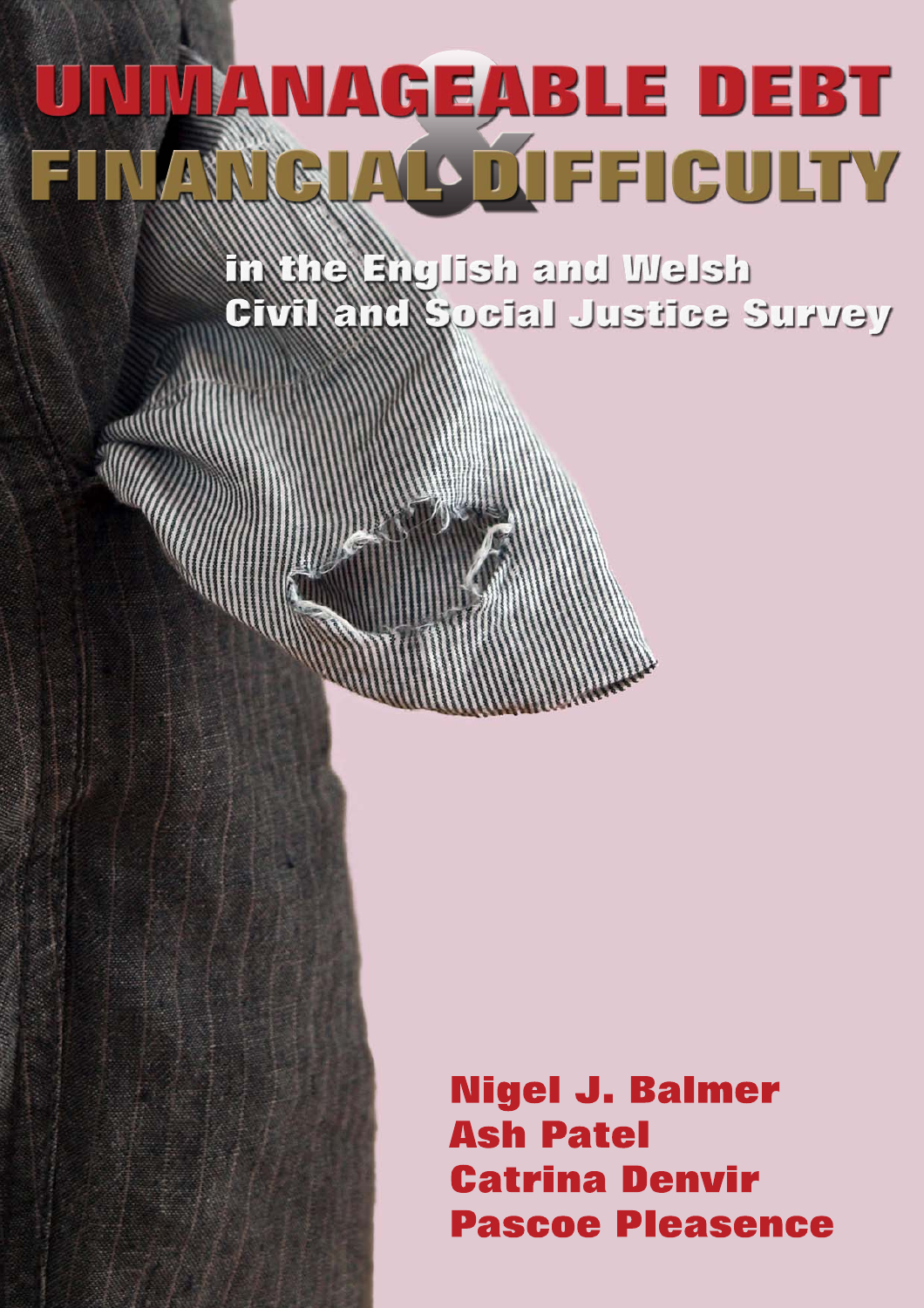# **© Legal Services Commission, 2010**

All rights reserved. No part of this publication may be reproduced, stored in a retrieval system, or transmitted, in any form or by any means, electronic, mechanical, photocopying, recording or otherwise, except as permitted by the UK Copyright, Designs and Patents Act 1988, without prior permission of the copyright holder.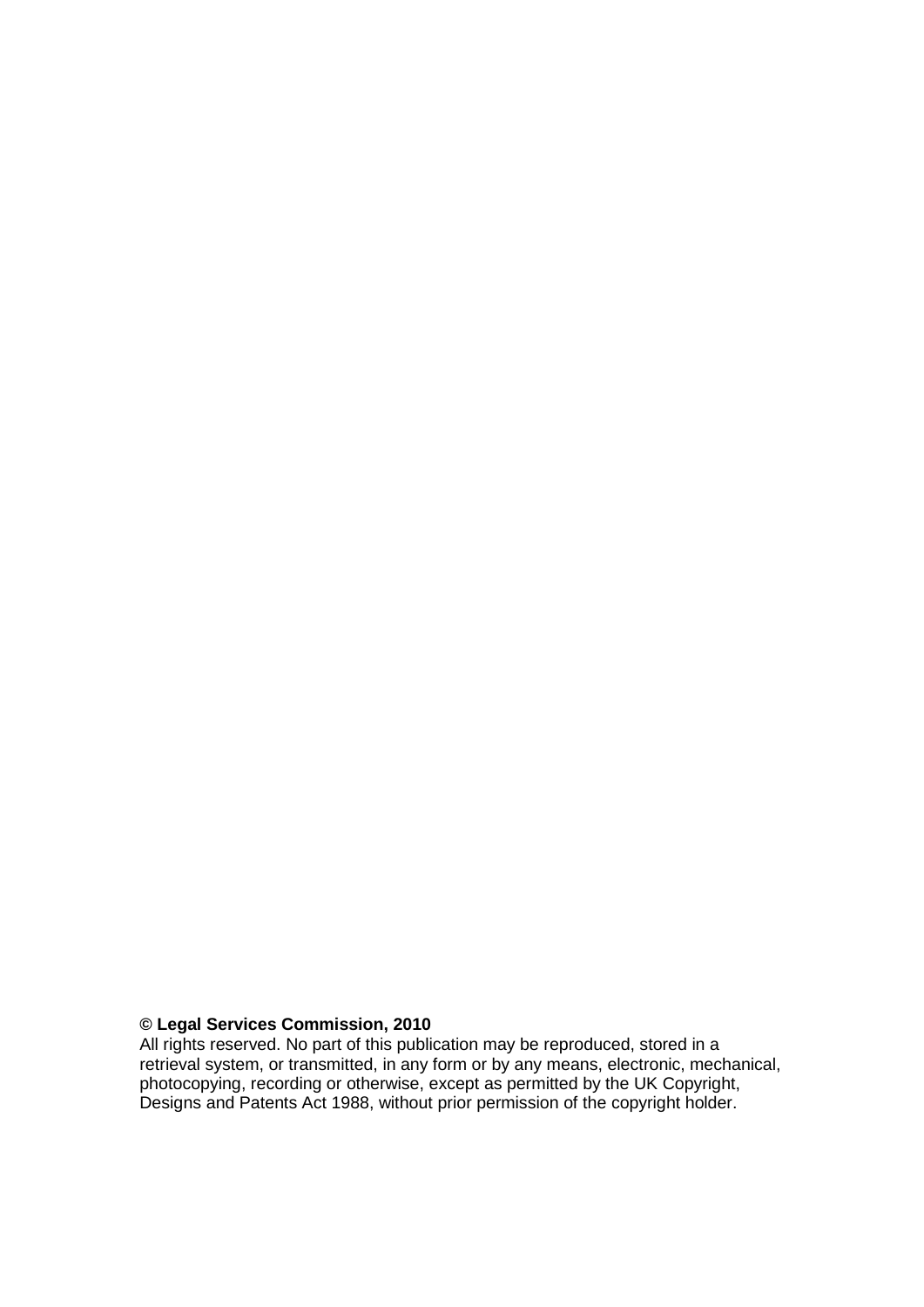# **Unmanageable Debt and Financial Difficulty in the English and Welsh Civil & Social Justice Survey**

**Report for the Money Advice Trust**

**Nigel J. Balmer Ash Patel Catrina Denvir Pascoe Pleasence**



Money **Advice** Trust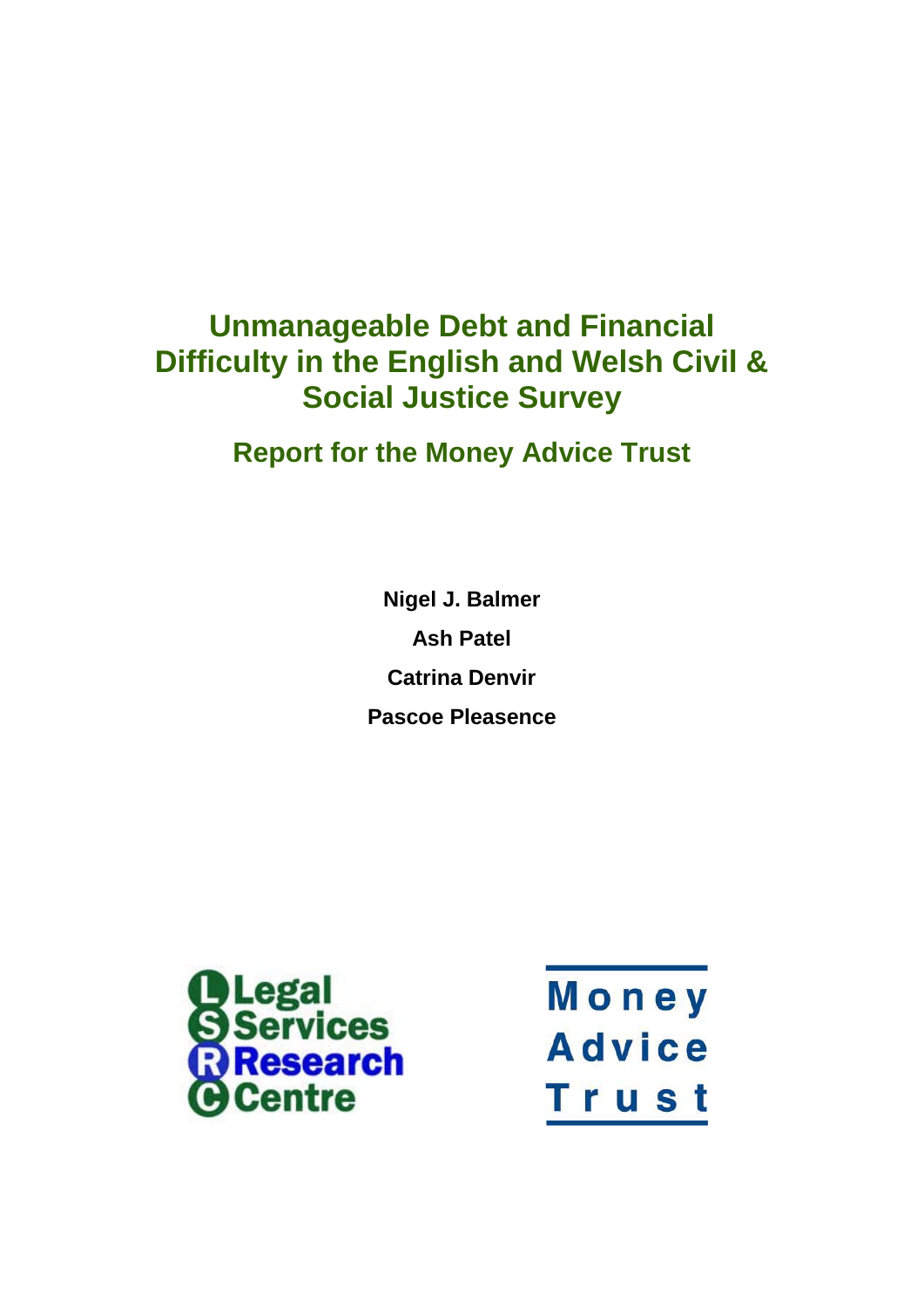# **CONTENTS**

#### **ABSTRACT**

**1. INTRODUCTION**

#### **2. METHODS**

**2.1 The English and Welsh Civil and Social Justice Survey (CSJS) 2.2 Defining unmanageable debt and financial difficulty**

#### **3. RESULTS**

- **3.1 Experience of unmanageable debt and financial difficulty**
	- *3.1.1 Who reports unmanageable debt and financial difficulty?*
	- *3.1.2 Debt and difficulty and the interaction between age and health*
	- *3.1.3 The Recession - Unemployment, sacking/redundancy and debt/financial difficulties*

*3.1.4 Number of problems, and the interaction with other problems and life events* 

#### **3.2 Response to unmanageable debt and financial difficulty**

- *3.2.1 Problem solving strategies and who adopts which strategy*
- *3.2.2 Self-help and the Internet*
- *3.2.3 Use of advice*
	- *3.2.3.1 Number of advisers*
	- *3.2.3.2 Mode of contact and advice*
	- *3.2.3.3 Satisfaction with advice and its perceived impact*

#### **3.3 The outcome of unmanageable debt and financial difficulty**

*3.3.1 Problem duration and whether problems ended*

*3.3.2 How problems ended*

*3.3.3 Regrets over actions and whether objectives were met*

*3.3.4 Knowledge of rights and what respondents wish they had known*

*3.3.5 Adverse consequences stemming from problems and time spent worrying about them*

**3.4 Case studies**

*3.4.1 Hayley*

*3.4.2 Tammy*

#### **4. DISCUSSION**

- **4.1 Impact of over-indebtedness**
- **4.2 Response to unmanageable debt and financial difficulty**
- **4.3 Financial capability training and public legal education**
- **4.4 Reforming financial services**
- **4.5 Future of the CSJS**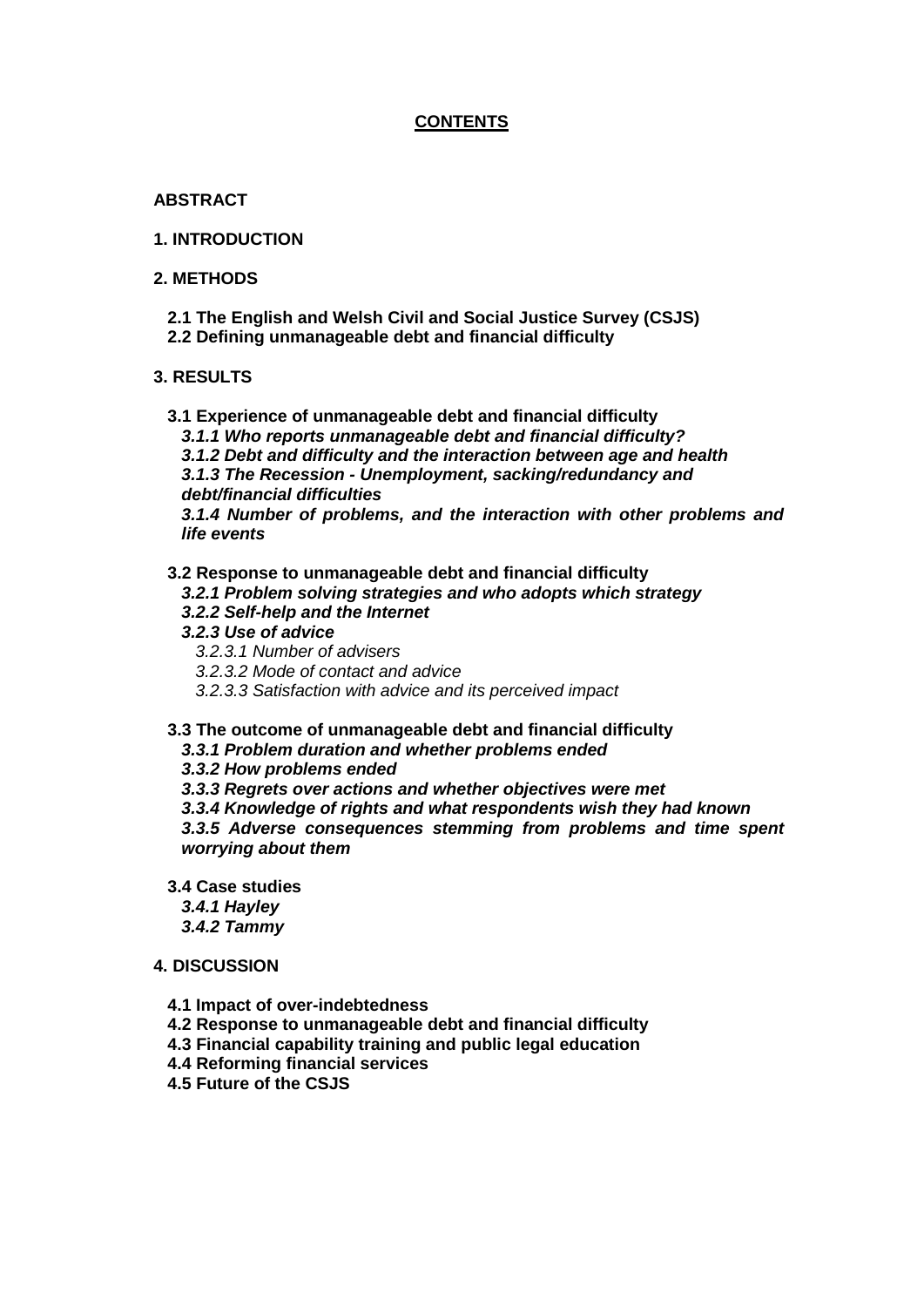# **ABSTRACT**

The following report uses three years of data from the English and Welsh Civil and Social Justice Survey (CSJS), a face-to-face household survey of people's experience of and response to rights problems, to examine respondents who reported problems associated with unmanageable debt and financial difficulty. The research was commissioned by the Money Advice Trust with the aim of enriching and supporting existing research regarding people in debt, with reference to adviceseeking strategies, impact of debt problems, and the interrelationship between debt and other problems.

282 CSJS respondents reported problems with debt or financial difficulty, equating to 2.7 percent of all respondents. However, prevalence of debt/financial problems was not equally distributed, with younger respondents, those in receipt of benefits, those in rented accommodation, cohabitants and particularly, unemployed respondents, those with mental health problems and lone parents all far more likely to report problems. Of particular interest in the current recession, becoming unemployed or being sacked or made redundant were also related to large increases in reporting of debt/financial difficulties.

It was common for those reporting debt/financial difficulty to also report other rights problems (only a quarter reported a single problem and fourteen percent reported five or more), with multiple problems more likely than those with other problems such as consumer, employment or welfare benefits issues. Those with debt/financial problems reported very high rates of other problem categories, including neighbours, consumer, personal injury, employment and a broad range of family issues.

Response to debt/financial issues was characterised by a relatively high percentage handling the problem alone (around forty percent) and a low percentage doing nothing (around four percent). Advice was obtained for just under a half of all problems. Just over ten percent of those with debt/financial problems tried self-help materials such as leaflets, booklets or books, while almost a quarter tried the Internet (higher than the fifteen percent for all other problems and comparable to those faced with employment issues). Citizens Advice Bureaux were by far the most common source of advice for debt/financial problems, being tried in a quarter of all problems (compared to eight percent for other problems), with 'other advice agencies' also overrepresented (seven percent vs. two percent elsewhere). In addition twelve percent of those with debt/financial problems tried their local council and eleven percent a solicitor. In terms of success with advisers, those with debt/financial problems were somewhat less successful than those with other problems in obtaining all they needed from a solicitor, but somewhat more successful when using a CAB or 'other advice agency' (the two advisers which were overrepresented for debt/financial problems). Where advice was sought for debt/financial problems, the majority of respondents (just over seventy percent) used a single adviser, with just over twenty percent using two advisers.

Around half of first contact with advisers for debt/financial problems was made over the telephone and around a third in person. When it came to trying to obtain advice, over half was in person and around forty percent by telephone, with some use of advice by post and over the Internet. Interestingly, while based on small numbers, ninety percent of both those who obtained advice in person and by telephone suggested they would not have preferred the other mode of contact. In the case of telephone advice, this satisfaction with the mode of contact was higher than for other problems (around sixty percent). There was also a generally high level of satisfaction with advice among those with debt/financial problems, with almost eighty percent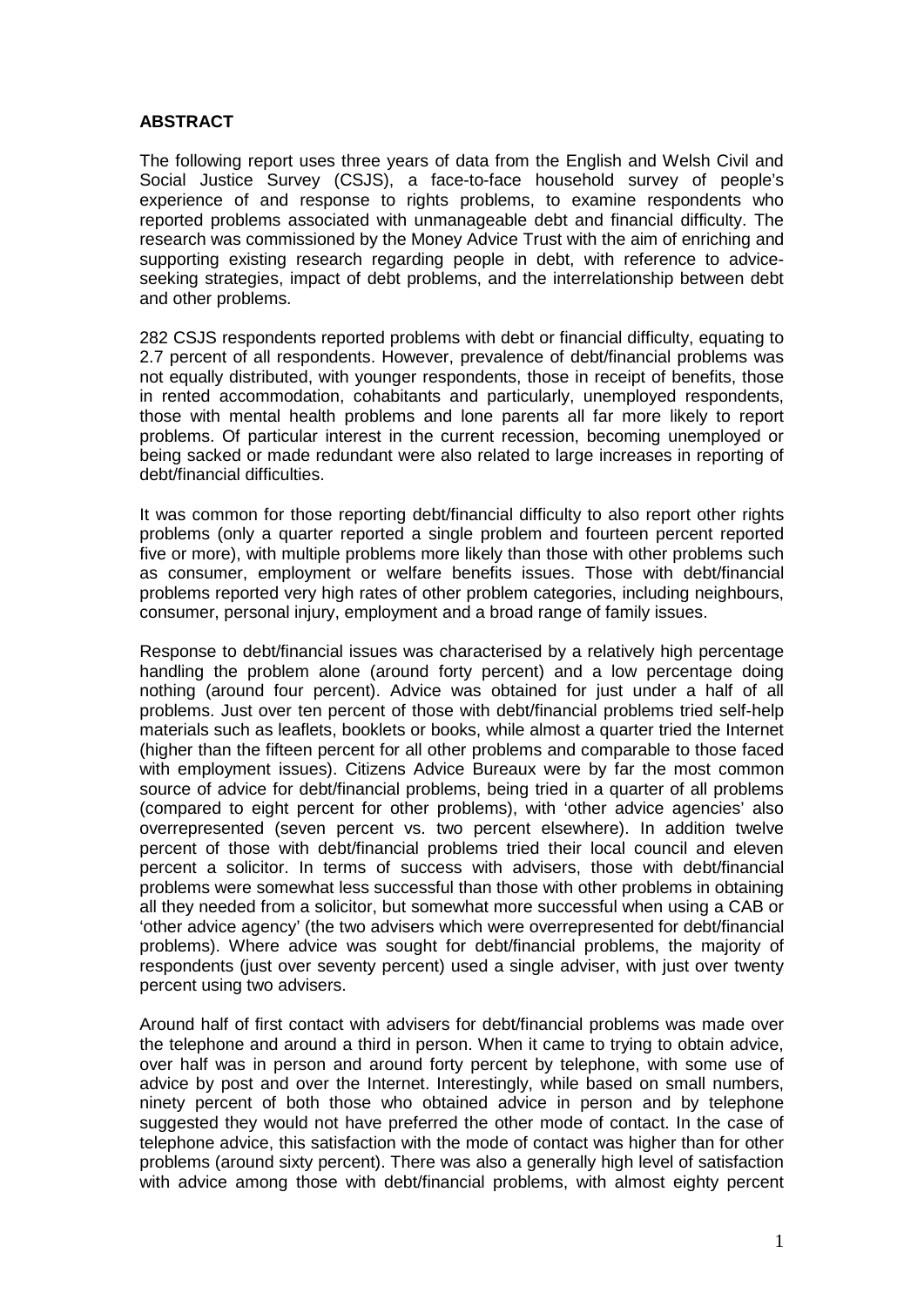suggesting they would definitely recommend the adviser to others, and over eighty percent feeling that advice had brought about a better result (compared to less than sixty percent for other problems). In addition, over forty percent of those with debt/financial problems felt that advice had led to improvements in levels of stress (compared to around a quarter for other problems), with twelve percent also suggesting it had led to an increase in confidence.

Debt/financial problems typically lasted longer than other rights problems. Of the problems that had concluded, debt/financial problems lasted an average of just over eleven months (median of seven months) compared to just under nine months (median of four months) for all other problems. Moreover, even after three years, 49.3 percent of over-indebtedness problems were still on-going compared to 37.5 percent of other housing, 27.2 percent of welfare benefits, 17.8 percent of employment and 5.4 percent of consumer problems. Of those problems that did finish, a high percentage of debt/financial problems ended through agreement with the other side (around two-thirds), with just over ten percent ending through a court or tribunal.

Around a third of main survey respondents with debt/financial problems suggested that they regretted how the problem was handled, while around seventy percent felt that they did not know their rights at the time of the problem. The report illustrates some of the responses to what respondents wish they had known. A range of adverse consequences also stemmed from debt/financial problems, with a high percentage reporting suffering from stress related ill-health (around forty percent). Around seventeen percent also reported a loss of confidence, twelve percent a loss of income, ten percent physical ill-health and six percent relationship breakdown. Around half of those reporting stress related ill-health sought treatment, with the majority of this from general practitioners. The reports findings end with case studies giving detailed accounts of the experiences of two respondents reporting debt/financial problems.

The final section provides a discussion on the findings presented. In particular, it highlights the relevance of findings to the development of advice and support services, and to the financial capability agenda. There is also discussion about the part financial services themselves have to play. The discussion draws on the existing literature on over-indebtedness, highlighting synergies and departures in findings.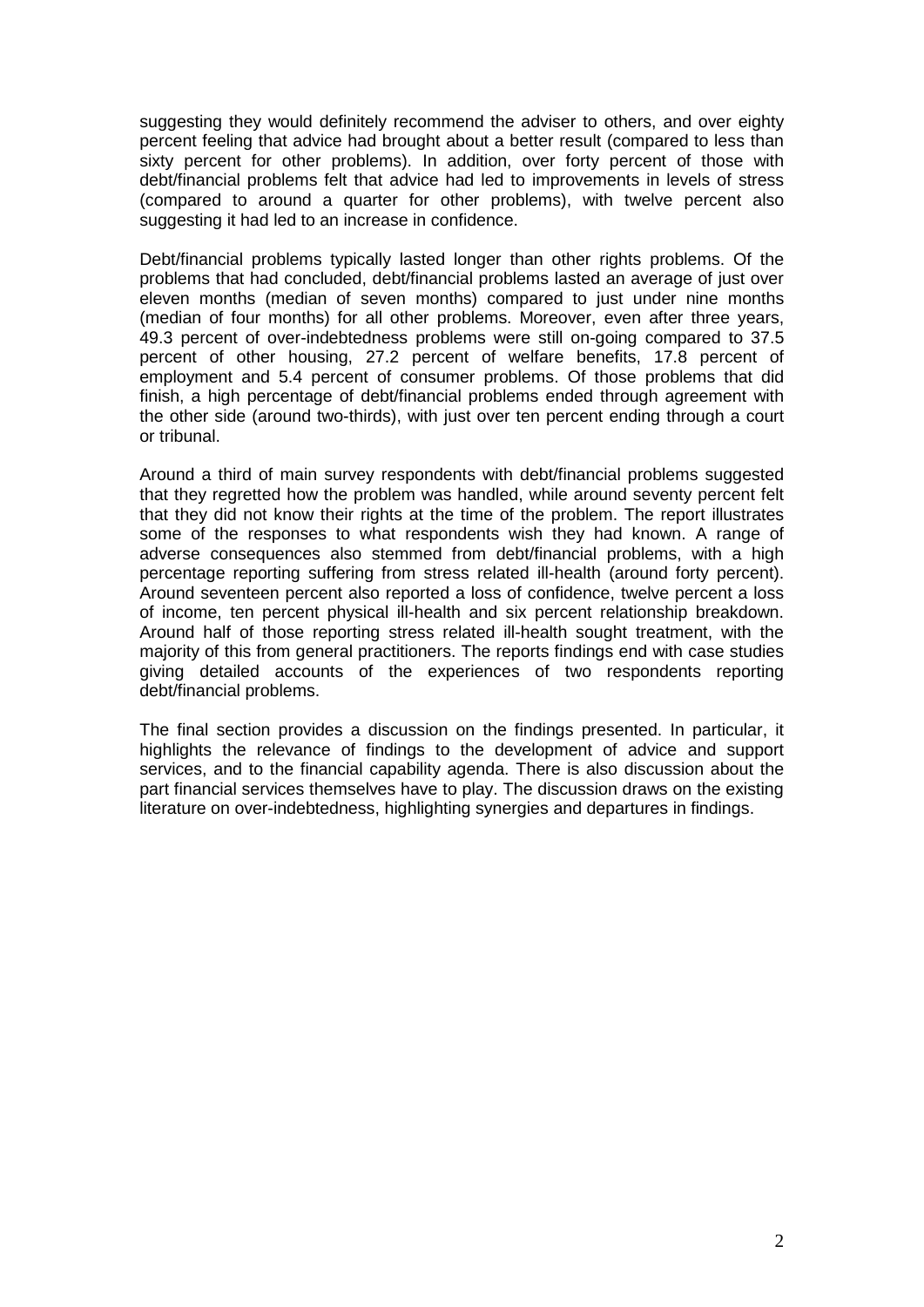#### **1. INTRODUCTION**

The growth in personal and household debt, particularly since the mid 1990's, is now a well established phenomenon. The current amount of personal debt within the United Kingdom stands at an all time high of £[1](#page-6-0).4 trillion<sup>1</sup>. Since exceeding the trillion pound benchmark in 2004, the level of household debt has often been used to decry the fragility of State and personal finances<sup>[2](#page-6-1)</sup>. However, this is often an oversimplification. For many, debt is well a managed mechanism by which individuals and households can acquire homes, cars and other commodities that many would not ordinarily be able to afford without mortgages or other financing arrangements.

However, for a significant minority of people, debt can be a relentless burden, as stressed by the Ministerial Group on Over-indebtedness: "The individual costs of over-indebtedness can be substantial, including loss of the family home, depression and relationship breakdown. Debt is linked with both poverty and social exclusion" (Department for Trade and Industry & Department for Work and Pensions 2004, p1).

The Government's own strategic priorities are aimed at firstly, minimising the number of consumers becoming over-indebted, and secondly, improving the support and processes for those for whom debt has become a problem (Department for Trade and Industry & Department for Work and Pensions 2004).

Using data from the English and Welsh Civil and Social Justice Survey (CSJS), this paper specifically looks at the latter priority. In doing so, it attempts to identify those groups for whom debt has become a problem, and considers whether particular populations are more or less vulnerable to becoming over indebted than others. Further, it seeks to understand how problems manifest and identifies possible triggers and consequences that are characteristic of over-indebtedness problems. Finally, attention is given to the response to such problems and their outcomes.

This current paper is written on the behalf of the Money Advice Trust (MAT) to enrich and support existing research regarding people in debt, with reference to adviceseeking strategies, impact of debt problems, and the interrelationship between debt and other problems. Specifically, the Legal Services Research Centre (LSRC) was asked to examine the following areas:

- Drivers for seeking advice on debt-related problems
- Assessment of influence of demographic or socio-economic factors and different debt types on:
	- a) degree of impact of debt problems, and
	- b) ability to access of advice
- Assessment of people's knowledge of rights and processes when encountering a money/debt problem
- How people retrospectively viewed their advice seeking strategy in terms of what they had wished they had known, whether they wish they had acted differently and why
- Investigation into the wider impacts of debt problems (eg, ill-health, loss of home, relationship breakdown etc)
- Consideration of how money/debt problems interact with other problems.

<span id="page-6-0"></span> $1$  Office for National Statistics "United Kingdom Economic Accounts." It should be noted that in recent months a slight decline in household debt has been noted.

<span id="page-6-1"></span> $2$  Daily Mail "British debt hits £1trillion" 29 July 2004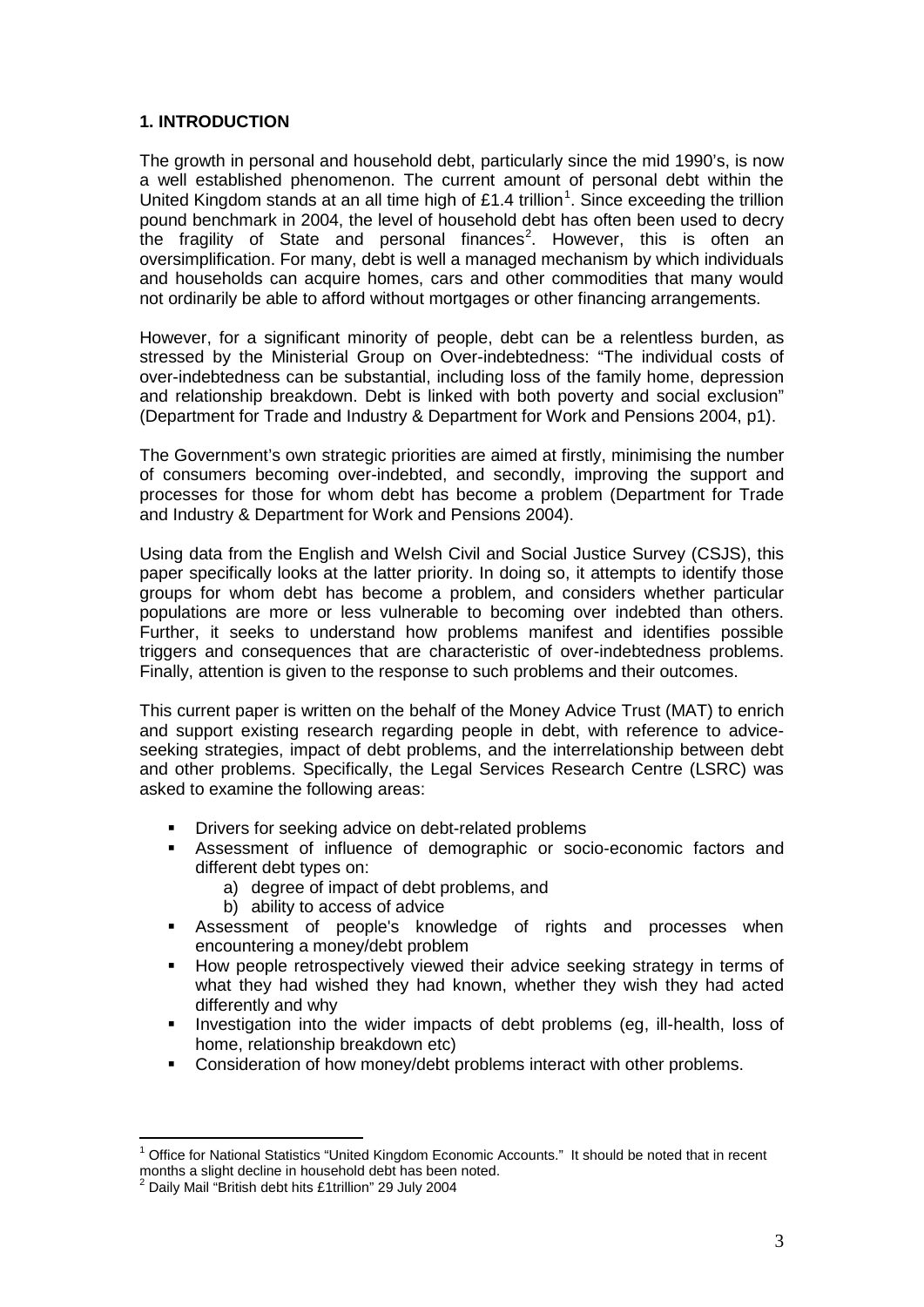The following section describes the research methodology and provides some background on the CSJS. Results from analysis of the CSJS are set out in section three which also provides two case studies based on survey respondents who both experienced an unmanageable debt or financial difficulty. Finally section 4 provides a discussion of CSJS findings, where it fits within the broader literature on the subject, and the implications of the research.

# **2. METHODS**

#### **2.1 The English and Welsh Civil and Social Justice Survey (CSJS)**

Data in the present study come from the English and Welsh Civil and Social Justice Survey (CSJS). The CSJS, a nationally representative survey of the adult population of England and Wales, provides detailed information on the nature, pattern and impact of people's experience of rights problems and the use and success of problem resolution strategies (Pleasence,  $2006<sup>3</sup>$  $2006<sup>3</sup>$  $2006<sup>3</sup>$ ). The CSJS is a substantially developed form of Genn's (1999) landmark *Paths to Justice* survey.

The CSJS sample was drawn by randomly selecting residential addresses from 504 postcode sectors, spread throughout England and Wales. In total, 10,537 adult respondents (aged 18 years or older), living in 6,234 households, were interviewed face-to-face in their own homes between January 2006 and January 2009<sup>[4](#page-7-1)</sup>. All interviews were arranged and conducted by BMRB Social Research. The mean interview duration was 25 minutes, though interviews could be considerably longer if rights problems were identified.

All respondents completed a screening interview, where they were asked if they had experienced a problem, in the three years to the date of interview, that had been 'difficult to solve' in each of eighteen distinct problem categories. For the two most recent problems identified in each category, respondents were asked (if necessary $5$ ) to indicate the nature of the problem and specify whether, and from where, they had sought advice about them. The interview was carefully constructed to limit the problems reported to those to which legal principles can be applied. Problem categories are listed in Table 1, along with examples of the 106 constituent problem types and the proportion of respondents reporting having experienced one or more problems within each category.

| いいしい い                  |                                            |      |      |
|-------------------------|--------------------------------------------|------|------|
| <b>Problem Category</b> | Example                                    | %    | N    |
| Consumer                | Faulty goods/services (e.g. building work) | 12.4 | 1306 |
| <b>Neighbours</b>       | Anti-social behaviour                      | 8.1  | 851  |
| Money/debt              | Severe money difficulties, disputed bills  | 5.8  | 611  |
| Employment              | Sacking/redundancy, terms employment       | 4.9  | 520  |
| Negligent accidents     | Road accidents, workplace accidents        | 3.6  | 377  |
| Housing (renting)       | Unfit housing, lease terms, rent arrears   | 3.0  | 317  |
| Welfare benefits        | Entitlement to/quantification of benefits  | 3.0  | 312  |

**Table 1.** Percentage and number of survey respondents reporting one or more problem in each problem category, along with examples of constituent problem types

<span id="page-7-0"></span><sup>&</sup>lt;sup>3</sup> Pleasence, 2006 refers to the data collected in 2004. The present report uses more recent continuous CSJS data (2006-2009). A broad range of papers have been published using this data, including a technical report (Hanson & Sullivan, 2009) which includes the CSJS survey questions. For further details see www.lsrc.org.uk.

<span id="page-7-1"></span><sup>&</sup>lt;sup>4</sup> The household response rate was 78 percent (83 percent where successful contact was made with an adult occupant), and the cumulative eligible adult response rate was 58 percent.

<span id="page-7-2"></span><sup>5</sup> Using 'show cards' listing detailed problem descriptions.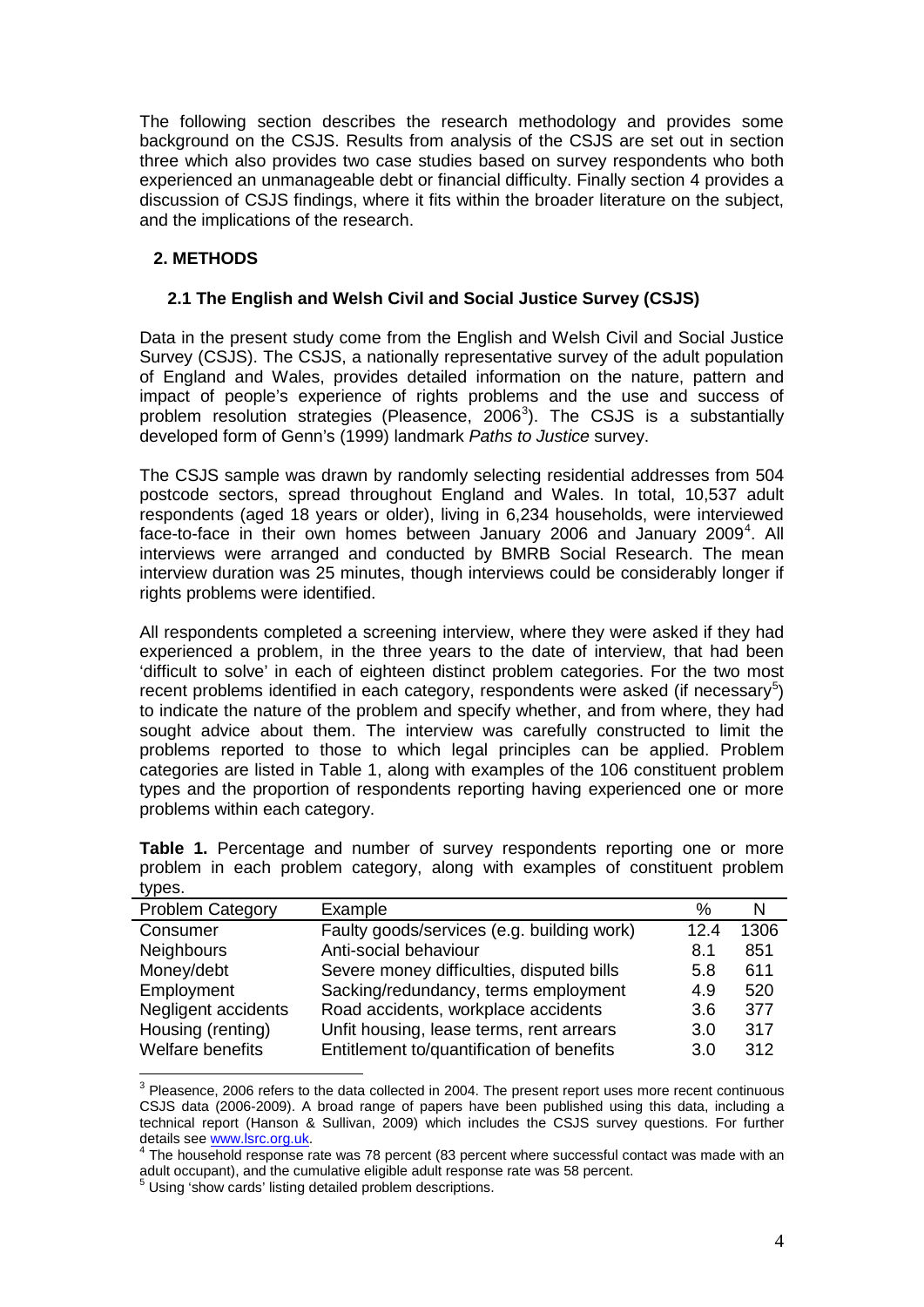| <b>Divorce</b>        |                                                | 2.0 | 214 |
|-----------------------|------------------------------------------------|-----|-----|
| <b>Discrimination</b> | Disability discrimination, race discrimination | 2.0 | 214 |
| Housing (owning)      | Boundaries/rights of way, mortgage arrears     | 1.9 | 198 |
| Relationship          | Residence/care of children, division of assets | 1.8 | 191 |
| breakdown             |                                                |     |     |
| Clinical negligence   | Negligent medical or dental treatment          | 1.7 | 178 |
| Children              | School exclusion, choice of school             | 1.4 | 152 |
| Housing               | Experience/threat of homelessness              | 1.3 | 132 |
| (homelessness)        |                                                |     |     |
| Unfair police         | Assault, unreasonable detention by police      | 0.9 | 93  |
| treatment             |                                                |     |     |
| Domestic violence     | Violence against respondent/children           | 0.8 | 88  |
| Immigration           | Obtaining authority to remain in the UK        | 0.3 | 32  |
| Mental health         | Conditions of/care after hospital discharge    | 0.3 | 29  |

All respondents were asked for a wide range of information about themselves and the household in which they resided. Detailed information was also collected on how respondents dealt with problems, including details of adverse consequences suffered as a result of problems (e.g. stress-related ill health).

If a respondent had experienced at least one problem, he or she progressed to a follow-up (or main) interview, which addressed further aspects of a single problem drawn from those identified through the screening interview. This follow-up section included a short series of questions designed to examine issues relevant to public legal education. These questions asked respondents about whether they felt they had knowledge of their rights and of appropriate processes, whether they knew how to use processes, whether there was anything they wish they had known at the time of the problem and whether they felt they could have dealt with the problem sooner.

Throughout the report, analysis was weighted for non-response (i.e. acknowledging that some groups were slightly more or less likely to participate). Weighting is designed to return the profile of the survey respondents (in age and gender) to that of the population of England and Wales $6$ .

#### **2.2 Defining unmanageable debt and financial difficulty**

The Money Advice Trust used CSJS problem subcategories to define a subset of debt/finance problems of interest. These were;

#### **From the money/debt category:**

Unreasonable harassment by creditors Severe difficulties managing money Being threatened with legal action to recover money owed Having a county court judgment Repeated penalty charges by banks or utilities.

#### **From owned housing category:**

Repossession of the home Being several mortgage payments in arrears

<span id="page-8-0"></span> $6$  Note, that while whole numbers are presented in tables, the weighted figure could be marginally larger or smaller (e.g. 45.3 would be rounded to 45). Calculations of percentages in tables use the weighted figures and as a result may differ very slightly from values if percentages are calculated by hand from the rounded figures presented.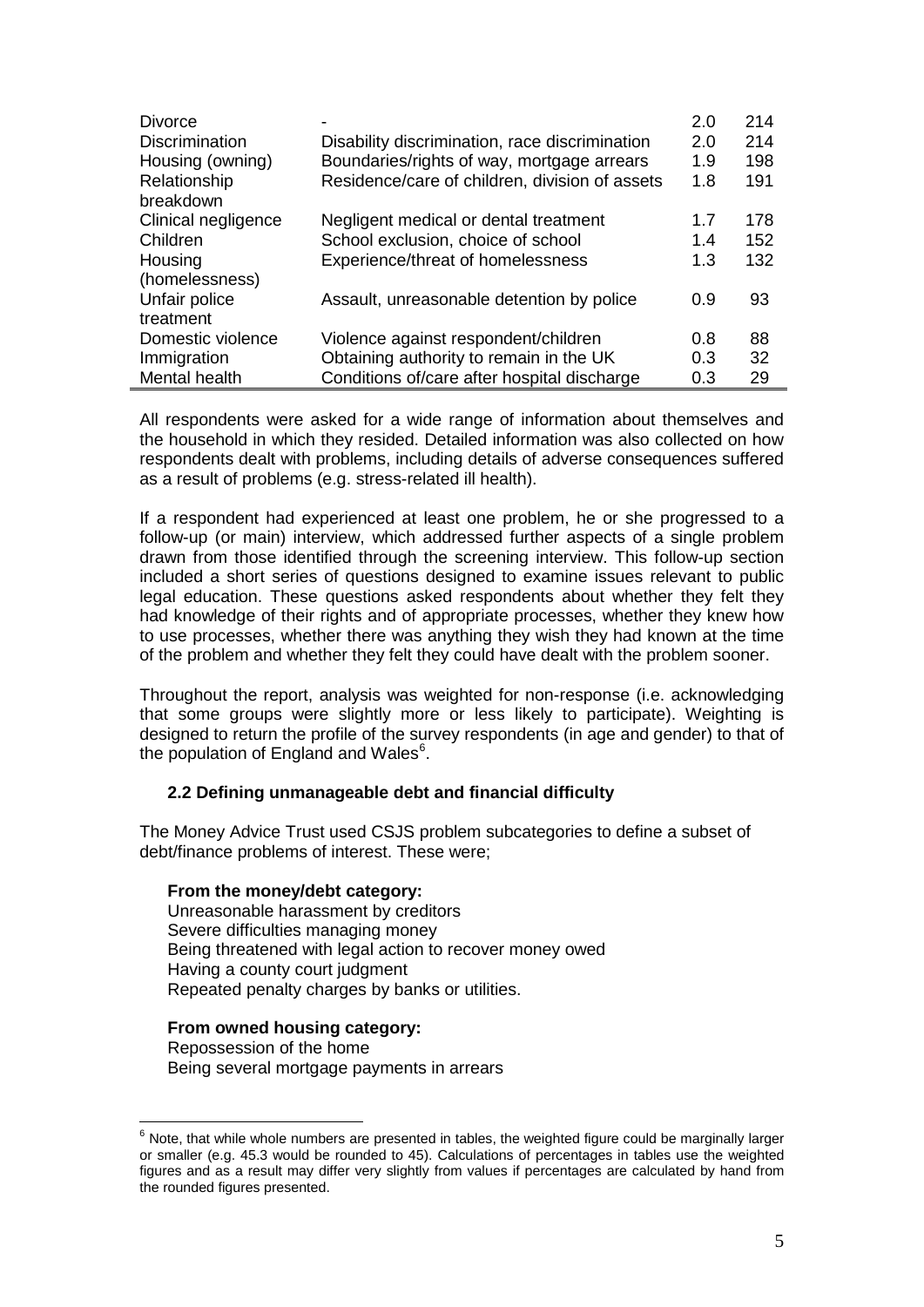#### **From the rented housing category:**

Being several rent payments in arrears (from the 'rented housing' category).

For the purpose of analyses, these problems are typically referred to as debt/financial problems and are compared to 'all other problems' as well as some specific problem categories of interest (consumer, welfare benefits, employment, other housing<sup>[7](#page-9-0)</sup>).

#### **3. RESULTS**

#### **3.1 Experience of unmanageable debt and financial difficulty**

282 of 10,537 survey respondents (2.7%) reported one or more problem with unmanageable debt or financial difficulty<sup>[8](#page-9-1)</sup>.

#### *3.1.1 Who reports unmanageable debt and financial difficulty?*

Table 2 illustrates which demographic groups were more or less likely to experience unmanageable debt and financial difficulty.

**Table 2.** Experience of unmanageable debt/financial difficulties by a range of social and demographic factors.

|                  | Debt/financial problem(s)  |      |           |     |       |  |  |
|------------------|----------------------------|------|-----------|-----|-------|--|--|
|                  |                            |      | <b>No</b> | Yes |       |  |  |
| Demographic      | Level                      | N    | Row %     | N   | Row % |  |  |
| Gender           | Female                     | 5274 | 97.5%     | 133 | 2.5%  |  |  |
|                  | Male                       | 4980 | 97.1%     | 149 | 2.9%  |  |  |
|                  | White                      | 9443 | 97.3%     | 261 | 2.7%  |  |  |
|                  | <b>Black</b>               | 197  | 97.2%     | 6   | 2.8%  |  |  |
| <b>Ethnicity</b> | Asian                      | 464  | 98.0%     | 10  | 2.0%  |  |  |
|                  | Other                      | 151  | 96.2%     | 6   | 3.8%  |  |  |
|                  | Detached                   | 2710 | 98.1%     | 52  | 1.9%  |  |  |
| Housing type     | Semi                       | 3603 | 97.3%     | 102 | 2.7%  |  |  |
|                  | Terrace                    | 2757 | 97.0%     | 85  | 3.0%  |  |  |
|                  | Flat                       | 1185 | 96.5%     | 43  | 3.5%  |  |  |
| Motorised        | <b>No</b>                  | 2203 | 96.9%     | 71  | 3.1%  |  |  |
| transport        | Yes                        | 8051 | 97.4%     | 211 | 2.6%  |  |  |
|                  | Married couple, children   | 2031 | 97.3%     | 56  | 2.7%  |  |  |
|                  | Married couple no children | 3657 | 98.8%     | 46  | 1.2%  |  |  |
| Family type      | Lone parent                | 440  | 90.5%     | 46  | 9.5%  |  |  |
|                  | Single no children         | 3024 | 97.3%     | 83  | 2.7%  |  |  |
|                  | Cohabiting, children       | 362  | 94.7%     | 20  | 5.3%  |  |  |
|                  | Cohabiting, no children    | 741  | 96.0%     | 31  | 4.0%  |  |  |
| Tenure           | Own                        | 3035 | 99.2%     | 23  | .8%   |  |  |
|                  | Mortgage                   | 3886 | 97.7%     | 90  | 2.3%  |  |  |

<span id="page-9-0"></span><sup>7</sup> Comparison problem types were chosen following discussion with Money Advice Trust. For the purposes of comparison, an 'other housing' category was constructed. For problem level analyses, it is any housing problem (owned or rented) other than those specified in the debt/financial difficulty problem definition. For person level analyses, it is any respondent reporting a housing problem but not reporting a debt/financial difficulty problem.

<span id="page-9-1"></span><sup>8</sup> As defined in section 2.2. Where analysis was at a problem rather than a person level, 303 debt/financial problems were available. 154 debt/financial problems progressed to a main interview (as described in section 2.1).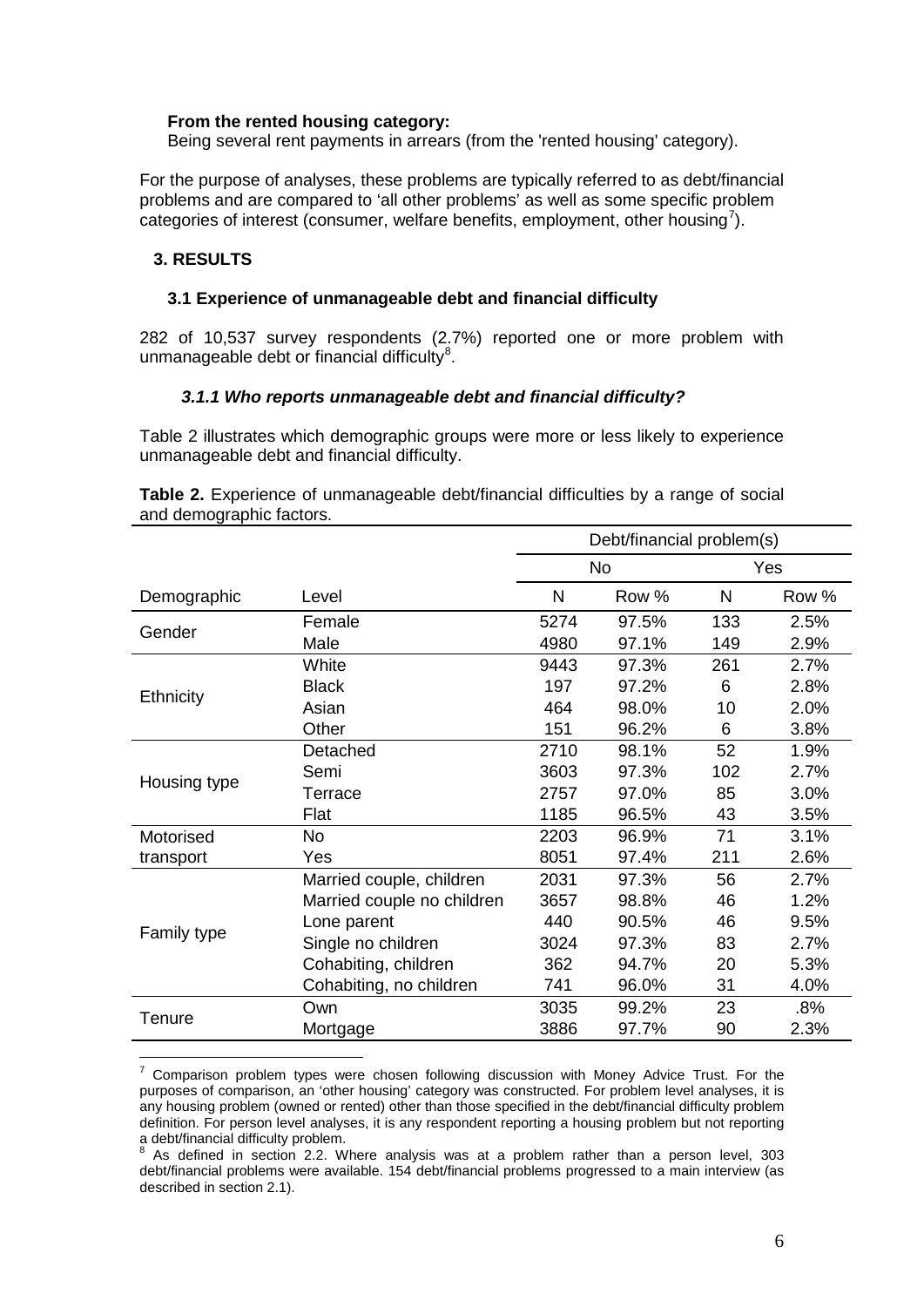|                          |                     | 1464 | 95.4%  | 70          | 4.6% |
|--------------------------|---------------------|------|--------|-------------|------|
|                          | Public sector rent  |      |        |             |      |
|                          | Private sector rent | 1226 | 93.8%  | 81          | 6.2% |
|                          | Rent free           | 619  | 97.3%  | 17          | 2.7% |
| Illness/disability       | No                  | 7690 | 97.4%  | 203         | 2.6% |
|                          | Yes                 | 2564 | 97.0%  | 79          | 3.0% |
| Mental health            | Yes                 | 1259 | 92.2%  | 107         | 7.8% |
| problem                  | No                  | 6315 | 98.1%  | 125         | 1.9% |
|                          | None                | 2744 | 98.4%  | 43          | 1.6% |
| Academic quals.          | GCSEs or higher     | 7511 | 96.9%  | 239         | 3.1% |
| Means tested             | No                  | 7684 | 97.8%  | 169         | 2.2% |
| benefits                 | Yes                 | 2571 | 95.8%  | 113         | 4.2% |
|                          | 18-24               | 1227 | 96.7%  | 41          | 3.3% |
|                          | 25-34               | 1677 | 95.6%  | 76          | 4.4% |
|                          | 35-44               | 1933 | 96.4%  | 73          | 3.6% |
| Age group                | 45-59               | 2543 | 97.6%  | 64          | 2.4% |
|                          | 60-74               | 2012 | 98.8%  | 24          | 1.2% |
|                          | $75+$               | 854  | 99.6%  | 4           | .4%  |
|                          | <£10k p.a.          | 2796 | 97.2%  | 81          | 2.8% |
| Income                   | All others          | 6321 | 97.4%  | 168         | 2.6% |
|                          | >£50k p.a.          | 1137 | 97.2%  | 33          | 2.8% |
|                          | <b>No</b>           | 8191 | 97.6%  | 197         | 2.4% |
| Victim of crime          | Yes                 | 2064 | 96.1%  | 85          | 3.9% |
|                          | Full-time           | 4214 | 96.8%  | 139         | 3.2% |
|                          | Part-time           | 1163 | 97.3%  | 32          | 2.7% |
|                          | Self-employed       | 592  | 96.7%  | 20          | 3.3% |
|                          | Unemployed          | 245  | 92.8%  | 19          | 7.2% |
| <b>Employment status</b> | In education        | 442  | 98.0%  | 9           | 2.0% |
|                          | <b>Sick</b>         | 462  | 97.0%  | 14          | 3.0% |
|                          | Home/care           | 836  | 96.4%  | 31          | 3.6% |
|                          | Retired             | 2267 | 99.2%  | 17          | .8%  |
|                          | Other               | 33   | 100.0% | $\mathbf 0$ | .0%  |

As can be seen in Table 2, those in detached houses were less likely to experience debt problems (1.9%) with the same being said for those who owned their own house free of mortgage (0.8%). In comparison, those individuals residing in a flat (3.5%) as well as those who were public and private sector renters (4.6% and 6.2% respectively) were far more likely to report debt and financial difficulty. Compared to other family types, lone parents experienced a much higher incidence of debt and financial difficulty (9.5%). Elsewhere, there was a difference between those cohabiting with children and those married with children with 5.3 percent of cohabiting couples reporting debt/financial problems compared with 2.7 percent for married couples. In a similar vein, those cohabiting without children, when compared to those married without children demonstrated a sizeable difference (4% and 1.2% respectively). The fact that the marital status of a couple appears to have a greater impact than the presence of children within these couples, may in part reflect the age group of respondents. Cohabiting couples typically tend to be younger than married couples and as can be seen in Table 2, age was related to prevalence of debt problems. In reference to age, younger respondents (particularly 25-34 year olds) demonstrated the highest prevalence of debt problems, with those over 60 years of age least likely to experience debt problems. Respondents between the ages of 60- 74 years reported debt problems at an incidence of 1.2 percent with this rate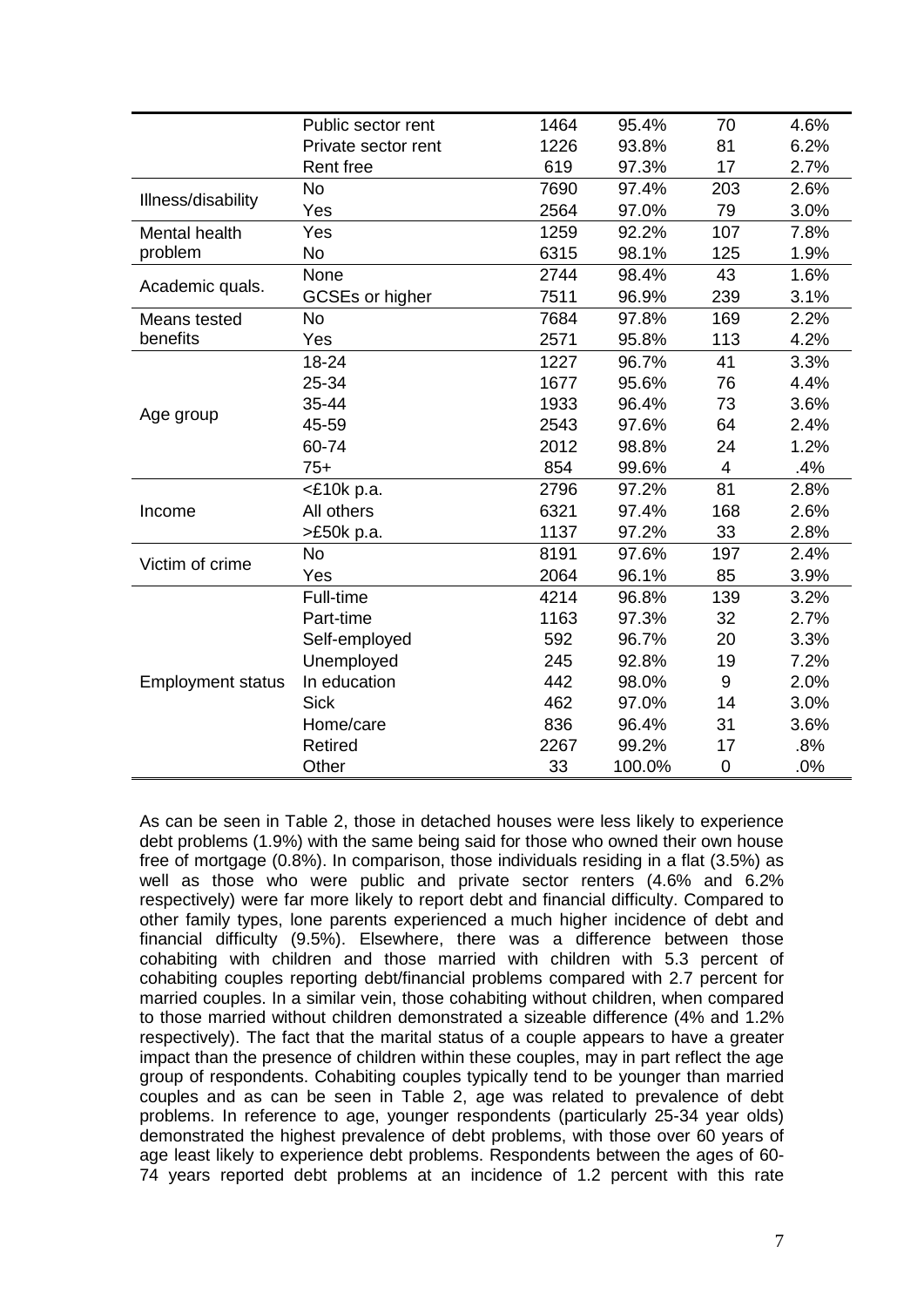decreasing as age increased, with only 0.4 percent of those over 75 years of age reporting debt problems. Those with mental health problems were far more likely to report debt problems than other respondents (7.8% compared to 1.9%). This figure is slightly higher than the figure reported by the ONS in 2002, which put the rate at which the mentally ill experience debt at almost three times that of the rest of the population (ONS 2002). Victims of crime were also somewhat more likely to experience debt (3.9% compared to 2.4% for non-victims). Interestingly, there were no clear differences in prevalence of debt problems by income. Those earning over £50,000 per year reported debt at the rate of 2.8 percent, the same rate at which those earning under £10,000 reported debt problems<sup>[9](#page-11-0)</sup>. There was no significant disparity in the experience of debt/financial difficulties by gender.

#### *3.1.2 Debt and difficulty and the interaction between age and health*

Previous research using the CSJS has shown an interaction between age and health (long-term and illness/disability and mental health problems) in the experience of civil justice problems (Pleasence, Balmer & Buck, 2008; Pleasence & Balmer, 2009a). In both the case of mental health and long-term illness and disability, the difference in problem prevalence between those with and those without health problems was highest for younger age groups and in the case of long-term illness or disability, negligible for older respondents (i.e. over 60 years old). In the case of long-term illness or disability in particular, this showed the importance of controlling for age when looking at health to correctly gauge its impact (e.g. Pleasence et al., 2004).

For debt/financial problems, the picture was much the same as illustrated for longterm illness or disability by age (Figure 1) and mental health problems by age (Figure 2). Table 2 indicates that long-term illness or disability had relatively little impact on the prevalence of debt/financial problems (3.0% vs. 2.6%). However, long-term illness or disability is related to age, and age is related to problem prevalence. If we look at the relationship between illness or disability and debt/financial problems while accounting for age (Figure 1) we can see that for respondents who were younger than 60, long-term illness or disability is related to far higher problem prevalence. This effect was masked by looking at long-term illness or disability in isolation.

<span id="page-11-0"></span><sup>&</sup>lt;sup>9</sup> It should be noted, that compared to other demographics, income questions had a higher proportion of missing data/non-response.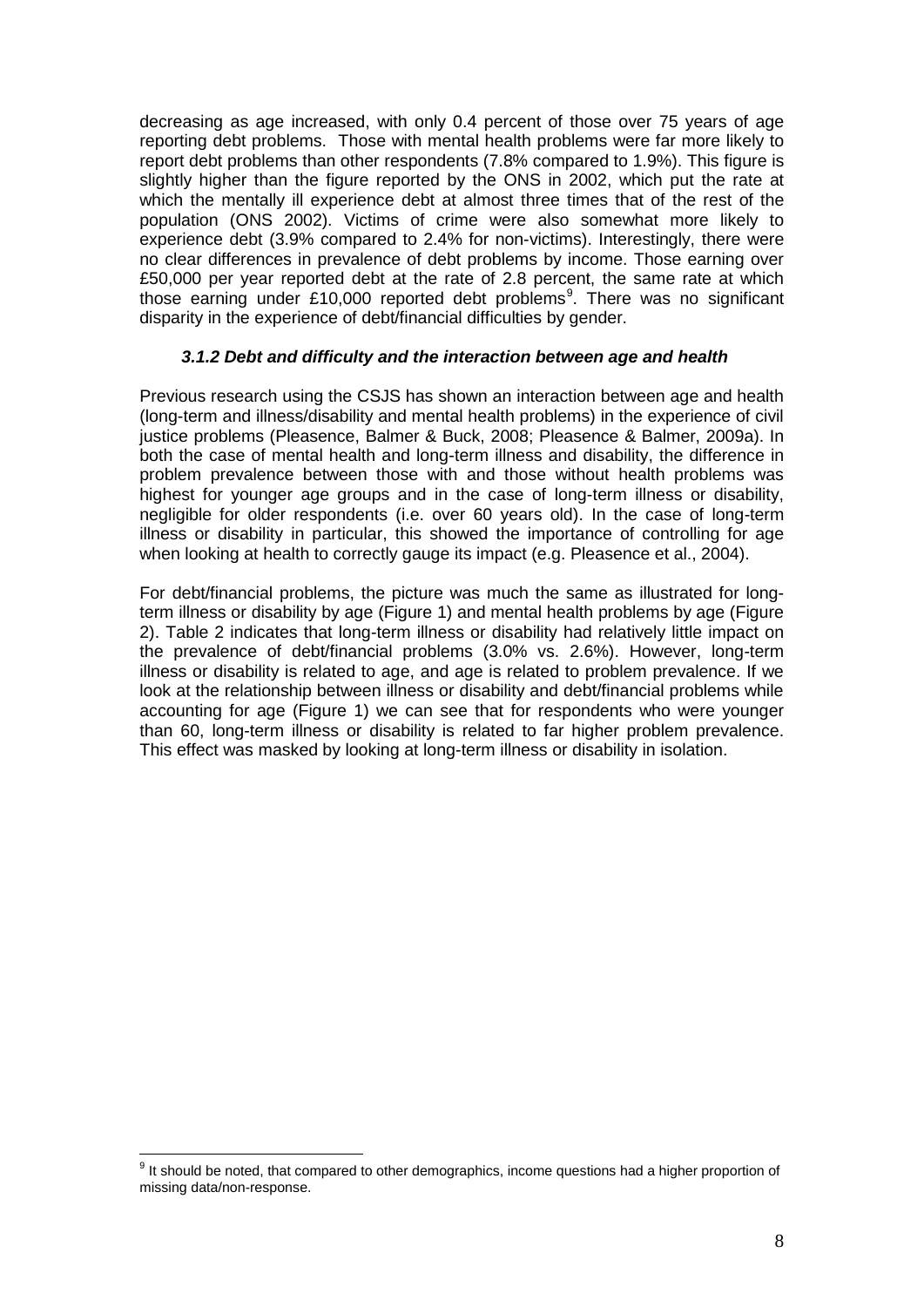

**Figure 1.** Prevalence of debt/financial problems by long-term illness or disability and age group.

In the case of mental health, a clear difference in problem prevalence remained, even when looking at whether or not respondents reported having mental health problems in isolation (see Table 2). However, as shown in Figure 2, the impact of mental health on prevalence of debt/financial problems was particularly great for younger age groups (18-44).



**Figure 2.** Prevalence of debt/financial problems by mental health problems and age group.

#### *3.1.3 The Recession - Unemployment, sacking/redundancy and debt/financial difficulties*

Current research undertaken by Pleasence and Balmer, has sought to utilise CSJS data as a tool with which to measure the impact of the recession on the experience of civil justice problems (e.g. Pleasence & Balmer, 2009b; Pleasence & Balmer, in press). Looking specifically at the impact of unemployment, becoming unemployed and being sacked or made redundant on a range of problem categories, Pleasence and Balmer (in press) note a correlation between these three employment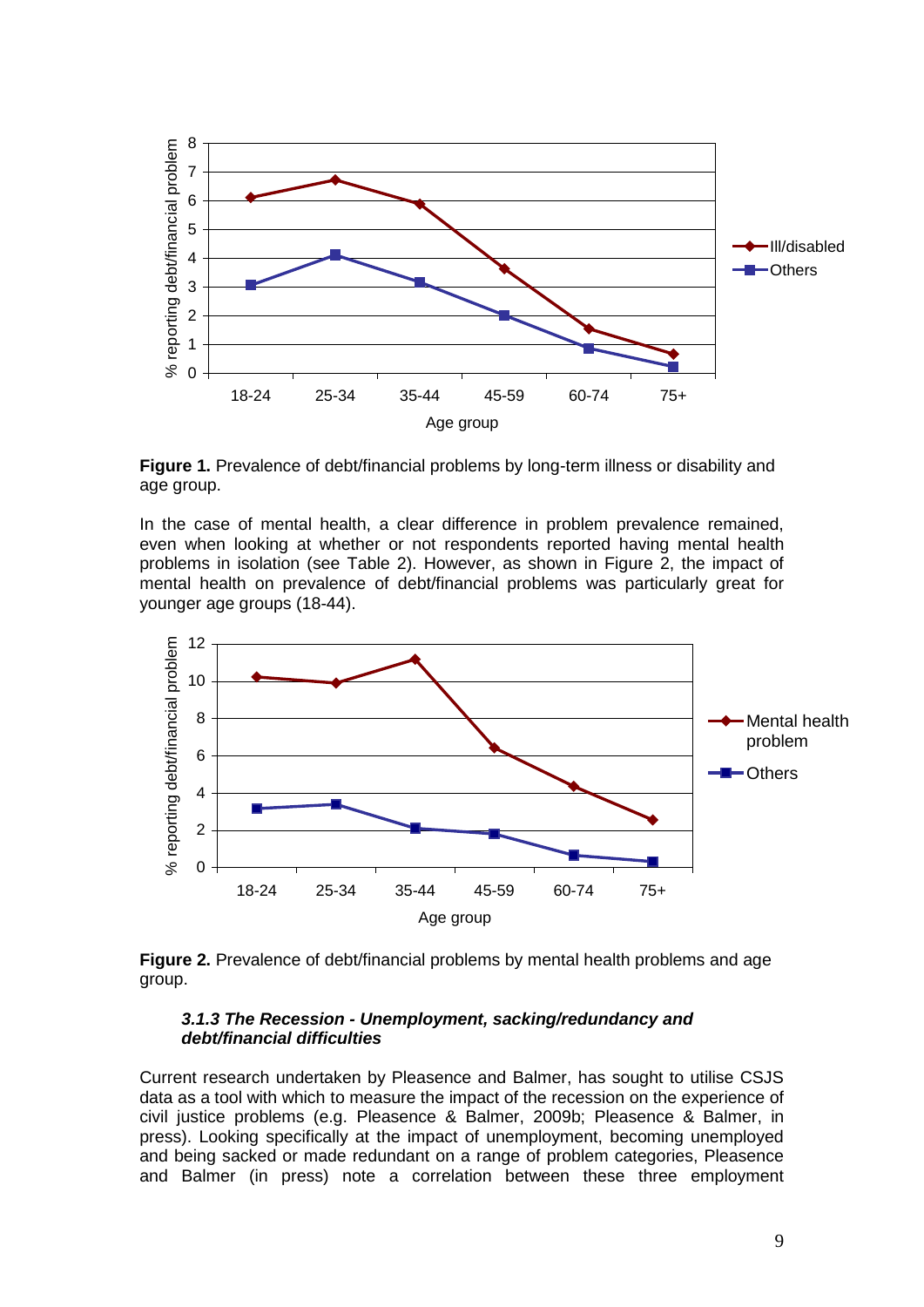experiences and a broad range of civil justice problems. Not surprisingly, being unemployed, becoming unemployed and being sacked or made redundant were also related specifically to debt/financial problems as detailed in Table 3.

|                          |     |       | No debt/financial<br>problem |     | Debt/financial<br>problem(s) |  |  |  |
|--------------------------|-----|-------|------------------------------|-----|------------------------------|--|--|--|
|                          |     | N     | %                            | N   | %                            |  |  |  |
| Sacked or made redundant | No  | 10134 | 97.5                         | 265 | 2.5                          |  |  |  |
|                          | Yes | 121   | 87.1                         | 18  | 12.9                         |  |  |  |
| Became unemployed        | No  | 10008 | 97.5                         | 260 | 2.5                          |  |  |  |
|                          | Yes | 246   | 91.4                         | 23  | 8.6                          |  |  |  |
| Unemployed               | No  | 10010 | 97.4                         | 263 | 2.6                          |  |  |  |
|                          | Yes | 245   | 92.8                         | 19  | 7.2                          |  |  |  |

**Table 3.** Whether respondents were unemployed, became unemployed or were sacked/made redundant by experience of debt/financial problems

As shown in Table 3, while both being or becoming unemployed were related to a large increase in the prevalence of debt/financial problems, the increase was clearly greatest where respondents were sacked or made redundant. 12.9 percent of those who were sacked or made redundant reported debt/financial problems compared to just 2.5 percent of other respondents. In light of the recession and the corresponding increase in the number of job losses and redundancies, an increased need for advice in relation to debt and financial problems can be expected.

#### *3.1.4 Number of problems, and the interaction with other problems and life events*

Overall, CSJS survey respondents reported a mean of 0.61 problems per respondent, or 1.71 problems per respondent for those with one or more problem. Those reporting debt/financial difficulties reported a mean of 2.82 problems (of any type) per respondents.

Respondents with debt/financial problems were very likely to have multiple civil justice problems and it was rare to report only one civil justice problem. Of 282 respondents with debt/financial problems, only 72 (25.5%) had only one problem, with 83 (29.4%) with two problems, 51 (18.1%) three problems, 36 (12.8%) four problems and 40 (14.2%) five or more problems.

Figure 3 contrasts the number of problems reported by those with money/debt problems with those reporting some other common problem categories (consumer, employment, other housing and welfare benefits). As can be seen, when compared to these other problem categories, those with debt/financial difficulties were least likely to have a single problem, and comparatively had a particularly high percentage in the 'four' and 'five or more' problem categories.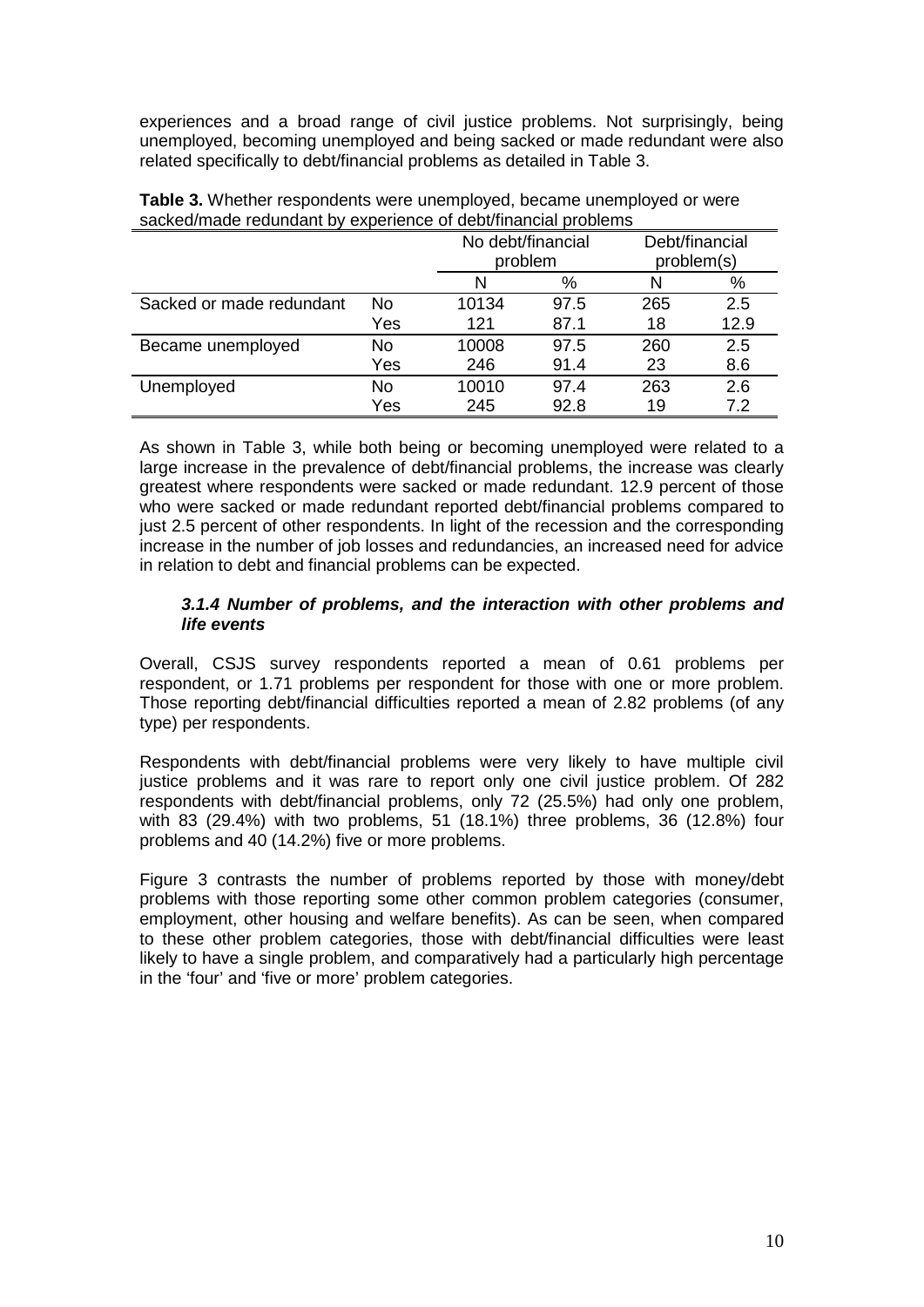

**Figure 3.** Total number of civil justice problems (of any kind) reported by those with debt/financial difficulties, contrasted with those with consumer, employment, welfare benefits and 'other housing' problems.

Table 4 shows the other problem types (using the broad categories shown in Table 1) reported by those with, and those without debt/financial difficulties<sup>10</sup>. For these two categories the table illustrates the number and percentage reporting each other problem category. Debt/financial difficulty was associated with a higher percentage of every other problem category, with especially stark differences for divorce, employment and particularly problems associated with relationship breakdown and mental health (despite number being very small). Over twenty percent of those with debt/financial difficulties also reported consumer and neighbours problems.

|                            |      | No debt/financial problem |           | Debt/financial problem(s) |  |
|----------------------------|------|---------------------------|-----------|---------------------------|--|
|                            |      | $N = 10255$               | $N = 282$ |                           |  |
| Problem category           | N    | %                         | N         | %                         |  |
| <b>Discrimination</b>      | 200  | 2.0                       | 14        | 4.9                       |  |
| Consumer                   | 1244 | 12.1                      | 62        | 21.9                      |  |
| Employment                 | 468  | 4.6                       | 51        | 18.2                      |  |
| Neighbours                 | 794  | 7.7                       | 57        | 20.2                      |  |
| <b>Welfare Benefits</b>    | 286  | 2.8                       | 26        | 9.4                       |  |
| Divorce                    | 195  | 1.9                       | 19        | 6.8                       |  |
| Relationship Breakdown     | 160  | 1.6                       | 31        | 10.9                      |  |
| Domestic Violence          | 82   | 0.8                       | 6         | 2.2                       |  |
| Children                   | 139  | 1.4                       | 13        | 4.5                       |  |
| Personal Injury            | 349  | 3.4                       | 28        | 9.9                       |  |
| <b>Clinical Negligence</b> | 164  | 1.6                       | 14        | 4.8                       |  |

**Table 4.** Number and percentage reporting a range of civil justice problem categories among those with and those without problems with debt/financial difficulties.

<span id="page-14-0"></span> $10$  Note that problem categories whose subcategories make up the debt/financial difficulty problems (i.e. money/debt. owned housing, rented housing, homelessness) were excluded from the table. It would be possible to make 'other money/debt', 'other rented housing' and 'other owned housing' categories, though this may understate any overlap.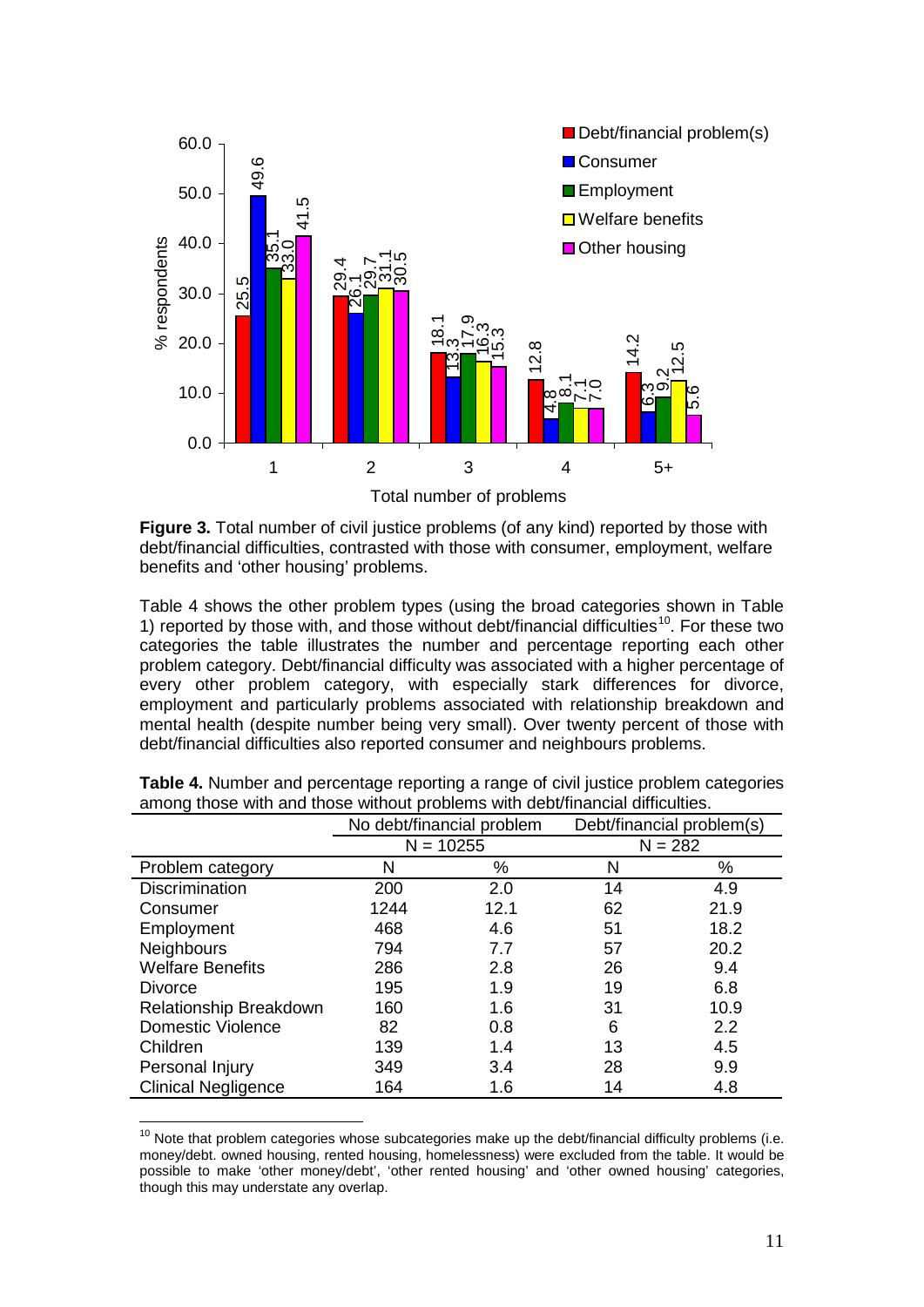| <b>Mental Health</b> |          |     |     |
|----------------------|----------|-----|-----|
| Immigration          | ว∩<br>טע | 0.3 | 0.8 |
| Police               |          | J.8 | 2.U |

# **3.2 Response to unmanageable debt and financial difficulty**

#### *3.2.1 Problem solving strategies and who adopts which strategy*

There were 303 problems concerning debt and financial difficulties among the 6,115 problems in the CSJS problem level dataset. Of these 303 problems, for 12 (4.0%) respondents did nothing, for 125 (41.3%) they handled the problem alone, advice was obtained for 149 (49.2%) with 2 (0.7%) trying but failing to obtain advice and 15 (5.0%) trying and failing to obtain advice and handling the problem alone.

Compared to all other problems, debt/financial problems were characterised by a particularly high percentage handling alone and a particularly low percentage doing nothing. This is illustrated in Figure 4.



**Figure 4.** Broad problem solving strategy adopted for debt/financial problems and all other CSJS problems.

Figure 5 sets broad strategy adopted for debt/financial problems alongside some common problem categories (other housing problems, employment, welfare benefits and consumer). Due to very small numbers of respondents solely trying and failing to obtain advice, such responses were collapsed into the 'tried, failed and handled alone' category. Debt/financial problems and welfare benefits had fairly similar percentages adopting each strategy, while consumer had a particularly high percentage handling alone and employment had a high percentage obtaining advice.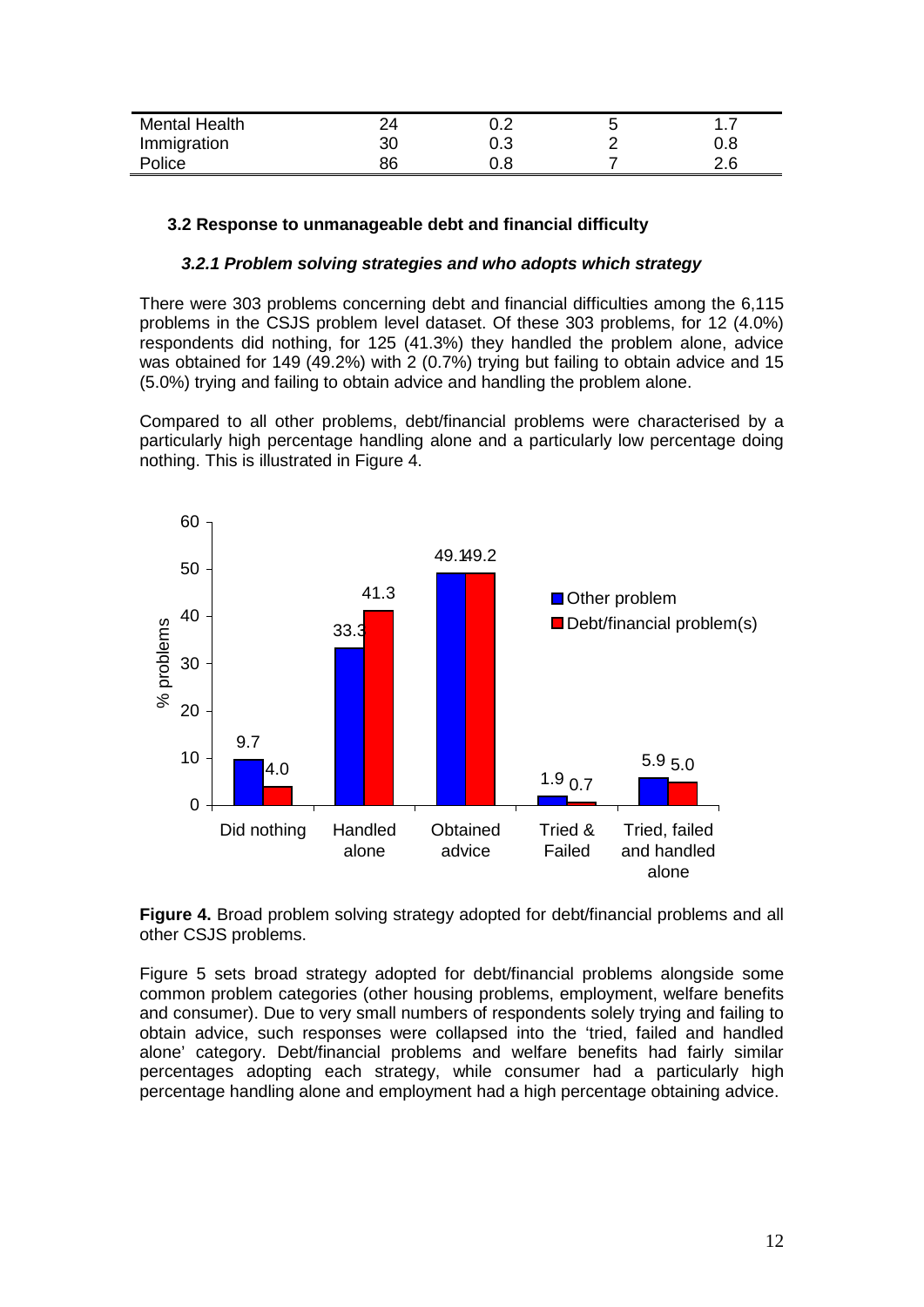

**Figure 5.** Broad problem solving strategy adopted for debt/financial, other housing, employment, welfare benefits and consumer problems.

# *3.2.2 Self-help and the Internet*

Respondents were asked whether or not they had tried to use a 'leaflet, booklet or book' or the Internet to obtain information to resolve their problem. Respondents tried a 'leaflet, booklet or book' for 33 of 303 debt/financial problems (10.9%). This was somewhat higher than the 8.1 percent observed for all other problems. Of the 33 trying a 'leaflet, booklet or book', 13 (39.4%) suggested that they obtained 'all the information they needed', 18 (54.5%) 'some of the information needed' and 2 (6.1%) 'none of the information needed'[11.](#page-16-0) Figure 6 compares use of (and success with) selfhelp materials for debt/financial problems, alongside some other common problem categories.

<span id="page-16-0"></span> $11$  This was broadly comparable to 'other' problems, where 34.3% obtained 'all', 57.1% 'some' and 8.5% 'none' of the information needed.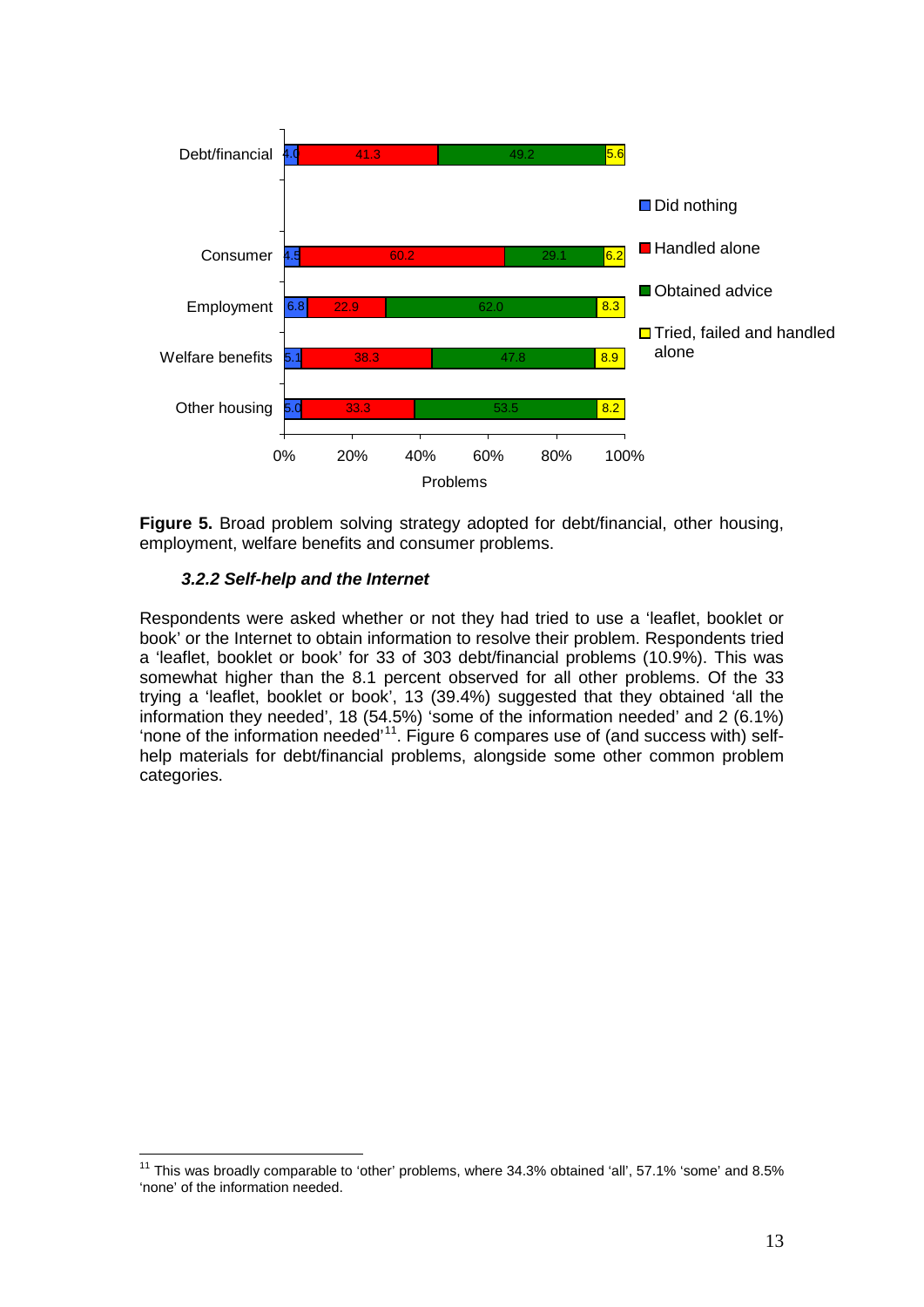



Respondents were also asked whether or not they had tried to use the Internet to obtain information to resolve their problem. Respondents tried the Internet for 73 of 303 debt/financial problems (24.0%). This was substantially higher than the 15.4 percent observed for all other problems. Of the 73 trying a 'leaflet, booklet or book', 28 (38.4%) suggested that they obtained 'all the information they needed', 36 (49.3%) 'some of the information needed' and 9 (12.3%) 'none of the information needed'[12](#page-17-0). Figure 7 compares use of (and success with) the Internet for debt/financial problems, alongside some other common problem types. As can be seen, use of the Internet for debt/financial problems was comparable to employment problems but higher than consumer and particularly welfare benefits and other housing problems. Of those using the Internet for the problem categories in Figure 7, debt/financial problems had the highest percentage obtaining 'all the information' needed (38.4%), especially when compared to welfare benefits problems (22.7%).

<span id="page-17-0"></span> $12$  Debt/financial problems where respondents used the Internet had a slightly higher percentage obtaining 'all the information' needed when compared to 'other' problems (30.9% 'all', 55.7% 'some' and 12.9% 'none' of the information needed.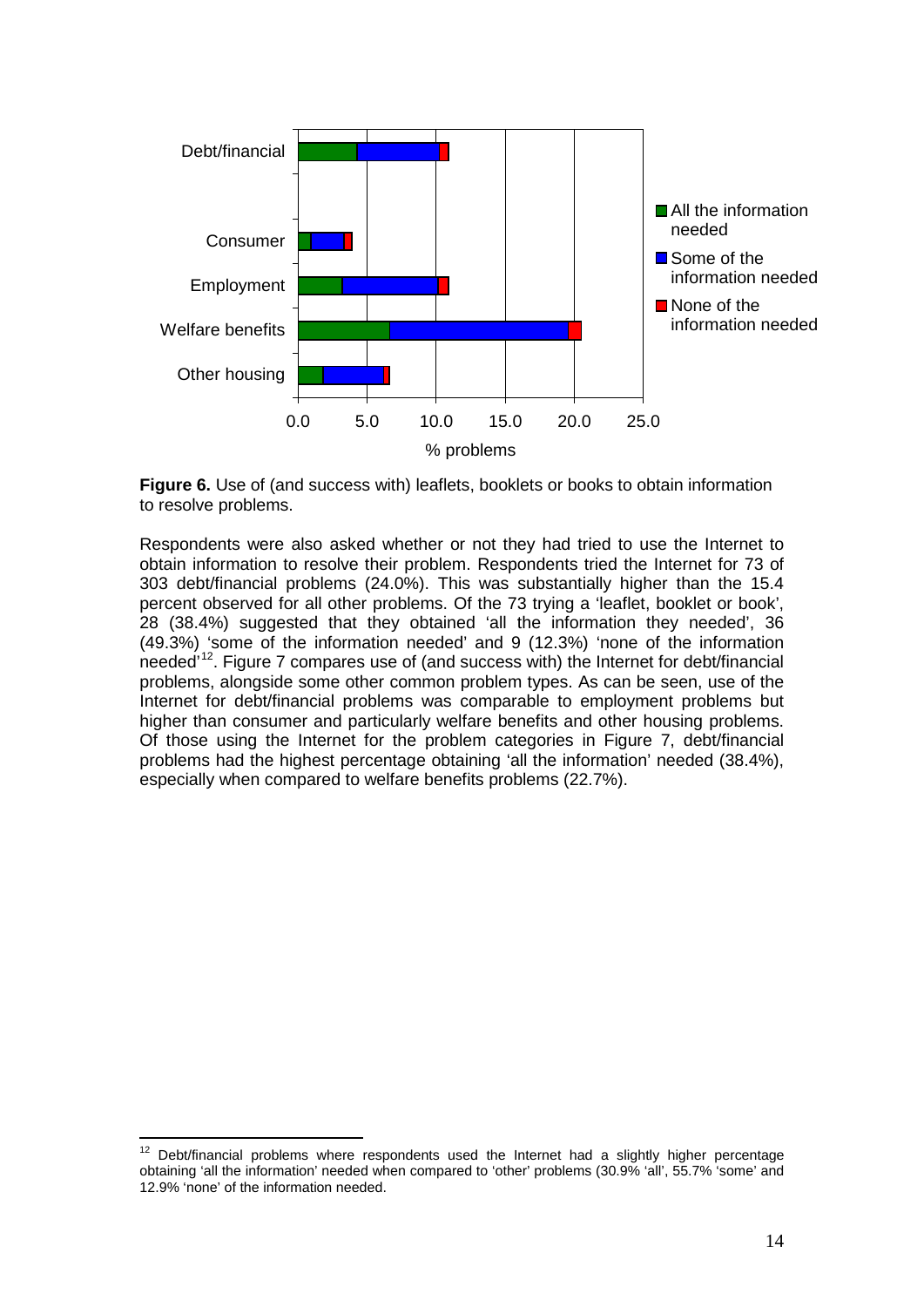



To further investigate use of the Internet, additional questions were added to the CSJS in the final year of the survey. The questions asked what respondents were trying to obtain from the Internet and what they actually obtained. Since the questions only covered a single year and this report deals with a specific subset of problems, numbers of responses were small (31 debt/financial problems had answers for these questions) and findings should be treated with some caution. Nonetheless, Figure 8 contrasts what respondents with these 31 problems wanted from the Internet and what they obtained.



**Figure 8.** What respondents with debt/financial problems (n=31) wanted from the Internet and what they obtained.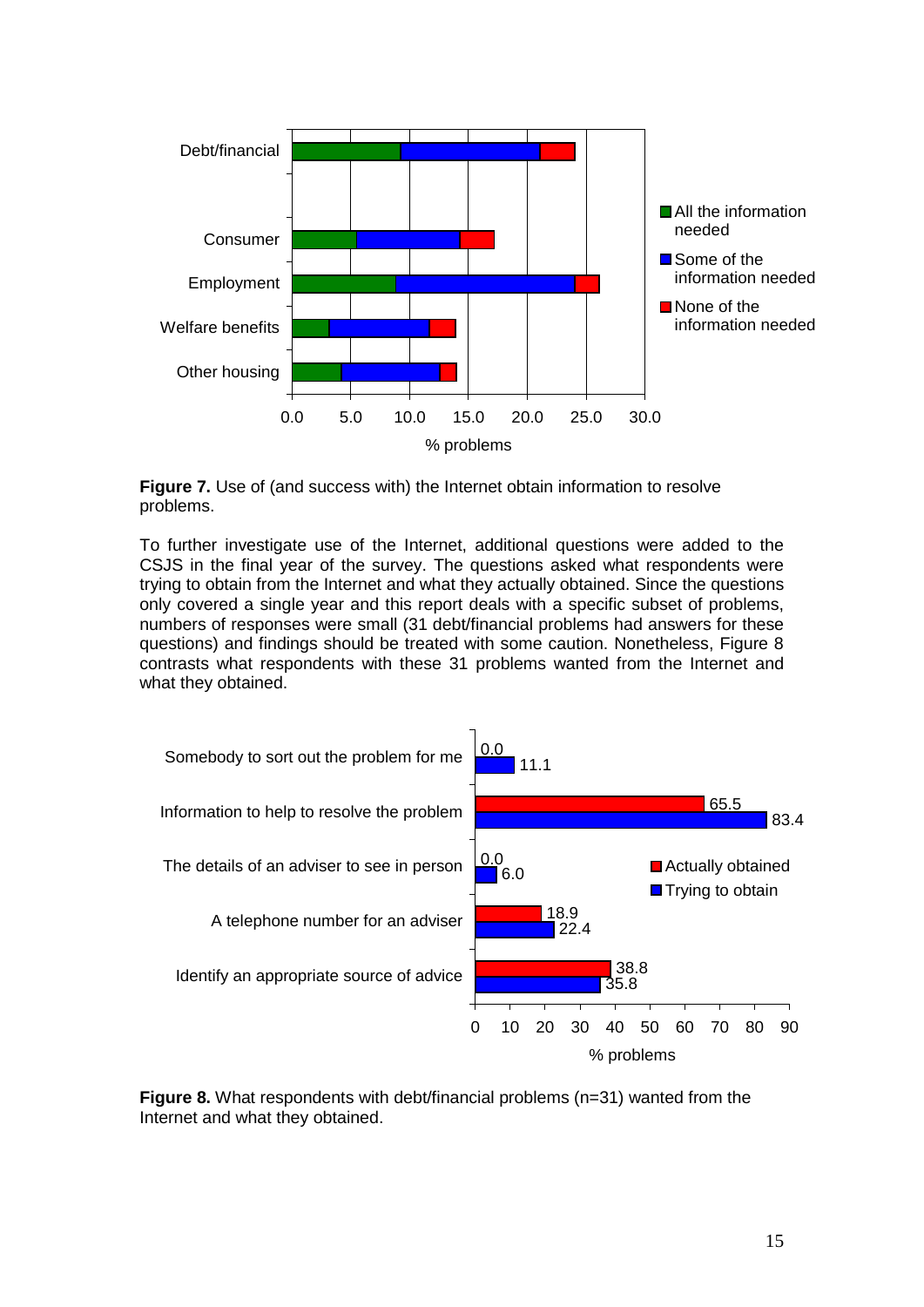#### *3.2.3 Use of advice*

Table 5 shows all advisers tried for debt/financial problems, alongside all other civil justice problems using quite detailed adviser categories. Citizens Advice Bureaux were clearly the most common source of advice for those reporting debt/financial difficulty, accounting for almost a quarter of all problems compared to just 7.9 percent for other civil justice problems. Beyond Citizens Advice Bureaux, 11.2 percent tried a solicitor, which was broadly comparable to other problems and a number of respondents tried the council (12.2% compared to 15.3% for other problems if all council departments (the top four rows of Table 5) are combined). Respondents with debt/financial problems were also more likely to use other advice agencies with 7.9 percent doing so, compared to 2.5 percent of other problems (if law centres and other advice agencies are combined). Of the forty who tried an 'other person or organisation', ten tried a financial institution, nine a commercial organisation (not an advice agency), three some other government department, two a charity/consumer group, two an accountant and one for each of education body, regulatory body, media and ombudsman. The ten trying a financial institution represented 3.3 percent of debt/financial problems. This compared to 0.7 percent of all other problems.

|                                         | Other problem |            | Debt/financial<br>problem(s) |           |  |
|-----------------------------------------|---------------|------------|------------------------------|-----------|--|
|                                         |               |            |                              |           |  |
|                                         |               | $N = 5806$ |                              | $N = 303$ |  |
| General enquiries at your local council | 281           | 4.8%       | 15                           | 5.0%      |  |
| Council advice service                  | 150           | 2.6%       | 7                            | 2.1%      |  |
| <b>Trading Standards</b>                | 159           | 2.7%       | 7                            | 2.3%      |  |
| Other council department                | 392           | 6.8%       | 9                            | 3.1%      |  |
| Citizens Advice Bureau                  | 461           | 7.9%       | 75                           | 24.8%     |  |
| Law centre                              | 30            | 0.5%       | 4                            | 1.4%      |  |
| Other advice agency                     | 118           | 2.0%       | 20                           | 6.7%      |  |
| Trade union/Professional body           | 218           | 3.8%       | 2                            | 0.6%      |  |
| Solicitor                               | 777           | 13.4%      | 34                           | 11.2%     |  |
| <b>Barrister</b>                        | 44            | 0.8%       | 1                            | 0.3%      |  |
| Police                                  | 502           | 8.6%       | 4                            | 1.2%      |  |
| Employer                                | 243           | 4.2%       | 3                            | 1.2%      |  |
| Insurance company                       | 189           | 3.3%       | 4                            | 1.3%      |  |
| Doctor or other health worker           | 336           | 5.8%       | 2                            | 0.6%      |  |
| Jobcentre                               | 67            | 1.2%       | 2                            | 0.6%      |  |
| Social worker                           | 77            | 1.3%       | 0                            | 0.0%      |  |
| MP or local councillor                  | 122           | 2.1%       | 3                            | 1.0%      |  |
| Other person or organisation            | 802           | 13.8%      | 40                           | 13.3%     |  |

**Table 5.** Advisers tried for debt/financial and all other problems

Figure 9 uses more general adviser categories to illustrate advisers tried for debt/financial and other common problem categories. Debt/financial problems had by far the highest percentage using CABx and the highest percentage using other advice agencies.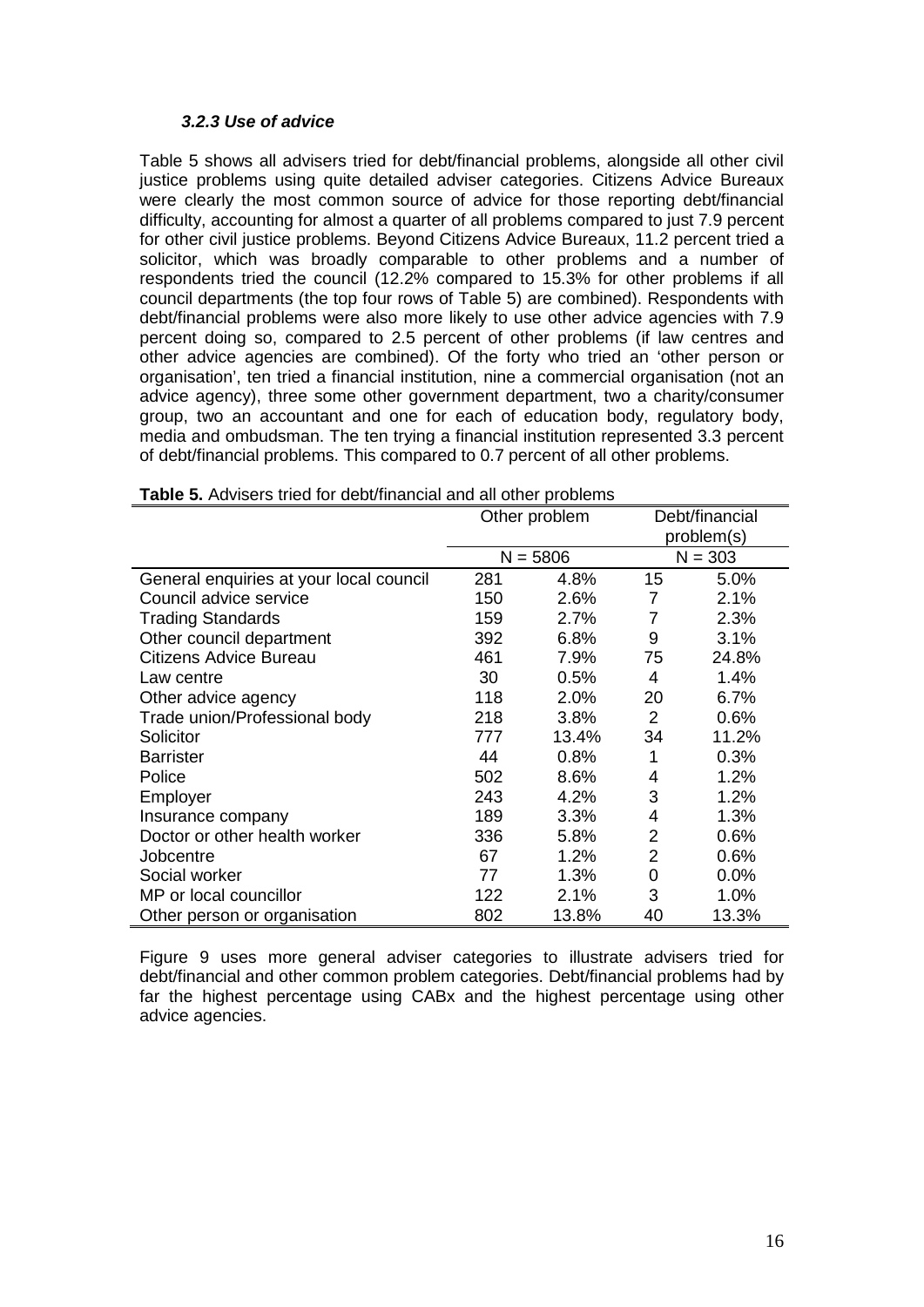

**Figure 9.** Advisers tried for debt/financial problems and a range of other common problem categories.

For each type of adviser respondents tried, they were asked whether or not they were able to obtain all of the information or advice needed. Table 6 shows the success of respondents with debt/financial problems by adviser type. Evidently numbers were small for the majority of advisers, though the table gives an impression of the extent to which advisers met respondent's needs.

**Table 6.** Whether or not respondents were able to obtain all of the information or advice needed for debt/financial problems by adviser type.

|                                         | Whether able to obtain all the |       |    |       |   |             |  |  |
|-----------------------------------------|--------------------------------|-------|----|-------|---|-------------|--|--|
|                                         | information/advice needed      |       |    |       |   |             |  |  |
|                                         |                                | All   |    | Some  |   | <b>None</b> |  |  |
| Adviser                                 | N                              | %     | N  | %     | N | %           |  |  |
| General enquiries at your local council | 5                              | 36.0% | 6  | 39.0% | 4 | 25.0%       |  |  |
| Council advice service                  | 4                              | 80.6% | 1  | 19.4% | 0 | $0.0\%$     |  |  |
| <b>Trading Standards</b>                | 3                              | 43.4% | 3  | 43.2% | 1 | 13.5%       |  |  |
| Other council department                | 3                              | 31.8% | 4  | 47.4% | 2 | 20.8%       |  |  |
| Citizens Advice Bureau                  | 37                             | 49.0% | 30 | 40.7% | 8 | 10.4%       |  |  |
| Law centre                              | 3                              | 74.9% |    | 25.1% | 0 | 0.0%        |  |  |
| Other advice agency                     |                                | 50.0% | 4  | 29.3% | 3 | 20.6%       |  |  |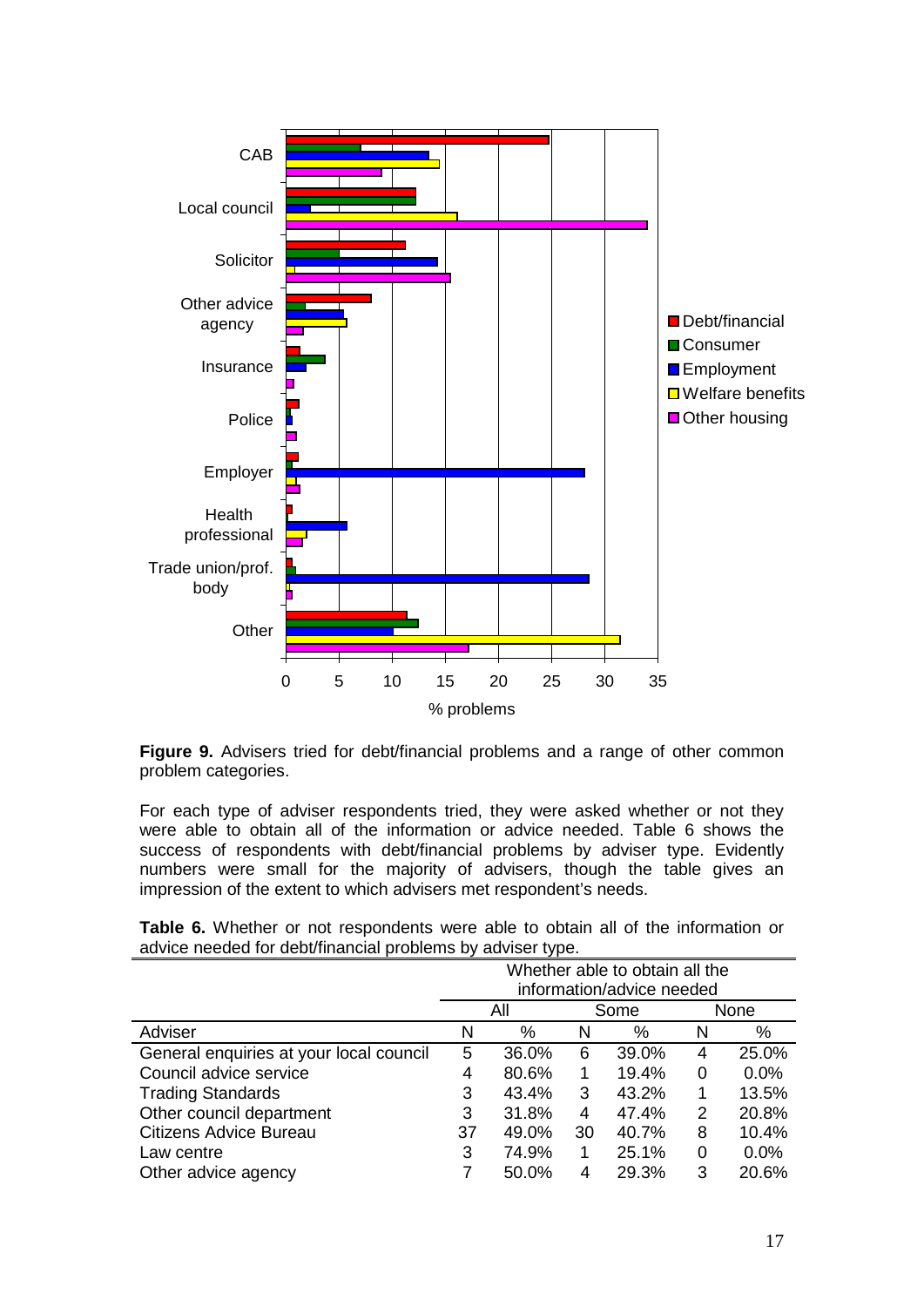| Trade union/Professional body | 0  | 0.0%                     | 2  | 100%  | 0 | 0.0%  |
|-------------------------------|----|--------------------------|----|-------|---|-------|
| Solicitor                     | 18 | 52.5%                    | 10 | 30.3% | 6 | 17.1% |
| <b>Barrister</b>              |    | 100%                     | 0  | 0.0%  | 0 | 0.0%  |
| Police                        | 2  | 65.8%                    | 0  | 0.0%  | 1 | 34.2% |
| Employer                      |    | 42.6%                    | 2  | 57.4% | 0 | 0.0%  |
| Insurance company             | 2  | 45.9%                    | 1  | 32.7% | 1 | 21.4% |
| Doctor or other health worker | 2  | 100%                     | 0  | 0.0%  | 0 | 0.0%  |
| Jobcentre                     | 2  | 100%                     | 0  | 0.0%  | 0 | 0.0%  |
| Social worker                 | 0  | $\overline{\phantom{0}}$ | 0  | -     | 0 |       |
| MP or local councillor        | 1  | 37.1%                    | 1  | 31.5% | 1 | 31.4% |
| Other person or organisation  | 21 | 52.7%                    | 12 | 29.4% |   | 17.8% |

Figure 10 shows the extent to which the four most common general adviser types met respondent's needs for debt/financial and other problems. The rate of success experienced by those who sought advice from their council, was slightly lower than other adviser types, but was comparable between debt/financial and 'other problems'. The advice sources demonstrating greatest discrepancy in use between debt/financial and other problems (CAB and other advice agency, see Figure 9) also appeared to have greater rates of success for debt/financial problems. Finally, those with debt/financial problems using a solicitor were somewhat less successful in obtaining what they needed than other respondents using a solicitor.



**Figure 10.** Whether or not respondents were able to obtain all of the information or advice needed for debt/financial and all other problems.

#### *3.2.3.1 Number of advisers*

Figure 11 shows number of advisers used (of those using one or more advisers) for debt/financial and a range of common problem categories. Where those with debt/financial problems sought advice, they typically tried a single type of adviser (70.9%). Around three out of ten tried more than one type of adviser, which was broadly comparable to those with welfare benefits or 'other housing' problems. In contrast, those with consumer problems were slightly more likely to use a single adviser, with multiple advisers more common for employment problems.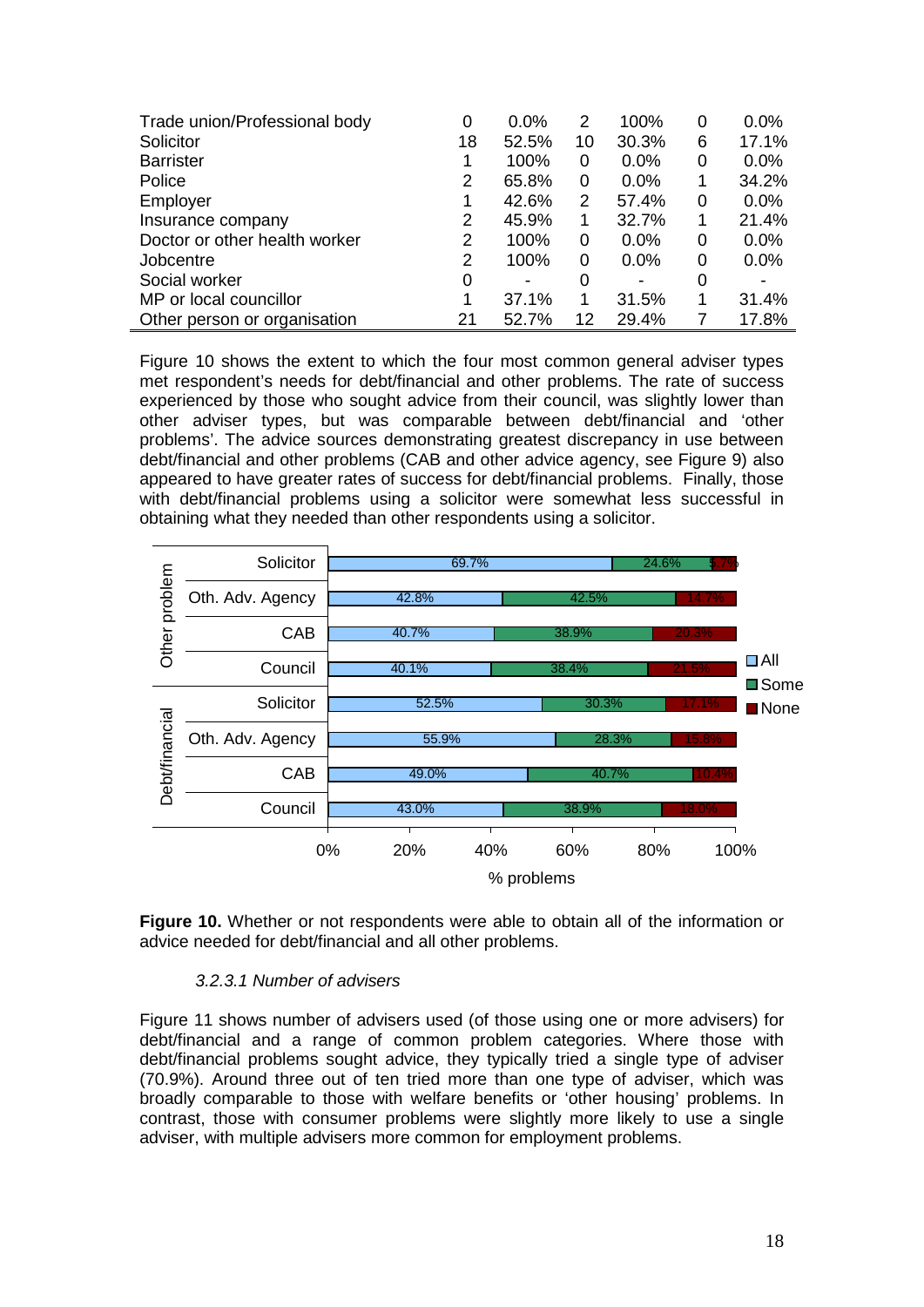



# *3.2.3.2 Mode of contact and advice*

The main survey of the CSJS asked respondents who obtained advice, a range of questions on their initial mode of contact, and the mode of contact they used to actually obtain advice. Looking at responses to these questions means that the dataset is restricted to debt/financial problems where respondents obtained advice and which progressed to the main interview, which results in a fairly small pool of problems. Nonetheless, this section aims to show how these respondents obtained advice for debt/financial and all other problems. Where numbers are small, findings should be interpreted with some caution.

Table 7 shows how respondents first made contact with advisers for debt/financial and all other main survey problems, split into first advisers and all subsequent advice. As shown, respondents used the telephone to make contact with advisers just over half of the time, with around a third first contacting advisers face-to-face. Differences in method used to contact advisers between debt/financial and other problems was fairly small.

|                | Mode of contact (1st adviser) |               |    |                |     |               |    | Mode of contact (other advisers) |         |
|----------------|-------------------------------|---------------|----|----------------|-----|---------------|----|----------------------------------|---------|
|                |                               |               |    | Debt/financial |     |               |    | Debt/financial                   |         |
|                |                               | Other problem |    | problem        |     | Other problem |    |                                  | problem |
| Mode           | N                             | %             | N  | %              | N   | %             | N  | %                                |         |
| In person      | 465                           | 37.4          | 18 | 28.6           | 212 | 34.9          | 10 | 38.5                             |         |
| Telephone      | 650                           | 52.3          | 35 | 55.6           | 304 | 50.1          | 14 | 53.8                             |         |
| Post           | 43                            | 3.5           | 2  | 3.2            | 24  | 4.0           | 0  | 0.0                              |         |
| Email/Internet | 28                            | 2.3           | 5  | 7.9            | 18  | 3.0           |    | 3.8                              |         |
| Through        | 51                            | 4.1           | 3  | 4.8            | 46  | 7.6           |    | 0.0                              |         |

**Table 7.** How respondents made contact with first advisers and subsequent advisers (data for  $2^{nd}$ ,  $3^{rd}$  and  $4^{th}$  combined) for debt/financial and all other problems.

<span id="page-22-0"></span> $13$  Note, that percentage was not included for the '4+' category because of lack of space, but can easily be calculated from the other values.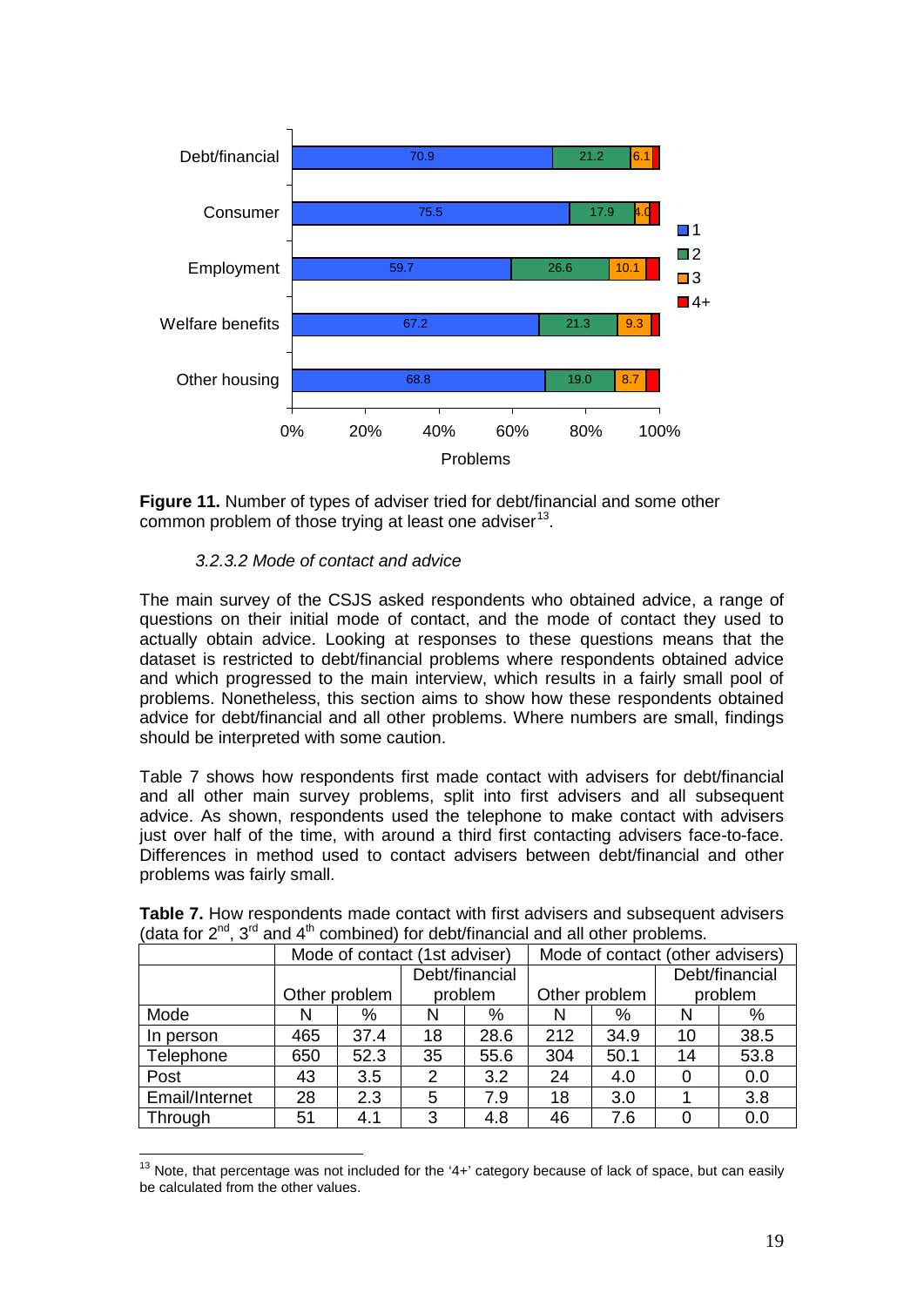| someone else |            |     |                        |     |
|--------------|------------|-----|------------------------|-----|
| <b>Other</b> | . .<br>u.n | v.v | $\sim$ $-$<br>-<br>∪.∪ | v.u |

Questions about how contact with advisers was made were followed by questions about the mode used to try and obtain advice or information. While numbers were relatively small for debt/financial problems ( $n = 63$ ) as can be seen in Figure 12, there was slightly less advice in person and slightly more advice over email/Internet for debt/financial problems. Figure 13 shows similar output for second, third and fourth advisers, though it is based on only 28 acts of advice for debt/financial problems and should be interpreted with care.



**Figure 12.** Mode used by respondents to try and obtain advice/information from first advisers for debt/financial and other main survey problems ( $n = 63$  for debt/financial problems).

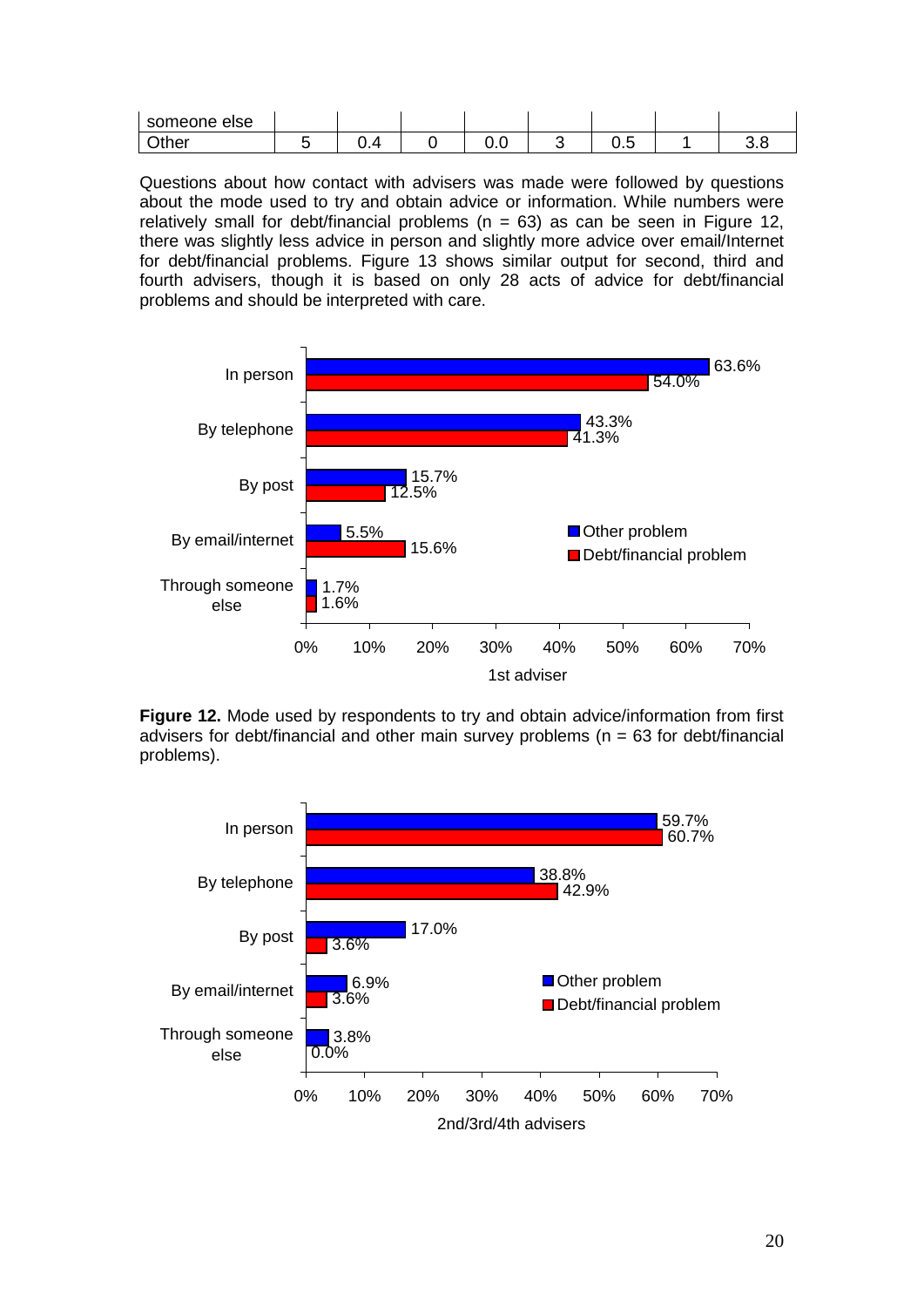**Figure 13.** Mode used by respondents to try and obtain advice/information from 2<sup>nd</sup>,  $3<sup>rd</sup>$  and  $4<sup>th</sup>$  advisers for debt/financial and other main survey problems (note, there were only 28 acts of advice making up this figure for debt/financial problems).

Looking at first advisers only, of 19 respondents with debt/financial problems who had obtained face-to-face advice, 17 (89.5%) suggested that they would not have preferred advice over the telephone (this compared to 79.9% for other main survey problems). Conversely, of 11 respondents with debt/financial problems who had obtained advice over the telephone 10 (90.9%) suggested that they would not have preferred face-to-face advice (this compared to 59.5% for first advisers in other main survey problems). Again, findings should be treated with some caution given the numbers of debt/financial problems involved.

#### *3.2.3.3 Satisfaction with advice and its perceived impact*

Main survey respondents who sought advice were asked whether or not they would recommend their advisers to people facing a similar situation. For first advisers, 62 respondents with debt/financial problems answered this question (see Figure 14), with 27 responses for subsequent advisers for debt/financial problems (see Figure 15). Both figures should be interpreted with reference to the type of advisers typically used for debt/financial problems (e.g. see Table 5 and particularly a high percentage using CABx for debt/financial problems). However, given the numbers progressing to this main survey question it is not possible to break it down by adviser for debt/financial problems alone. In both figures (14 and 15) those with debt/financial problems were slightly more positive about their advisers than those with other main survey problems.



**Figure 14.** Whether or not respondents would recommend first advisers for debt/financial and other main survey problems.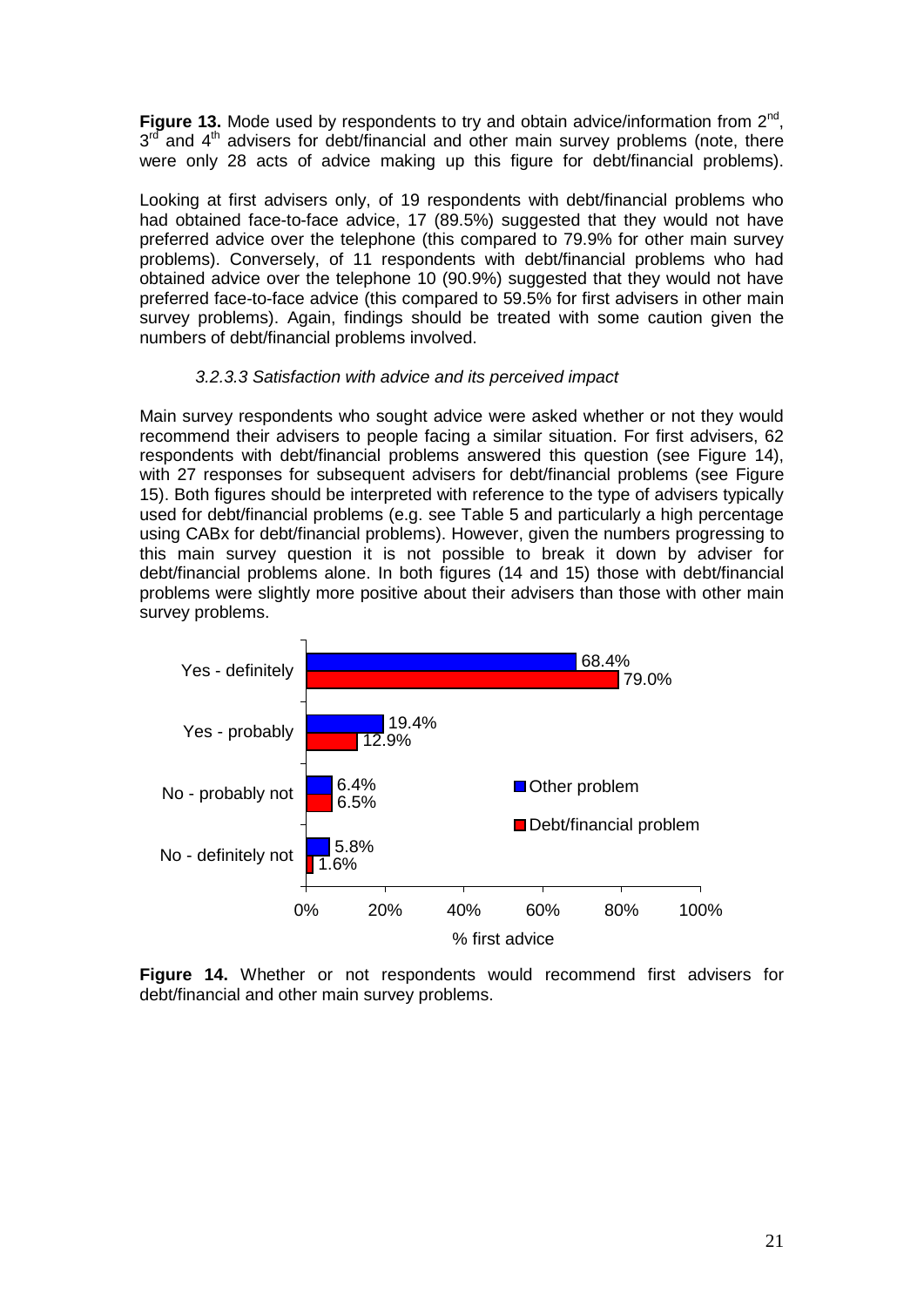

**Figure 15.** Whether or not respondents would recommend second, third and fourth advisers for debt/financial and other main survey problems.

In addition, those with debt/financial problems were more likely to suggest that advice had a positive impact on their problem. 31 of 38 (81.6%) respondents with debt/financial problems suggested that the advice provided had brought about a better result (across up to four advisers). This compared to only 631 of 1080 (58.4%) for other main survey problems (again using data for up to four advisers).

Related to this, main survey respondents were also asked whether they felt that advice had led to improvements in a number of areas such as health, income and relationships. The question was added in the second half (final year and a half) of the survey, reducing the quantity of data, though available responses are summarised in Figure 16 (for 52 debt/financial and 786 other problems). As shown, a particularly high percentage (42.3%) of those with debt/financial problems felt that advice had led to improvements in levels of stress.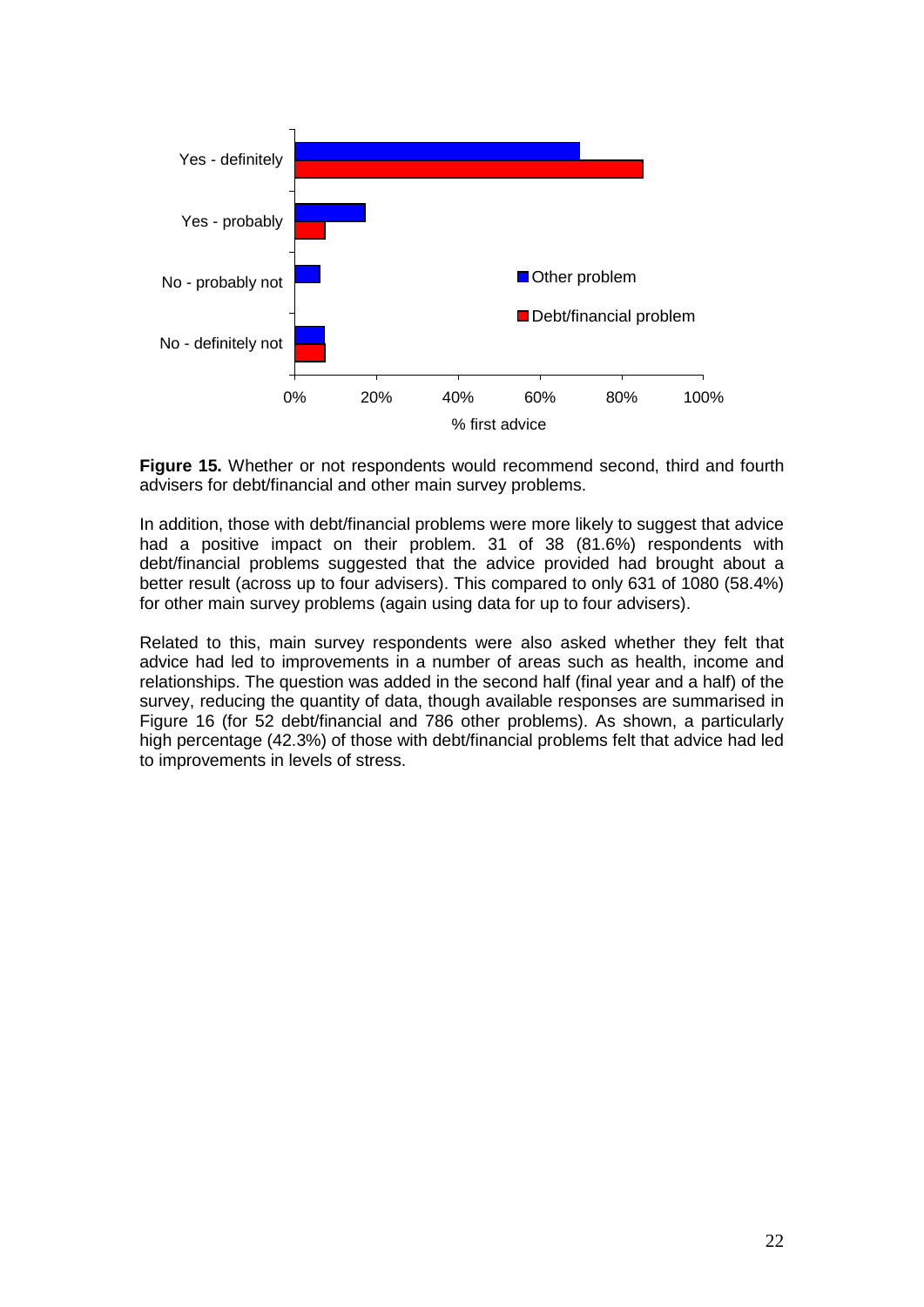

**Figure 16.** Whether respondents felt that advice for their problems had led to improvements in other areas of their life.

# **3.3 The outcome of unmanageable debt and financial difficulty**

#### *3.3.1 Problem duration and whether problems ended*

When compared to other problems, a higher percentage of debt/financial problems were 'on-going' at the time of interview. Figure 17 shows whether debt/financial and other problems were over or on-going at the time of interview (55.9% vs. 36.8%).



**Figure 17.** Whether debt/financial and other problems were over or on-going at the time of interview.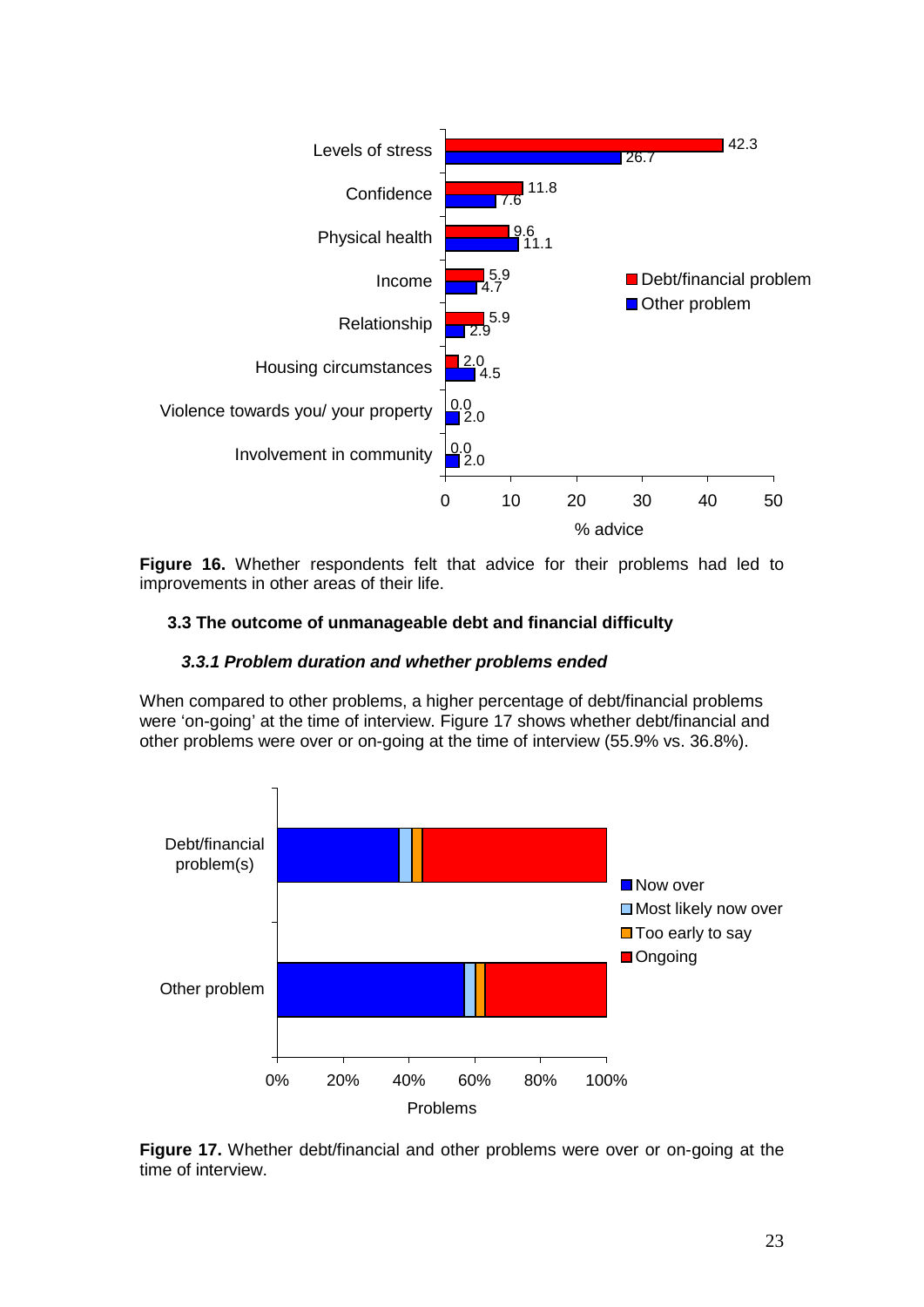This would appear to indicate that debt/financial problems lasted longer than other problems, a suggestion which is supported by looking at problem duration for concluded problems. Problems associated with debt/financial difficulty had a mean duration of 11.2 months (median = 7 months) compared to 8.9 months (median = 4 months) for other problems.

However, there are methodological issues when attempting to compare problems in this way. As has been discussed elsewhere, different problem categories and problem solving strategies differ in their susceptibility to memory decay (Pleasence, Balmer & Tam, 2009). For example, some problem categories are far more likely to be reported close to the interview date (e.g. consumer problems) with problems further back in the reference period forgotten. This is likely to have an impact on simple measures of problem duration. One solution is to fit a discrete-time event history model (e.g. see Singer and Willett, 1993), with, in this case, the ending of problems being our 'event' and this event modelled as a function of problem duration (in discrete month units). A common output of this type of analysis is the 'survivor function' shown in Figure 18. The figure shows the proportion of debt/financial problems you would expect to still exist over time compared to some other, selected, problem types<sup>[14](#page-27-0)</sup>.



Months since problem start

**Figure 18.** Survivor function – proportion of debt/financial and other problems expected to still be on-going over time (months)

As can be seen in Figure 18, problems with overindebtedness lasted significantly longer than the four other rights problems illustrated. A year from the start of problems, 70.9 percent of problems with overindebtedness would still be expected to

<span id="page-27-0"></span><sup>&</sup>lt;sup>14</sup> As this report avoids presentation of technical statistical output, only the 'survivor function' is presented (Figure 18). For further information on this analysis, contact the authors.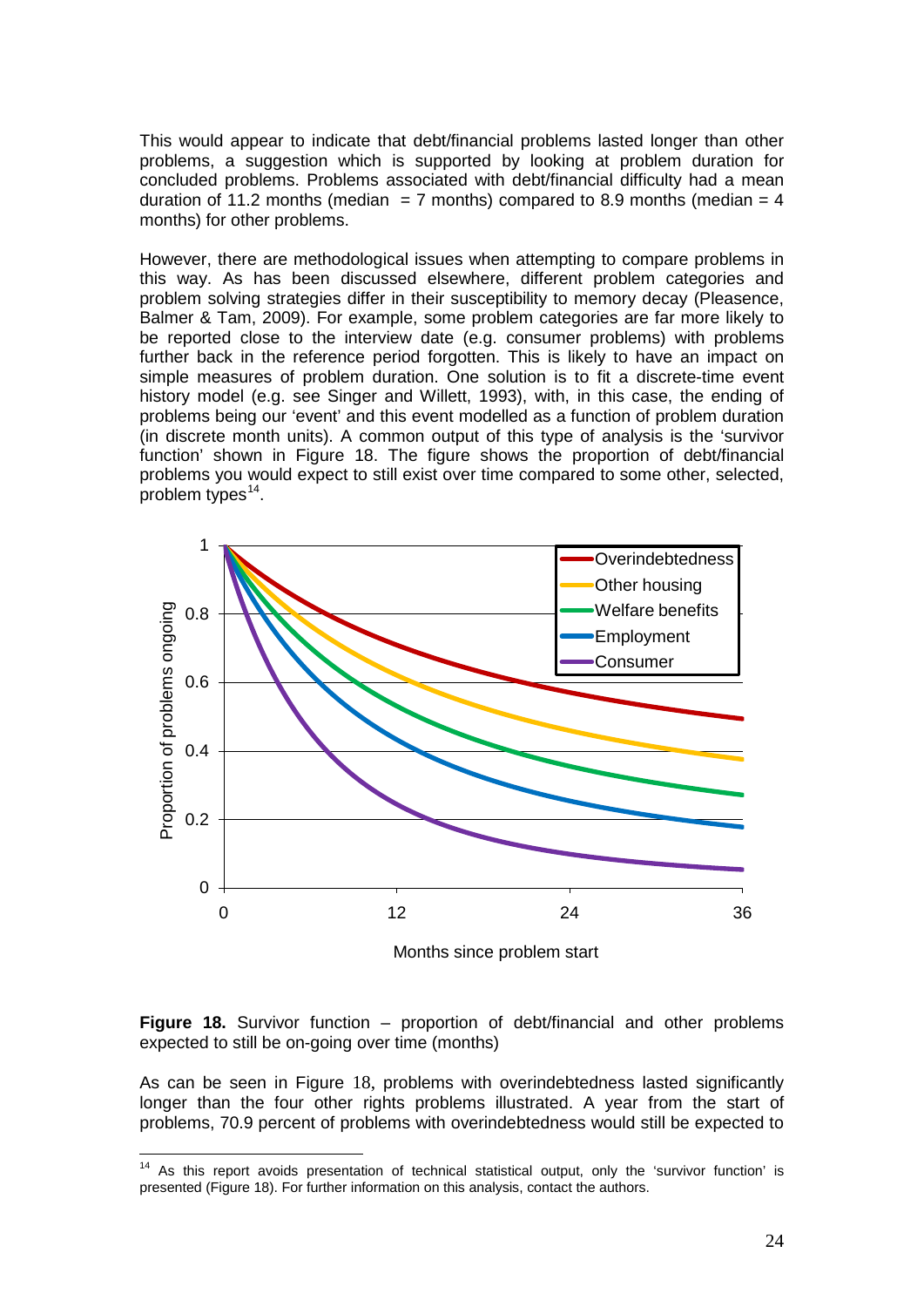be ongoing, compared to 62.1 percent of other housing, 53.1 percent of welfare benefits, 43.3 percent of employment and only 24.4 percent of consumer problems. Even after three years, 49.3 percent of problems with overindebtedness were still ongoing, compared to 37.5 percent of other housing, 27.2 percent of welfare benefits, 17.8 percent of employment and 5.4 percent of consumer problems.

# *3.3.2 How problems ended*

Of 123 problems to do with debt/financial difficulty that were reported as having reached conclusion the majority did so following agreement with the other side (81, 65.9%). This compared to 41.1 percent for other problems. 15 (12.2%) concluded through a court or tribunal, compared to 6.5 percent for other problems.

In all, 12 debt/financial problems ended with the problem 'sorting itself out' (9.8% for debt/financial problems compared to 16.0% for other problems), while respondents gave up for 4 problems (4.1% compared to 17.3% for other problems), 3 debt/financial problems ended through mediation (2.4% compared to 1.6% for other problems), and 2 through an ombudsman (1.6% compared to 0.9% for other problems $)^{15}$  $)^{15}$  $)^{15}$ .

# *3.3.3 Regrets over actions and whether objectives were met*

For concluded main survey problems, respondents were asked if there was anything they wish they had done differently. Of a small number of respondents with concluded main survey debt/financial problems, 19 of 57 (33.3%) suggested that they wish they had acted differently. This figure was slightly higher than that for all other concluded main survey problems (28.3%) and broadly comparable to some other problem categories of interest (consumer, 34.8%; employment, 32.5%; welfare benefits, 34.5%; other housing, 29.0%). Of the 19 that wished they had acted differently, 5 regretted having not got advice/more advice/advice elsewhere, 5 that they had not got advice sooner, 6 that they had not simply acted sooner, 4 that they had not tried harder or been more resolved or assertive, 5 that they had not managed to avoid the problem, 1 that they had not used a formal process, 1 that they had not got information and 1 that they had not simply done nothing.

# *3.3.4 Knowledge of rights and what respondents wish they had known*

A number of questions were added part of the way though the CSJS in order to address issues pertaining to public legal education<sup>[16](#page-28-1)</sup>. Despite numbers being relatively small, especially when problem types are restricted to debt/financial difficulties, they still yield some useful information. For example, respondents were asked "At the time of the (problem descriptor), did you know what your legal rights were relating to this problem?" Excluding a small number of 'don't know' responses  $(n = 39)$  and refusals  $(n = 4)$ , 1,357 of 2,095 respondents (64.8%) suggested that they did not know their rights. Only 738 of 2,095 (35.2%) suggested that they had knowledge of rights. For debt/financial problems, the percentage feeling that they did not have knowledge of their rights was greater still, with 89 of 127 (70.1%) suggesting they had no knowledge. Figure 19 shows the percentage claiming that

<span id="page-28-0"></span> $15$  There were also 3 'other' outcome responses for debt/financial problems and 1 where the respondent suggested they sorted it out on their own. There were no instances of conclusion through police/third party intervention (4.0% of other problems) and no leaving the problem behind (3.1% of other problems.

<span id="page-28-1"></span><sup>&</sup>lt;sup>16</sup> These questions have contributed to two separate reports on issues associated with public legal education (Buck, Pleasence & Balmer, 2007; Balmer et al., 2010). As the latest of these reports showed, lack of knowledge, particularly where respondents failed to obtain advice, was related to far worse outcomes (e.g. in meeting objectives or adverse consequences stemming from problems).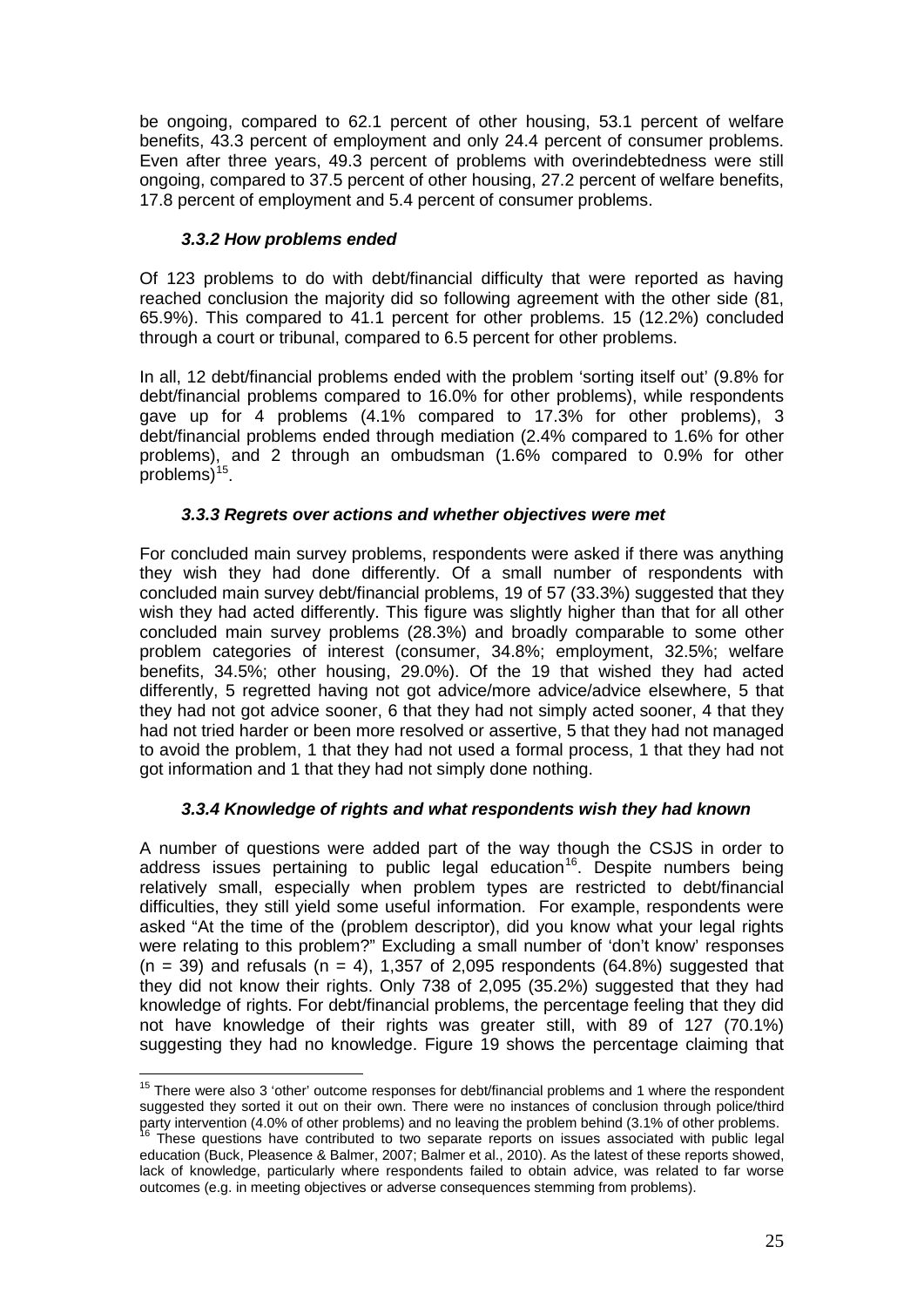they did not have knowledge of their rights for debt/financial problems and some other problem categories of interest.



**Figure 19.** Percentage of respondents suggesting that at the time of the problem they had no knowledge of their rights for debt/financial problems and a selection of other problem categories.

The survey offered main survey respondents the opportunity to provide an openended response to the question "Is there anything you wish you had known at the time you experienced the (debt/financial problem) that would have helped you to deal with it?" While the majority of respondents gave no answer or said 'nothing', a number gave quite detailed responses.Of those who did answer, in contrast to the overall CSJS cohort, those experiencing money/debt advice tended towards more direct responses to the question. Most replies indicated what the individual wished they had known, rather than providing an explanation of what they wished they had done. The knowledge desired was geared towards one of two alternatives, avoiding escalation of the problem, or resolving the problem.

Interestingly, the avoidance responses were rarely aimed at knowledge that would have prevented the problem from arising to begin with and indeed only one respondent answered that *'(she) would not have been so naïve as to have taken out (the) loan solely in her name with an institution which charged such a high rate of interest.'* All other responses suggested that the individual would have taken action sooner, would have ascertained more about their rights earlier, or would have wished to know more about the implications of payment default. Absent from the replies given was any indication that the respondent was ill informed before incurring the debt problem, for example, wishing they had known that bank charges were as high as they were, or that payments could not be rescheduled. This suggested that avoidance of the issue was considered only after the fact, that is, only once a problem had developed. Further to this only one respondent wished they had *'known how to manage (their) money better'* to avoid getting into debt to begin with.

In relation to knowledge aiding *resolution* of the problem, many respondents expressed a desire to know where to go to get advice. Some responses professed a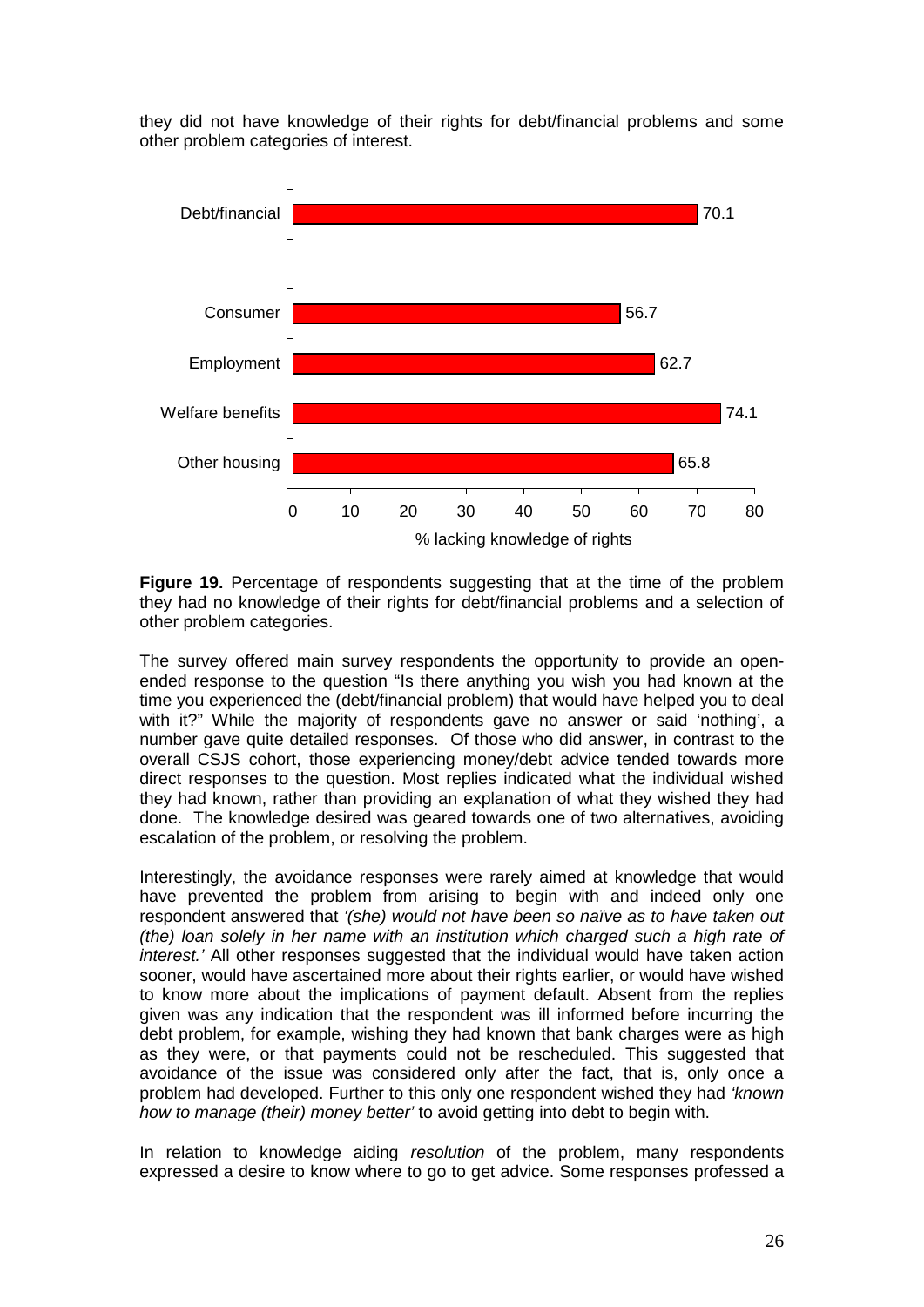desire for more knowledge about legal processes, including '*what courts or tribunals were available,' 'the procedures and anything else we could do to address the problem'* and *'knowing how to proceed with things.'* Two other reoccurring themes were a desire to know about one's legal rights, and a regret that advice services had not been discovered and utilised more quickly, with the CCS, Money Advice Online, and the CAB being mentioned.

Of further interest was the fact that some respondents expressed an inability to effectively liaise with creditors and advice agencies. Statements such as wishing for knowledge of *'how to properly write a letter and describe (my) circumstances,'* '*who (it was who) could talk to the bank on (my) behalf*,' '*how to argue with the council*,' and '*knowing what exactly to say to the credit card companies*,' suggest that some respondents may benefit from the assistance of advisors with the capability and resources to guide them through the process.

Although not occurring with great frequency, there was an element of cynicism expressed, with one respondent wishing that they'd known *'how loaded the legal system is against an individual person,'* and another, who indicated resentment that they had not been informed that upon default *'it was (the creditors) word against mine.* Also worth mention were those respondents whose 'wish' was dependent on the action of another party. Comments such as '*if I had been given further information,'* '*if I had been given information on how long it would take for my money to reach the council'* and *'it would have been nice if they had written to me'* were all premised on someone other than the respondent taking action or initiative.

#### *3.3.5 Adverse consequences stemming from problems and time spent worrying about them*

Respondents were asked whether or not they had experienced a range of adverse consequences as a result of all of their problems (screen survey question). Percentage reporting each adverse consequence is set out in Figure 20 for debt/financial and all other problems.



**Figure 20.** Adverse consequences reported as a result of debt/financial difficulty and all other problems.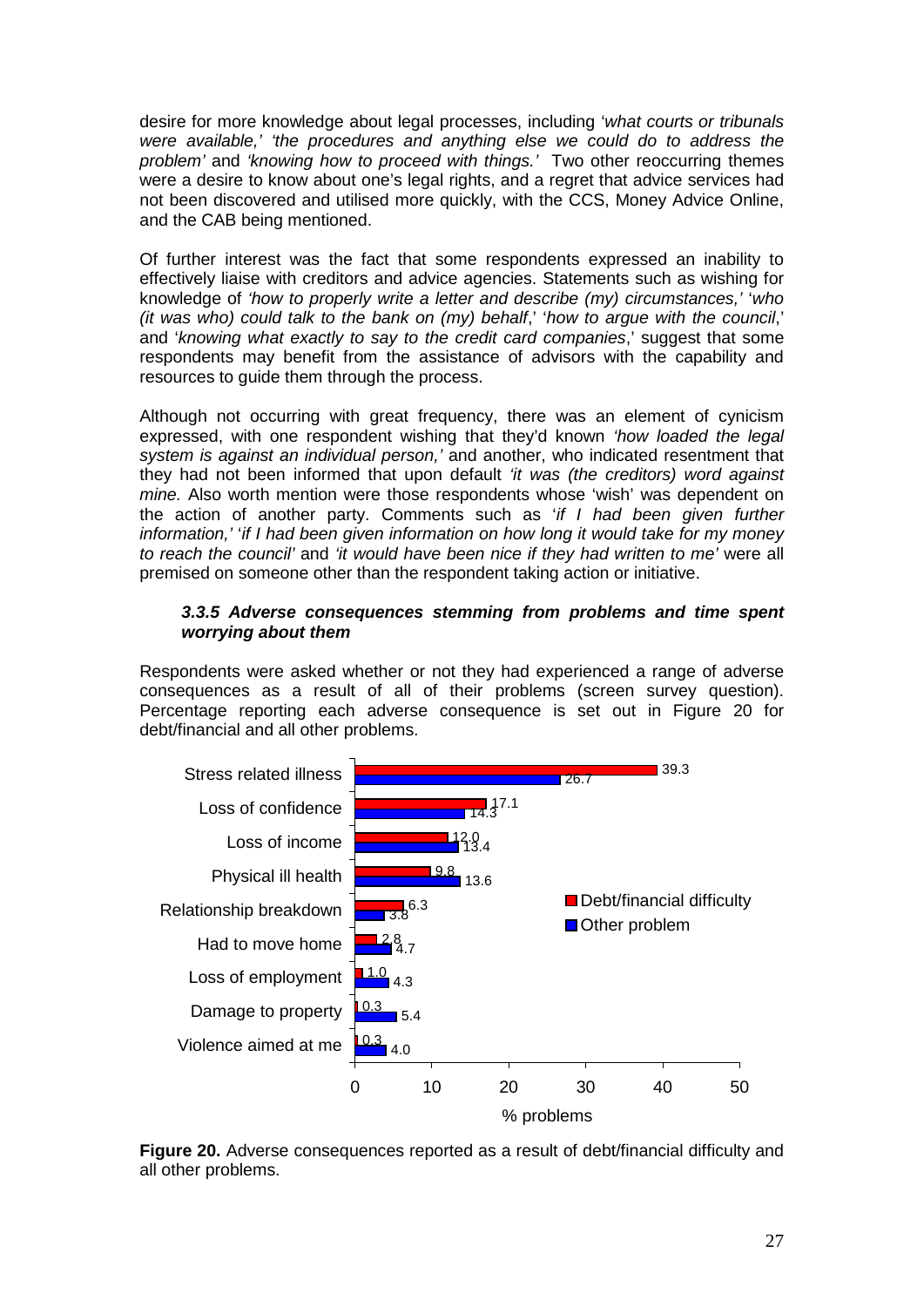As shown in Figure 20, while a significant percentage of all non-debt/financial problems resulted in stress-related ill health (26.7%), the percentage was far higher for problems relating to debt/financial difficulty (39.3%). Table 8 breaks down adverse consequences reported for debt/financial problems and some other common problem categories.

|                               | Debt/     |      | Other   |      | Welfare  |      | Employment |      | Consumer |      |
|-------------------------------|-----------|------|---------|------|----------|------|------------|------|----------|------|
|                               | financial |      | housing |      | benefits |      |            |      |          |      |
| Adverse consequence           | N         | %    | N       | %    | N        | %    | N          | %    | N        | %    |
| Physical ill health           | 28        | 9.8  | 50      | 10.3 | 26       | 8.6  | 64         | 12.9 | 34       | 2.5  |
| <b>Stress related illness</b> | 111       | 39.3 | 116     | 24.1 | 92       | 30.4 | 173        | 34.8 | 161      | 11.6 |
| Relationship breakdown        | 18        | 6.3  | 12      | 2.4  | 6        | 2.0  | 15         | 3.0  | 7        | 0.5  |
| Violence aimed at me          |           | 0.3  | 7       | 1.4  | 0        | 0.0  | 7          | 1.3  | 2        | 0.1  |
| Damage to property            | 1         | 0.3  | 31      | 6.3  | 0        | 0.0  | 2          | 0.4  | 35       | 2.6  |
| Had to move home              | 8         | 2.8  | 31      | 6.3  | 3        | 0.8  | 5          | 1.0  | 2        | 0.1  |
| Loss of employment            | 3         | 1.0  | 2       | 0.4  | 4        | 1.3  | 132        | 26.5 | 2        | 0.2  |
| Loss of income                | 34        | 12.0 | 20      | 4.2  | 102      | 33.9 | 199        | 40.0 | 75       | 5.4  |
| Loss of confidence            | 48        | 17.1 | 40      | 8.3  | 26       | 8.6  | 138        | 27.8 | 92       | 6.6  |
| Any adverse                   | 150       | 53.3 | 207     | 42.8 | 166      | 55.0 | 352        | 70.6 | 313      | 22.6 |
| consequence                   |           |      |         |      |          |      |            |      |          |      |

**Table 8.** Adverse consequences reported as a result of debt/financial problems and some other common problem categories.

Subsequent main survey questions asked respondents about treatment stemming from the stress-related ill health reported. While the number of debt/financial problems progressing to a main interview and having suffered consequential stressrelated ill health was small ( $n = 42$ ), half of these went on to seek treatment. This was comparable to the 48.2 percent receiving treatment for stress-related ill health stemming from other problems. All 21 of those seeking treatment for stress-related ill health stemming from their debt/financial problem did so from a GP, with two additionally using a counsellor.

# **3.4 Case studies**

The two case studies presented provide examples of CSJS respondents with debt/financial problems $17$ .

# *3.4.1 Hayley*

Hayley is forty-eight years old and lives with her husband who is the father of her daughters aged six and nine, and step-father to her sixteen year old son. She has experienced on-going civil justice problems since 1992 following a relationship breakup and a protracted custody and child support dispute. In 2001 she was subject to discrimination at work a problem followed in 2006 with the emergence of multiple issues, the first of which concerned problem neighbours. Following the experience of regular and extreme noise she sought help from the Council from whom she obtained some of the advice she needed. Subsequent to this Hayley reported problems with unsafe living conditions in her rented flat. As a public renter she approached the Council, who again, provided some advice, although the issue still remained unresolved at the time of interview. In the same year she experienced money and

<span id="page-31-0"></span> $17$  The case studies are not designed to be representative of those with debt/financial problems as a whole, and were selected from respondents who had a debt/financial problem progressing to a main interview.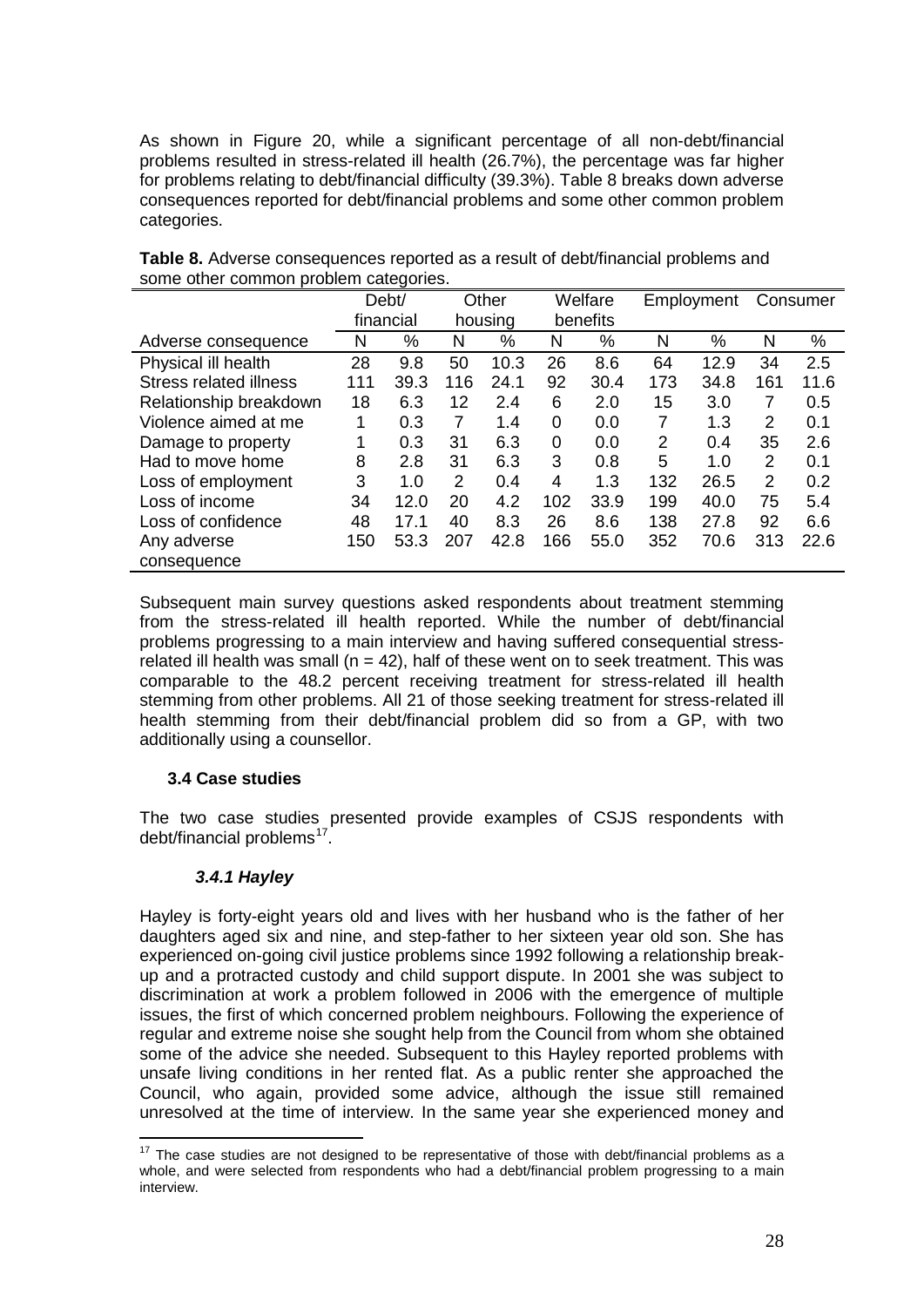debt problems, seeking advice from National Debtline who provided her with all the advice she needed. In addition to consulting National Debtline, she used the internet and tried to contact the complainant in the dispute. The matter was eventually resolved in Court and Hayley was declared bankrupt. Whilst Hayley admitted her debt/finance problem caused stress related illness and relationship break-up, she was very happy with the advice provided and the outcome obtained, stating that the advice led to an improvement in her levels of stress and confidence. Hayley claimed that she did not know her rights or procedures at the time her debt problem started and regretted that she had not acted differently. Following these problems, Hayley also lost her job, and was in receipt of welfare benefits at the time of interview

#### *3.4.2 Tammy*

Tammy is an Asian immigrant who has been resident in England since 1990. She is married with an eight year old son, educated to degree level and full-time employed with a household income of more than £50,000. She reported a number of problems, foremost of which was a debt problem that has remained on-going since 2003. In regards to this problem, Tammy reported unreasonable harassment from her creditor and failed attempts to negotiate reduced payments. She stated specifically that her debt was sold on to a management company who *'started harassing (her) to make more payments than had been agreed'*. Following the emergence of the problem she sought advice from the CAB and was provided with a booklet, which assisted her in obtaining some of the information she needed. She also obtained information from the internet with some success, consulting both the Department for Work and Pensions and the CAB website. In obtaining face-to-face advice from the CAB it was recommended that she use another advice agency, specifically, the local council and a solicitor as well as trying an Ombudsman. Tammy reports that the CAB advisor was proactive in assisting her to find an alternative advisor and Tammy was satisfied with the CAB, stating that she would recommend their services to others. On reflection, Tammy felt that there was more that remained to be done in obtaining advice and intended to follow up on this. She reported some regret that she was not aware of her rights from the outset, but noted also that the advice she obtained led to improvements in her levels of stress and confidence. This on-going debt problem has been exacerbated by the emergence of other civil problems. In 2006 Tammy was subject to a change of employment terms and conditions. In challenging this change, she obtained some of the advice she needed from her employer and her GP, eventually obtaining full information from her trade union. Her efforts to seek information were partially aided with the use of a self-help booklet and the problem was eventually resolved by way of Tribunal. In a similar vein to her aforementioned debt problem, this employment issue generated a significant amount of worry, alongside stress-related ill health, relationship problems, and the loss of her job and confidence. In 2007 Tammy engaged in a consumer dispute in relation to a financial services product involving a sum in excess of £10,000. She reported a lack of success in obtaining assistance from the CAB, however she obtained all the information she required from the Financial Services Ombudsman as well as successfully obtaining information from the internet. The problem remains on-going and Tammy reports the matter having taken up a large amount of her time with the resultant stress and worry causing physical ill health and relationship problems.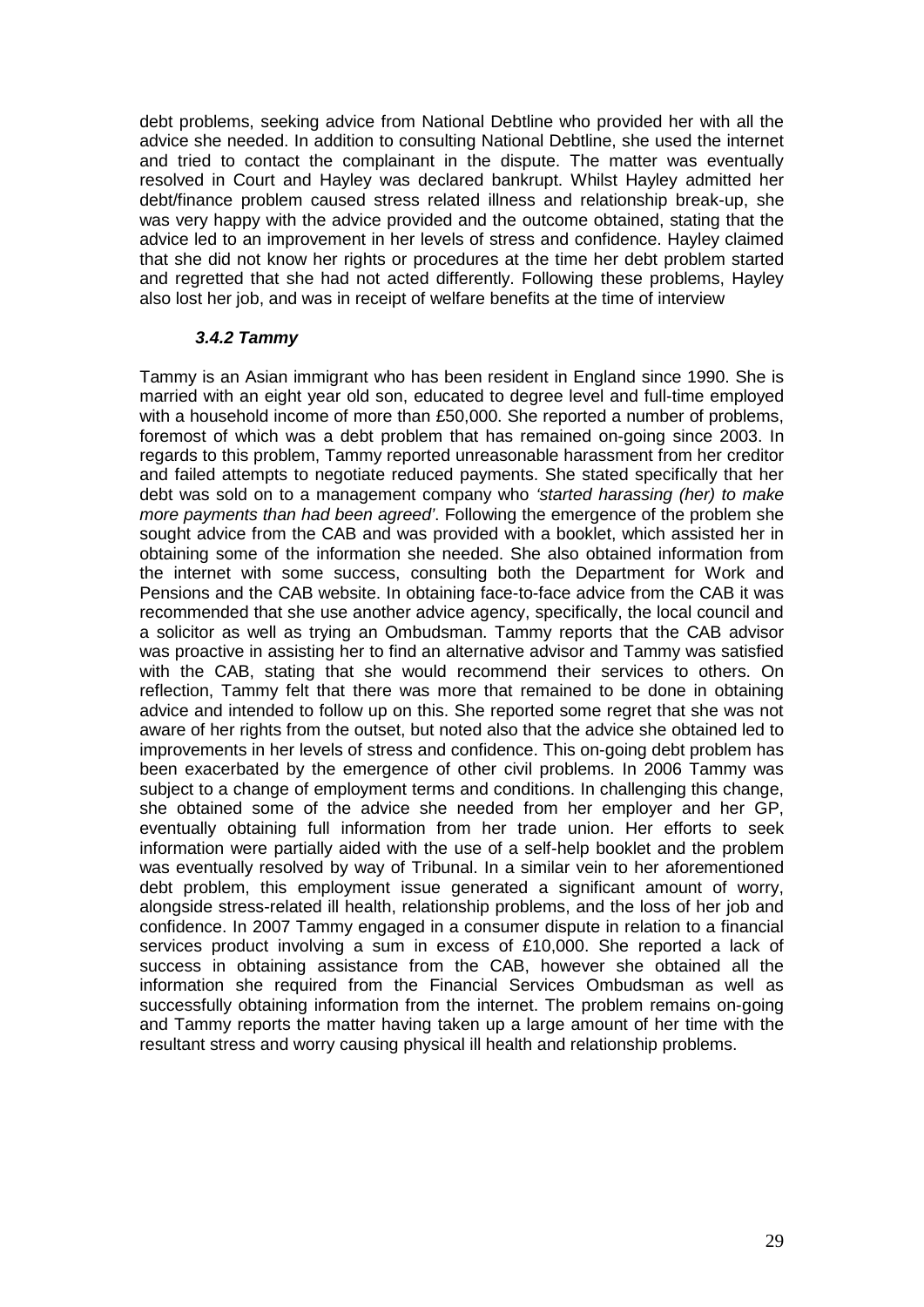# **4. DISCUSSION**

Data from the CSJS clearly show the experience of unmanageable debt and financial difficulty is not uniform across the population. Disproportionately, lone parents and those respondents reporting a mental health condition were more likely to report experiencing unmanageable debt as did younger respondents (those aged between 18-44). These groups are consistent with other research into over-indebtedness, see for example Kempson (2002), Kempson, McKay & Willitts (2004) and Department for Trade and Industry (2004).

The CSJS has highlighted a significant and more recent susceptibility to severe financial difficulty developing outside of the traditional core of vulnerable groups mentioned above. Powered by a high debt to income gearing ratio, households that may have been comfortably able to service their borrowing commitments in the past, have become vulnerable to life events and particularly unanticipated income volatility such as forced job loss and redundancy. Indeed, evidence from the advice sector itself, suggests that the profile of people seeking advice on money/debt matters has changed. The Consumer Credit Counselling Services (CCCS) (2008) report that their clients are becoming more affluent and have increasingly home owners. Like wise, both Shelter (2009) and National Debtline (2009) also report increased contact from home owners regarding mortgage arrears. This point was raised by Teresa Perchard, then Head of Social Policy at the National Association of Citizens Advice Bureaux (now Citizens Advice) providing evidence before the House of Commons Treasury Committee; she commented:

"many people that we see are indeed over-committed, have actually borrowed up to a limit where they have lost any sense of a buffer zone enabling them to cope with a small change in circumstances, such as a period of short-time working or, if they were in temporary work, a loss of a contract and a gap before the next job…[w]e have identified in our evidence a number of practices in the [credit] market which may lead people to drift their commitments upwards, almost sleep-walking into a situation of over-commitment where, when they experience a small change, they find it totally impossible to cope with the level of commitment they have acquired."[18](#page-33-0)

Being highly leveraged in such a way can further compound financial difficulty, as a lack of individual and household assets can force some to invoke short term measures to maintain basic household requirements and/or service existing credit commitments (Sullivan 2008). A recent poll funded by Shelter, suggested up to 6 percent of respondents to their survey reported using a credit card to pay for either mortgage or rent commitments (Roof 2010). Similarly, there appears to have been a marked increase in the use of specialist short term high-cost credit services by people on the periphery or outside of mainstream credit services (Office of Fair Trade 2009).

The CSJS confirms findings from a number of other studies that indicate a strong association between loss of income arising from loss of employment, and the onset of over-indebtedness (Disney, Bridges & Gathergood 2008, Keese 2009, Kempson, McKay & Willitts 2004). This association intones that the experience of overindebtedness problems will increase in the general population as the full impact of the recession is realised. Current estimates expect unemployment to rise to a peak of

<span id="page-33-0"></span><sup>&</sup>lt;sup>18</sup> Question 5, House of Commons Treasury Committee (2003).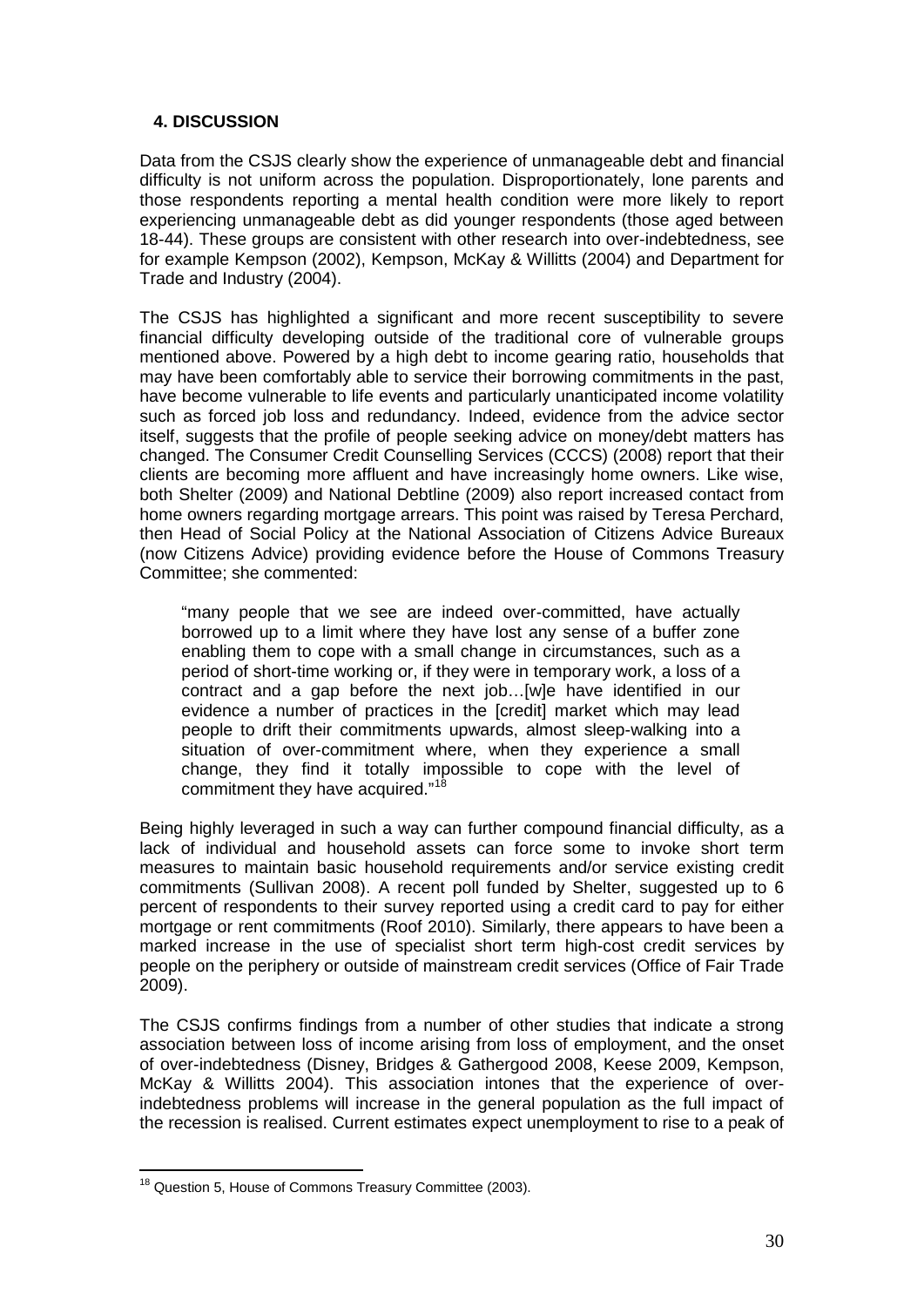2.8 million around summer  $2010^{19}$  $2010^{19}$  $2010^{19}$ . There is an entirely reasonable expectation that a corresponding rise in demand for money/debt advice services will also occur. Indeed, numerous advice services including National Debtline (2009), Shelter (2009), CCCS (2008) and Citizens Advice (2009) have reported seeing marked increases in debt related clients and case volumes on previous years. Similarly, annualised figures obtained about the Legal Services Commission funded Community Legal Advice telephone service in debt and housing issues, show an increase 41.0% and 32.9% respectively comparing the [20](#page-34-1)08/09 financial year to the preceding financial year.<sup>20</sup> More broadly, the Department for Business Enterprise and Regulatory Reform (2007) have highlighted that capacity of free and impartial debt advice has continued to grow. However, it is worth noting that increases in take up may not be fully accounted for by the rises in service demand *per se*, but rather extra capacity building by the advice providers themselves (either through redirection of funds to front line services or expansion through additional grant and project spend) in anticipation of extra demand as a result of the recession.

Other life events considered associated with households debt include having new born children (Keese 2009, Kempson 2002, Kempson, McKay & Willets 2004), and experiencing relationship breakdown (Disney, Bridges & Gathergood 2008, Kempson 2002 and Kempson, McKay & Willets 2004). Qualitative evidence highlighted by Disney, Bridges & Gathergood (2008) suggests that the onset of severe or prolonged ill health may also be associated with over-indebtedness. They state that despite not being considered a "widespread cause of over-indebtedness…for a subset of individuals, persistent poor health combined with on-going credit commitments can cause a prolonged cycle of debt and ill health" (p.32).

While it was not directly addressed by this report, it is worth noting as well as socioeconomic predictors and life events, psychological factors such as relatively low levels of self-control and poor money management skills also correlate with the experience of debt problems (Lea *et al* (1995), Walker (1996), Webley & Nyhus (2001)). Of course, there are clear difficulties using psychological factors to identify vulnerability to debt problems. Firstly, psychological factors are often highly subjective in nature and without a structured, systematic process, are difficult to attribute to individuals. Secondly, as stressed by Webley & Nyhus (2001), differences in psychological variables may arise as a consequence of, rather than a trigger to, the experience of debt.

#### **4.1 Impact of over-indebtedness**

Results from the CSJS demonstrate that the onset of unmanageable debt problems can lead to a number of adverse effects. In particular, respondents who had experienced such problems were significantly more likely to report having suffered from some type of stress-related ill health. The relationship between stress-related ill health and debt problems has received a lot of attention in recent years. A study by Jenkins *et al* (2008) confirmed that low income might predispose individuals to 'mental' disorder (see also Lewis *et al* 1998), and went on to suggest that the relationship between low income and mental disorder was largely contingent on debt. The Jenkins *et al* (2008) study also found that the more debts people had, the more likely they were to have a mental disorder even when controlling for income and other socio-demographic variables. In their longitudinal study, Skapinakis *et al* (2006) found that participants reporting 'financial difficulty' (using a subjective measure) during their first interview were significantly more likely to report suffering major

<span id="page-34-1"></span><span id="page-34-0"></span><sup>&</sup>lt;sup>19</sup> Chartered Institute of Personnel and Development (2009).<br><sup>20</sup> Figures obtained from the Legal Services Commission.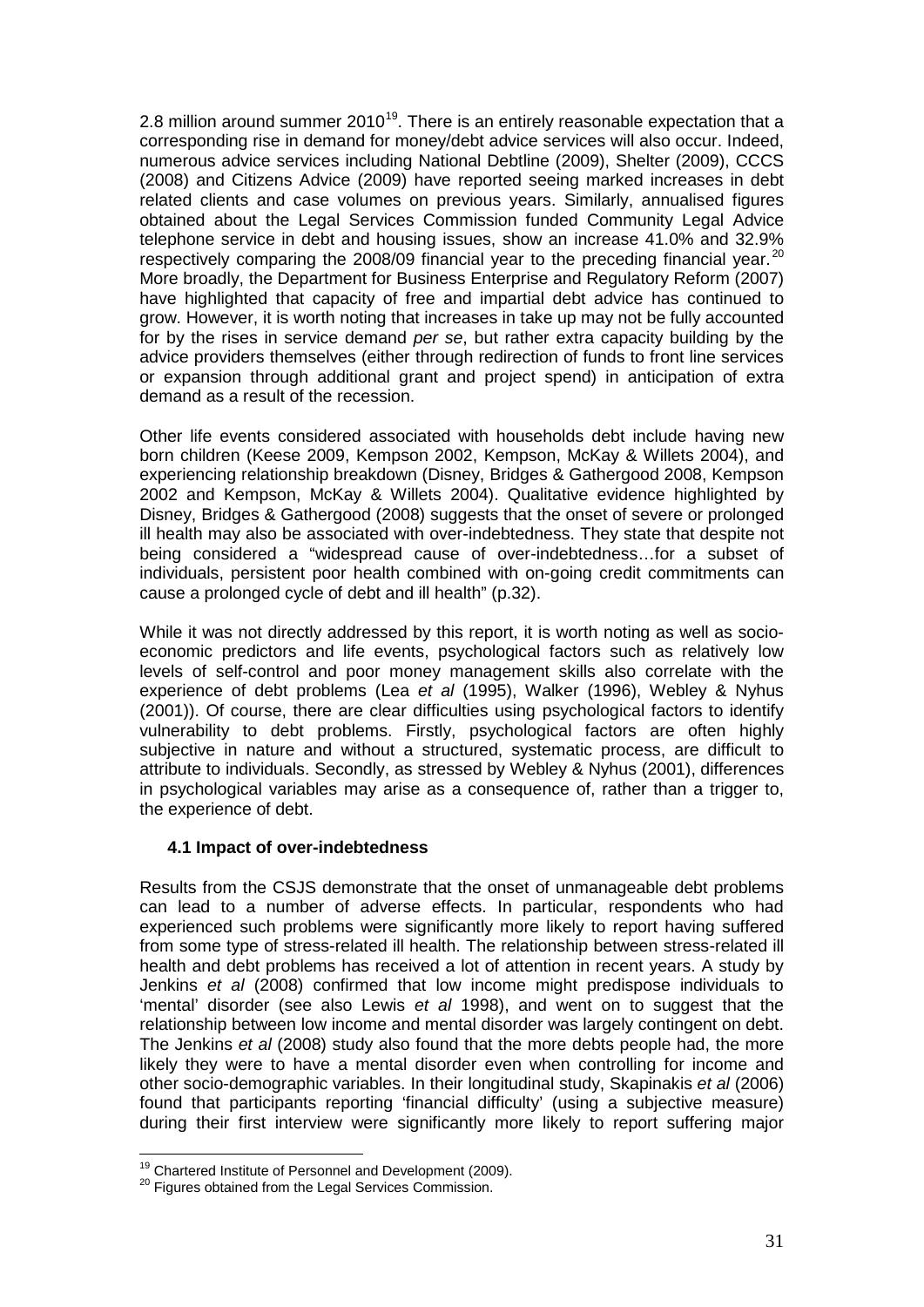depression on their subsequent interview some 18 months later; however no association could be identified between financial difficulty and either anxiety disorder or other non-specific psychiatric disorders.

Results presented within this report show that people who had experienced debt problems were very likely to have experienced more than one problem during the reference period. As such, the need for integrating advice services becomes paramount for those suffering debt problems. Respondents who had experienced debt problems were more likely to have experienced another (non-debt) problem when compared to those without debt problems in *all* of the broad problem types. In particular, respondents with debt problems experienced employment (18.2% compared to 4.6%), welfare benefits (9.4% compared to 2.8%), neighbour (20.2% compared to 7.7%), divorce (6.8% compared to 1.9%) and relationship breakdown (10.9% compared to 1.6%) at noticeably higher rates than those without. Whether these other problems act as either a trigger to or consequence of debt problems is unclear; however, it is clear that people who have experience of debt problems also have a disposition to the experience of other civil rights problems.<sup>[21](#page-35-0)</sup>

There was some indication that respondents who had experienced a debt problem were more likely than other respondents to have experienced relationship breakdown as an adverse consequence of a civil justice problem. Few studies have looked directly at the relationship between relationship breakdown and the experience of financial difficulties directly and results appear mixed. Using data from the Family and Children Study, Kempson, McKay and Willets (2004) found that "[the] rate of break up was higher than average for those with arrears of various kinds. Seven percent of couples with arrears of any kind in 2001 became lone parents in 2002 compared with three percent of those up to date with all their commitments" (p73). In contrast, a longitudinal study looking at over-indebtedness in Germany using the German Socio-Economic Panel survey noted "the risk of being over-indebted and the debt performance are not notably different for households after a loss of a partner (due to separation, divorce, or death)" (Keese 2009, p21) $^{22}$  $^{22}$  $^{22}$ .

#### **4.2 Response to unmanageable debt and financial difficulty**

Inaction in response to debt problems was comparatively low when compared to other problem categories and comparatively fewer respondents with such problems reported either trying and failing, or trying, failing and handling alone. The most common strategy in response to a debt related problem was to obtain advice, followed relatively closely by handling alone.

It is very promising that respondents facing sever debt difficulties acted in response to their problem, and in particular, that they were likely to successfully obtain advice on such matters. Indeed, obtaining advice appeared to deliver a number of perceived benefits/life improvements ranging from reducing stress and building confidence, through to improving household relationships and increasing income. The potential benefits of advice have also been demonstrated elsewhere. A randomized control trial (RCT) conducted by the LSRC, designed to look at the impact of debt advice, showed that participants offered advice as part of the RCT were significantly more likely, than those not offered advice to report their financial situation was 'better' or

<span id="page-35-0"></span> $21$  The CSJS is limited in its design as it does not allow for exploration of the dynamics between problem occurrence and adverse effects felt, and in not able to directly address causality or the process by which a problem then manifests into consequence. This limitation will be addressed in the re-design of the CSJS survey into a longitudinal panel survey (discussed below).

<span id="page-35-1"></span> $22$  Of course, caution should be taken with such bilateral comparisons between States due to social, economic and welfare differences operating in the respective States.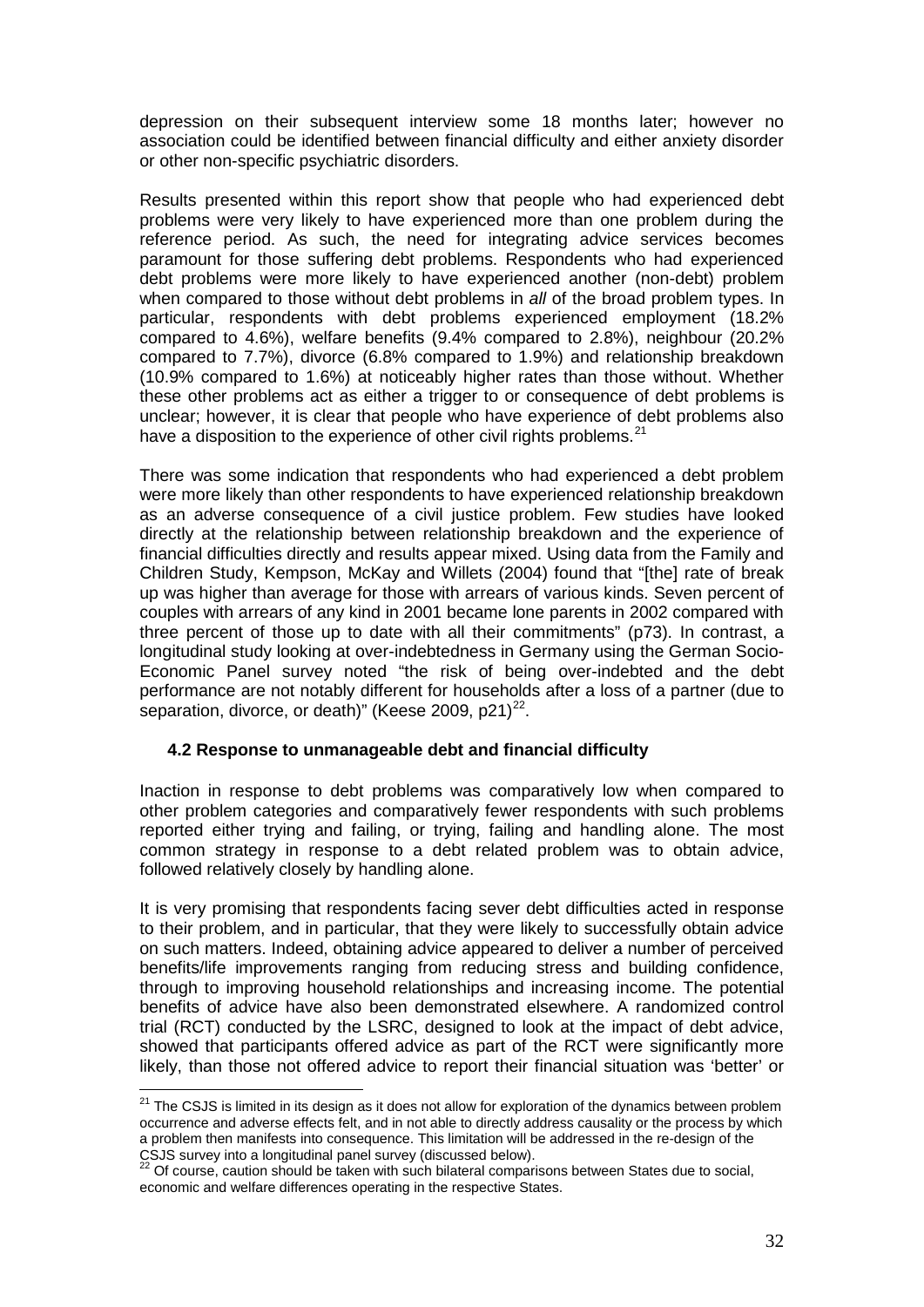'much better' at 20-week follow-up (Pleasence *et al* 2007). Several studies have suggested that people that successfully obtained advice felt better able to manage their money (Buck *et al* 2009, Orton 2009, Pleasence *et al* 2007).

While there are some very definite benefits to the provision of advice, qualitative research has suggested that there are limits to advice. Responses by studies conducted by both Orton (2009) and Day, Collard & Hay (2008) highlight that while advice was able to address specific problems, personal circumstances and/or low income meant that day-to-day financial difficulties persisted.

Accepting that obtaining advice does, nonetheless, provide substantive benefits to people with debt problems, the findings contained within this report can be used to inform service design and delivery. It has been shown that the experience of debt problems rarely occurs in isolation. CSJS respondents who reported experiencing a debt problem were also disposed to experiencing one or more additional civil justice problem. Whether or not these problems are related to a debt problem or arise from the respondent's personal circumstances, there remain benefits to be gained from 'seamless' or 'holistic' advice provision (Moorhead, Robinson & Matrix Research and Consultancy 2006). Furthermore, there is a growing acknowledgement of the need to address civil justice problems, such as debt, in their broader social context by more effectively integrating advice with other public services, such as SureStart, Jobcentre Plus, Connexions and a range of other government and community services (Buck *et al* 2005, Lord Chancellor's Department & Law Centres Federation 2001, Pleasence 2006).

The strong association between debt problems and mental health has led to a growing recognition for cross over between health and money advice services. From the clinicians perspective, it has been suggested "applying therapeutic models such as [Cognitive Behavioural Therapy], which help individuals understand the beliefs, values and motivations underlying their behaviour…clinical psychologists can play an active role in understanding and addressing debt behaviour" thus encouraging the dual outcome of improving financial management and avoiding the psychological consequences associated with debt (Wright 2004, p37).

The lack of 'co-ordinated activity' across health services, the advice sector and credit markets has been described as 'significant weaknesses' by Fitch *et al* (2009, p18). In their report they recommend, amongst other things, to renew 'debt care pathways' allowing individuals quick and effective access to the support services they need. They also recommend that neither money advisers nor clinicians should become experts in each others respective fields; instead they suggest problem recognition be used to identify any supplementary support needs, and effective referral to such support services takes place. The report specifically recommends basic 'debt first aid' training for health and social care professionals, providing information about how to talk to patients about debt and making the appropriate onward referral. An example of a service embodying this cross-sector work ethic is the recently launched National Health Service Stressline – a telephone service providing practical information and advice from trained health advisors designed to direct individuals suffering from stress, anxiety or depression to a wider package of financial and mental health support (Department of Health 2009).

An additional benefit of partnership working across the advice sector and health and social services, is that it may enable more effective penetration into hard to reach groups that are less likely to use mainstream advice services (Buck *et al* 2009).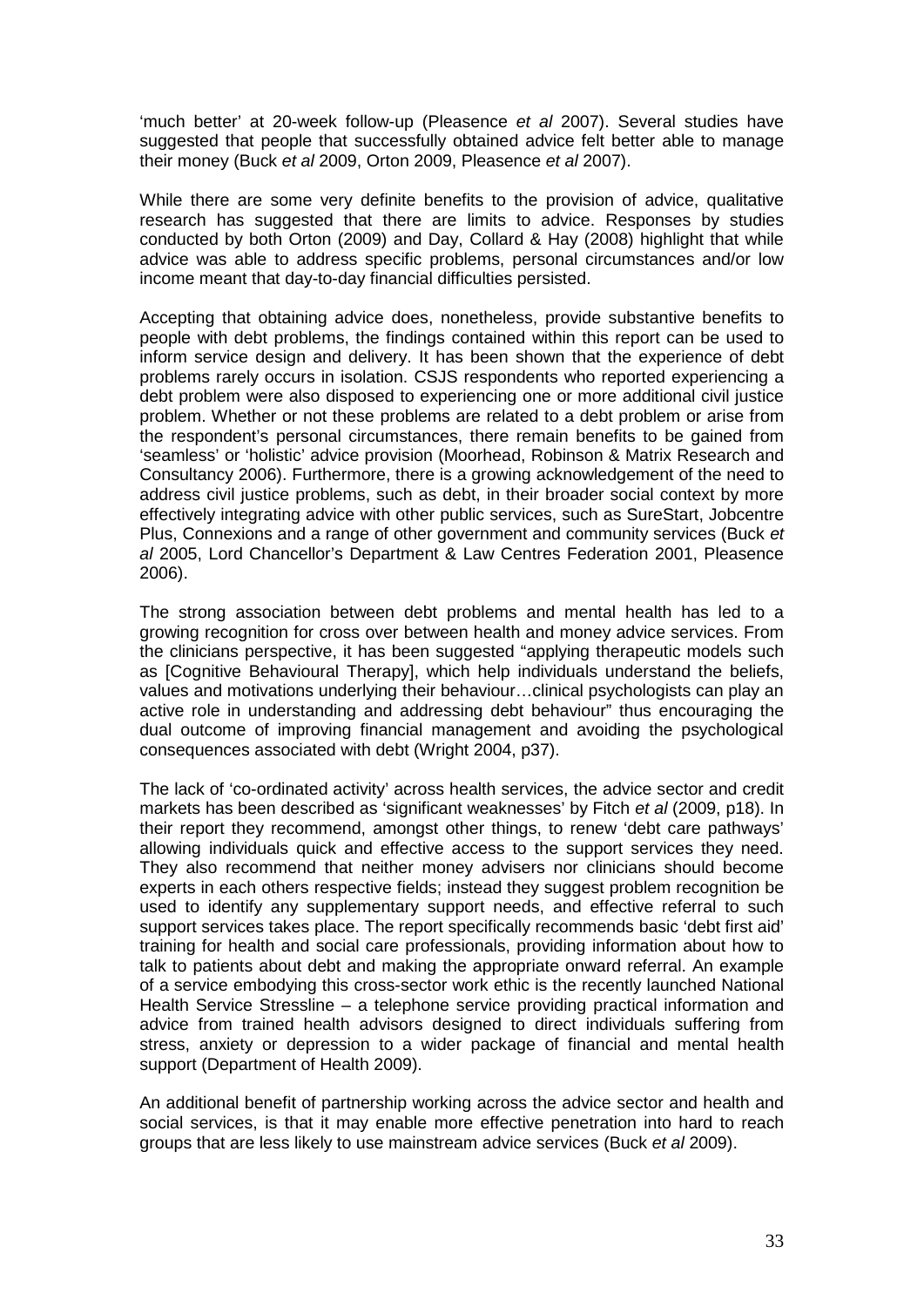Outside of advice service use, a significant minority of people handled their problem alone. The occurrence of handling alone was noticeable higher for debt matters compared against non-debt problems. In tandem with the high rate of 'self help' among those who had experienced a debt problem, there was a relatively high rate of internet utilisation as well. The reasons for the comparatively high rate of referral to the internet for information on solving debt problems are not particularly clear. It could be speculated that the popularity of internet based information is in part attributable to the maturing of online debt information services over the years, such as the CCCS Debt Remedy, or the Financial Services Authority backed Money Made Clear website.

#### **4.3 Financial capability training and public legal education**

Findings from the CSJS suggest that a high proportion of respondents had little knowledge of their rights at the time of experiencing their problem. Findings published elsewhere (Balmer *et al* forthcoming) illustrate that knowledge of rights is not evenly distributed among respondents; typically, more affluent and educated respondents were more likely to know their rights and disadvantaged groups (e.g. no academic qualifications, long-term illness or disability, mental health problems) less so. Importantly, this study demonstrated that the impact of lacking knowledge of rights was far greater in circumstances where respondents failed to obtain advice (thus loosing any of the benefit to be gained from advice, discussed above). These findings echo those of Atkinson *et al's* 2006 study into financial capability.

The shortfall and variance in financial capability has been taken to be indicative of poor financial decision making (Financial Services Authority 2006). However, ongoing qualitative research looking into the long-term impact of debt advice by Dr. Michael Orton (Orton 2009) suggests that for many financial capability and confidence were irrelevant to an individual's debt circumstance. A strong theme that has emerged from the research so far is that the underlying cause of money problems is not due to people's financial ignorance; but rather the key driver being low income or loss thereof. To quote one of the study's research participants: "I don't think [financial education] would make any difference. I know how to manage my money when I've got money and all that. It's just when you lose your job and when you've got no money" (p36). This was partly reflected in responses to open ended questions put to CSJS respondents seeking to understand what they wished they had known, whereby the strongest trend was towards problem resolution and not problem avoidance. It could be speculated this may reflect a belief amongst respondents reporting a debt problem, that the onset of over-indebtedness was to a degree, unavoidable.

The study by Orton did, however, go on to suggest that financial education may have been useful if provided when respondents were younger, and further, some younger respondents suggested education might be useful for future decision making (such as buying a home or arranging a pension). Considering this finding, it is promising that the Government has recently expanded its commitment to raising financial capability amongst children and young people by making Personal, Social, Health and Economic education compulsory for children from September 2011 (Department for Children, Schools and Families 2010).

While the impact of financial capability training and public legal education has yet to be fully measured, one example of low financial capability which may lead to less beneficial (or even detrimental) decision making is the increased use and growing popularity of fringe high cost credit providers, such as services providing 'Pay Day' loans (Office of Fair Trade 2009). Despite the exorbitantly high Annual Percentage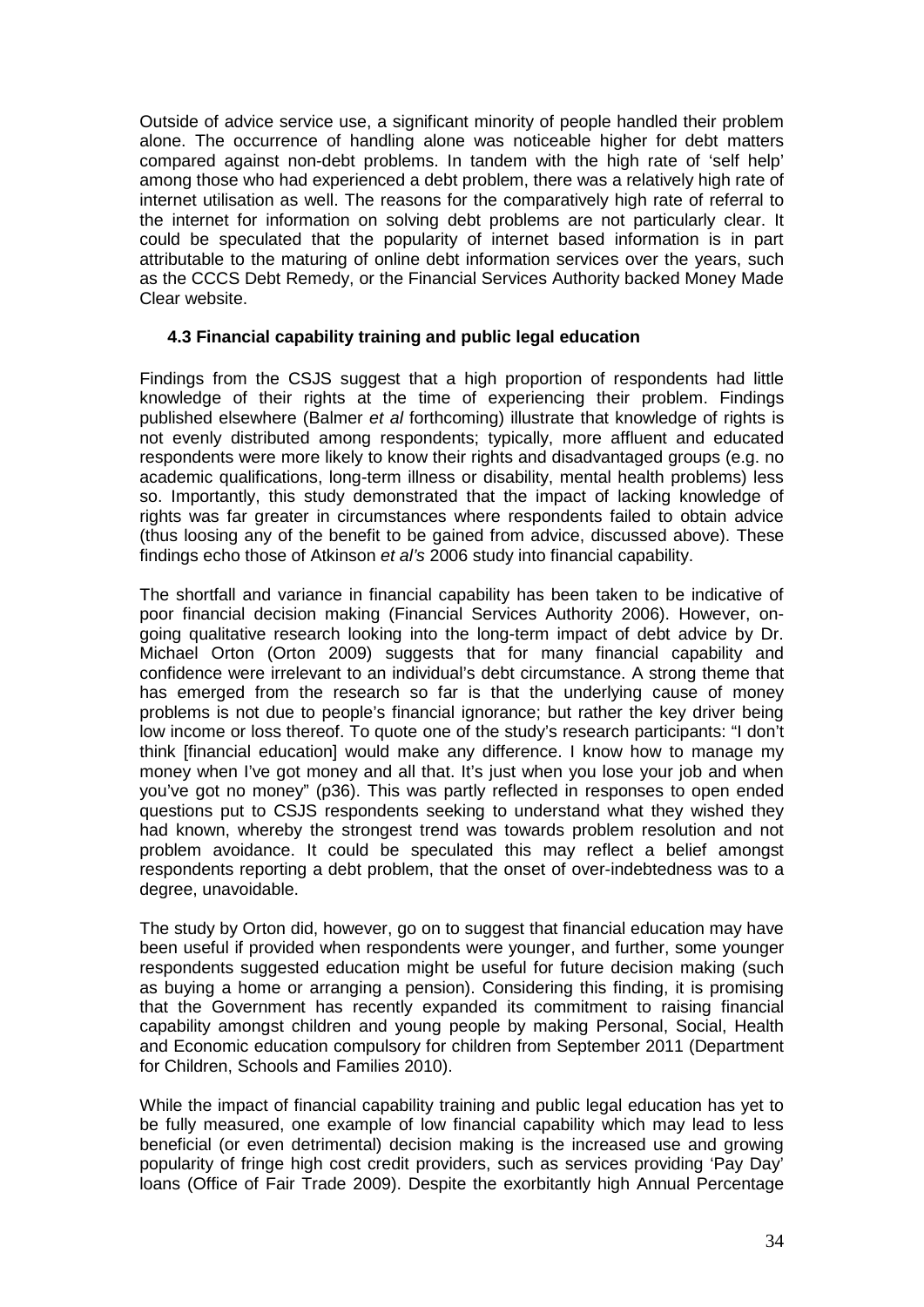Rate (APR) attached to these types of credit products, they are still popular with consumers. The Office of Fair Trade (2009) believes that part of their popularity stems from a misunderstanding of APR among consumers. In their commentary of Pay Day lending, Stegman and Faris (2003) claim that some people found the pricing policies used by such business "more transparent than those of banks" (p13) citing the work of Andre Associates (2001). In their focus group study commissioned by the Union Bank of California, Andre Associates found that some participants felt the pricing and complex fee structure used by mainstream banks made people feel as though they were being 'cheated or tricked' and that they lacked the resources to be able work around the fees. It appears that it is the simplicity that Pay Day loan providers offer that may make them more desirable than other credit sources. The Office of Fair Trade (2009) speculate that this might result from consumers finding the concept of APR abstract, preferring to know the total they have to repay rather than the APR. This is supported by conclusions drawn from Atkinson *et al* (2006) study into financial capability in the UK which suggest that one in ten respondents were unable to carry out basic arithmetic using percentages and that more than one in five unable to correctly assess the effects of percentages on inflation and savings interest (though this may in part be linked to understanding of terms such as inflation and interest).

# **4.4 Reforming financial services**

Though it is not captured through the CSJS and is largely beyond the remit of this report, it is worth noting that reform of the financial services may also mitigate against the onset or impact of over-indebtedness.

Once a person is caught up in debt, they are largely at the behest of their creditors as to the full consequences of their financial predicament; the lender, by and large dictates whether, for example, the debts are renegotiated into more favourable terms or alternatively, possession is sought for assets that may be secured against a loan.

Recent examples of initiatives involving creditors that demonstrate the potential to avoid significant adverse affects arising out of over-indebtedness include the introduction of the Mortgage Pre-Action Protocol (MPAP) which provides clear guidance on what courts would expect lenders and borrowers to have done prior to a claim for mortgage possession being made. Figures provided by the Ministry of Justice (2009) suggest that since the introduction of MPAP in November 2008, there has been a significant decrease in the number of mortgage possession action being sought through the courts. Similarly, the Government backed Homeowners Mortgage Support (HMS) allowing borrowers who suffer a loss of income the ability to temporarily reduce their mortgage interest payments to their lender was designed with the specific purpose of protecting households "from the threat of repossession and the adverse social impacts that can follow" (Department for Communities and Local Govenrment 2009, p.7).

More broadly, the consequences of over-indebtedness and/or low income often results in isolation from mainstream financial services, leaving little option but to rely on sub-prime lending mechanisms, the bitter irony being "those who can least afford it pay the highest price for credit" (Thiel 2009, p.29). While there has been Government investment into the establishment and promotion of credit unions to provide affordable credit to low income households, their take up has been modest and their access limited (Office of Fair Trade 2009). Other high-cost credit lenders, have instead filled the void in lending to financially marginalised people. There are many criticisms of high cost credit, however, in absence on any other type of credit, it may be the best option for some people (Cox 2009, Morgan & Strain 2007, Stegman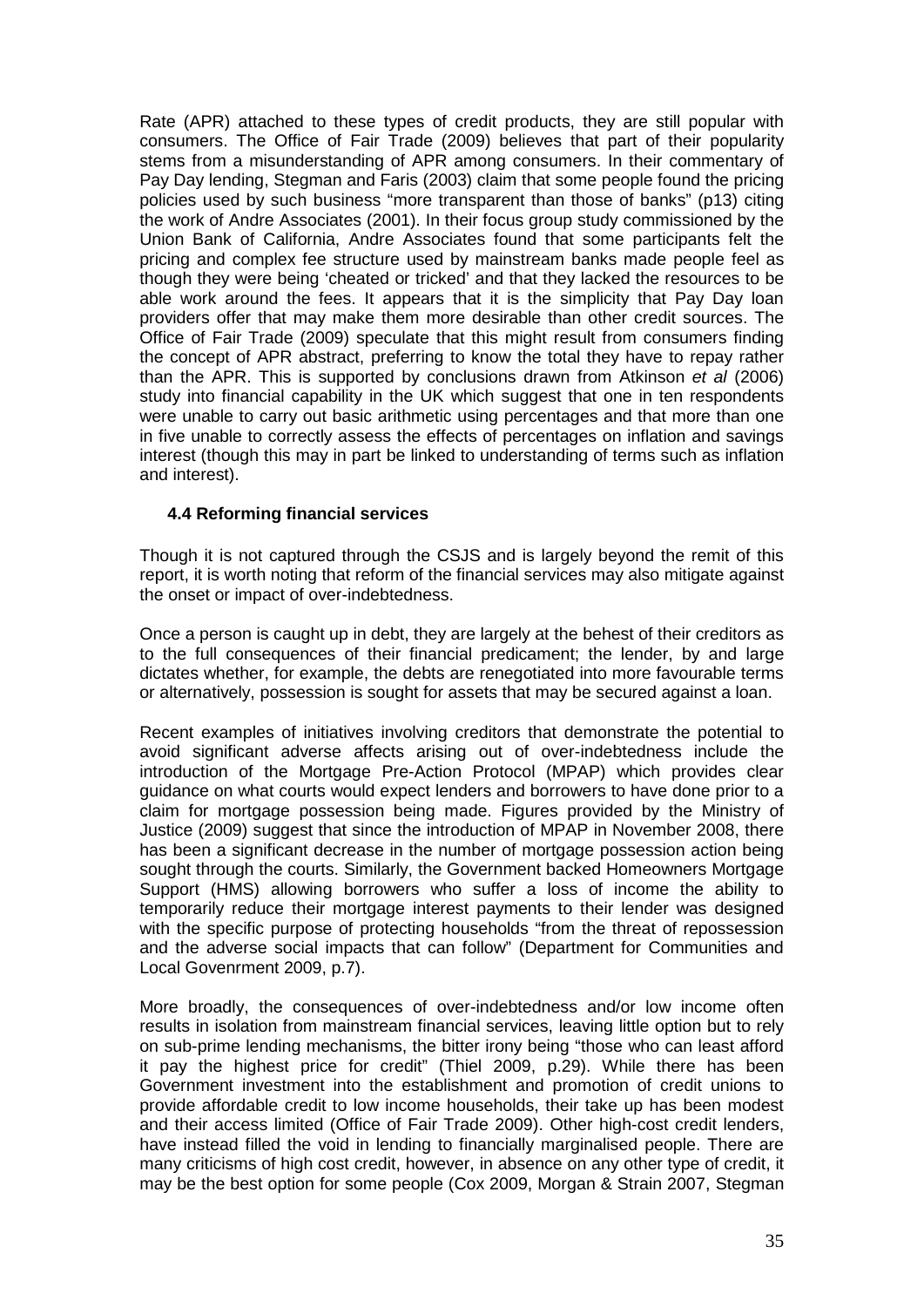& Faris 2003). Whatever the merits of high cost credit, the significant associated costs will rarely assist individuals to free themselves from debt.

#### **4.5 Future of the CSJS**

A report compiled on the behalf of the Royal College of Psychiatrists and the Money advice Trust by Fitch *et al* (2008) recommends that further longitudinal research is carried out to understand the dynamics, and in particular the direction of causality, between debt and mental health problems. Indeed, this applies to understand any of the triggers and adverse effects (from relationship break down, to problems at work, etc) of debt. The current format of the CSJS limits the attribution of the direction of causality.

The move to a longitudinal format will enable the analysis of causality as well as provide a better understanding of the impact of interventions (such as obtaining help). The Civil and Social Justice Panel Survey (CSJPS) is currently in the advance stages of development, with fieldwork due to commence in late 2010. Moving to a longitudinal survey will also allow analysis of a debtor's career and debt history (more accurately it will provide a picture of respondents' civil problem career) which may in turn highlight the influence of psychological variables on respondent decision making (Webley & Nyhus 2001). Such analysis may offer guidance as to how to better deliver effective interventions by identifying behavioral anchors, such as personal views on credit, and so better enable such programs to break entrenched behaviour.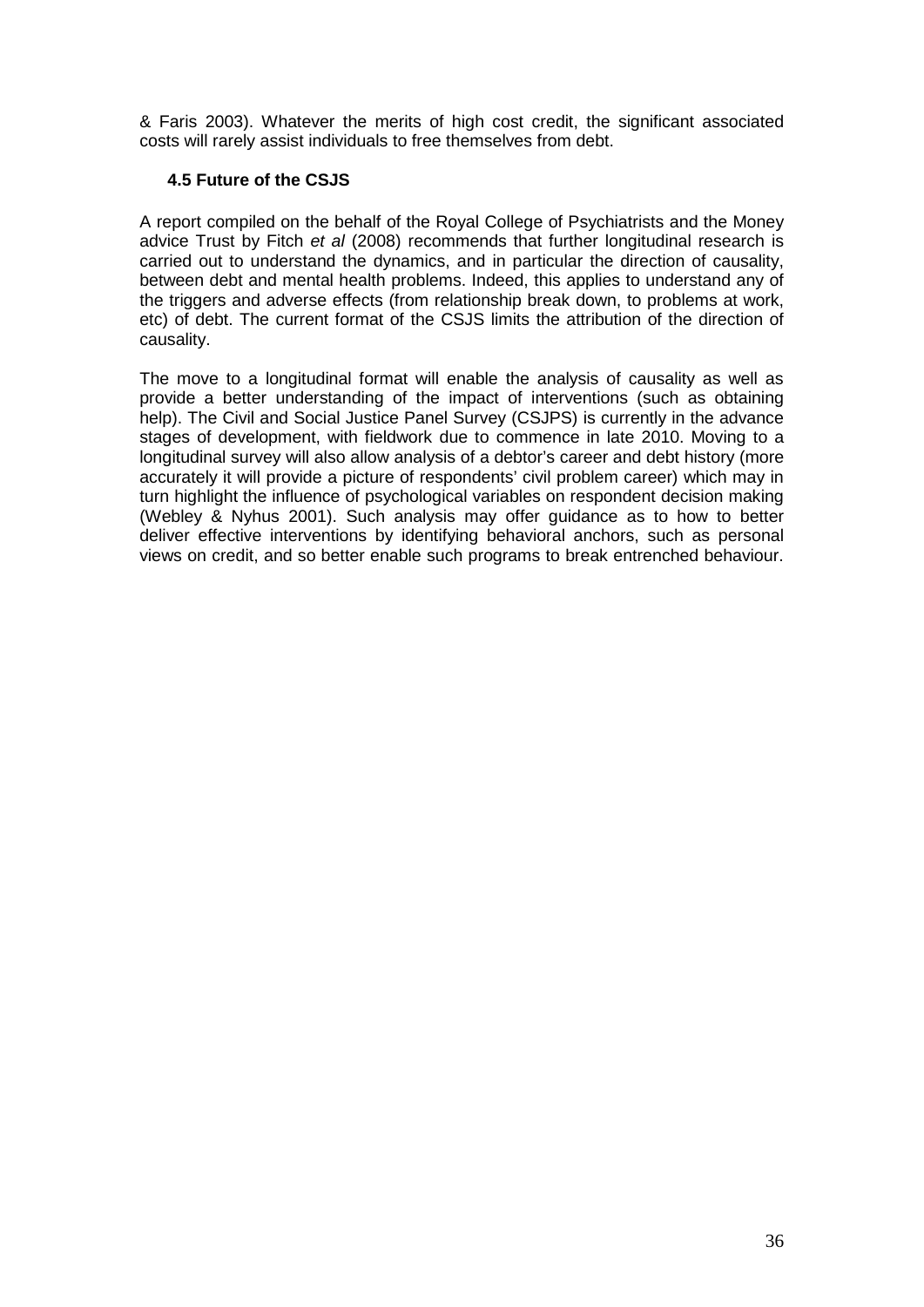#### **References**

- Andre Associates (2001) *Union Bank of California focus group report*¸ Oakland: Andre Associates
- Atkinson, A., McKay, S., Kempson, K. & Collard, S. (2006) *Levels of financial capability in the UK: Results of a baseline survey. Financial Service Authority Consumer research 47,* London: The Financial Services Authority
- Balmer, N.J., Buck, A., Patel, A., Denvir, C. and Pleasence, P. (2010). Knowledge, Capability and the Experience of Rights Problems – Report to PLENET. London: PLENET and Legal Services Research Centre
- Buck, A., Balmer, N. & Pleasence, P. (2005) *Social exclusion and civil law: Experience of civil justice problems among vulnerable groups* 39(3) Social Policy & Administration, 302-322
- Buck, A., Day, L., Collard, S., Smith, M. & Patel, A (2009) *Outreach advice for debt problems: Research and evaluation of outreach services for financially excluded people. LSRC Research Paper 26,* London: Legal Service **Commission**
- Buck, A., Pleasence, P. and Balmer, N.J. (2007). *Report to the Public Legal Education and Support Task Force: Education Implications from the English and Welsh Civil and Social Justice Survey,* London: PLEAS Task Force.
- Chartered Institute of Personnel and Development (2009) *A barometer of trends and prospects 2010,* London: Chartered Institute of Personnel and Development
- Consumer Credit Counselling Service Research (2008) *CCCS statistical yearbook 2008,* London: Consumer Credit Counselling Service
- Cox, A. (2009) *Payday loans jump as workers' bills stack up*, Financial Times, 24 May, [www.ft.com/cms/s/0/8931c632-488d-11de-8870-00144feabdc0.html](http://www.ft.com/cms/s/0/8931c632-488d-11de-8870-00144feabdc0.html) (accessed 17 January 2010)
- Day, L., Collard, H. & Hay, C. (2008) *Money advice outreach evaluation: Qualitative outcomes for clients,* London: Legal Services Commission
- Department for Business Enterprise & Regulatory Reform (2007) *Tackling overindebtedness. Annual report 2007*, London: Department for Business Enterprise & Regulatory Reform
- Department for Children, Schools and Families (2010) *Children to learn about money matters like saving, mortgages and the financial market,* Press Notice 2010/0005, 3 January, [www.dcsf.gov.uk/pns/DisplayPN.cgi?pn\\_id=2010\\_0005](http://www.dcsf.gov.uk/pns/DisplayPN.cgi?pn_id=2010_0005) (accessed 7 January 2010)
- Department for Trade and Industry (2004) *Over-indebtedness in Britain: A DTI report on the MORI Financial Services Survey 2004*, London: Department of Trade and Industry
- Department of Communities and Local Government (2009) *Impact assessment of homeowners mortgage support*, London: Department of Communities and Local Government
- Department of Health (2009) *National Stressline tackles New Year money blues 0300 123 2000*, Press Notice, 30 December, [http://nds.coi.gov.uk/clientmicrosite/Content/Detail.aspx?ClientId=46&NewsAre](http://nds.coi.gov.uk/clientmicrosite/Content/Detail.aspx?ClientId=46&NewsAreaId=2&ReleaseID=409986&SubjectId=36) [aId=2&ReleaseID=409986&SubjectId=36](http://nds.coi.gov.uk/clientmicrosite/Content/Detail.aspx?ClientId=46&NewsAreaId=2&ReleaseID=409986&SubjectId=36) (accessed 9 April 2009)
- Department of Trade and Industry & Department for Work and Pensions (2004) *Tackling over-indebtedness Action Plan 2004*, London: Department of Trade and Industry
- Disney, R., Bridges, S. & Gathergood, J. (2008) *Drivers of over-indebtedness*, Department for Business, Enterprise and Regulatory Reform
- Financial Services Authority (2006) *Financial capability in the UK: Delivering change,* London: Financial Services Authority
- Fitch, C., Hamilton, S. Basset, P. & Davey, R. (2009) *Debt and mental health. What do we know? What should we know?* London: Money Advice Trust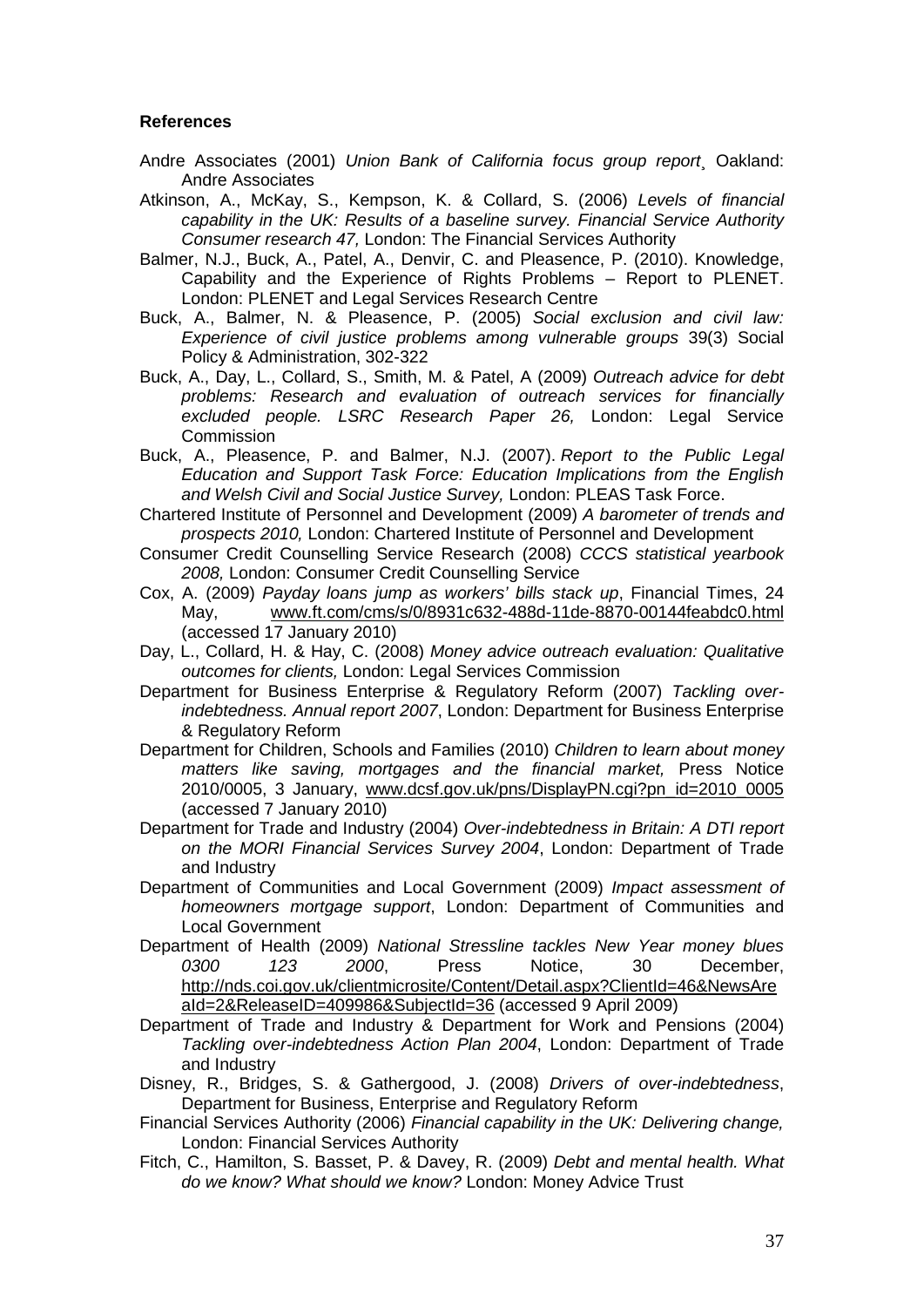Genn, H. (1999) *Paths to justice: what people do and think about going to law*. Oxford: Hart

Hanson, T and Sullivan, S. (2009) *The English and Welsh Civil and Social Justice Survey 2006-2008: Technical Report*

House of Commons Treasury Committee (2003) *Transparency of credit card charges: 1st report of the session 2003-4 Volume 2 – Oral and written evidence (HC 125-II)* (London: The Stationary Office), available from [http://www.publications.parliament.uk/pa/cm200304/cmselect/cmtreasy/125/307](http://www.publications.parliament.uk/pa/cm200304/cmselect/cmtreasy/125/3070101.htm) [0101.htm](http://www.publications.parliament.uk/pa/cm200304/cmselect/cmtreasy/125/3070101.htm) (accessed 10 January 2010)

Jenkins, R., Bhugra, D. Bebbington, P. *et al* (2008) *Debt, income and mental disorder in the general population* 38(10) Psychological Medicine, 1485-1493

- Keese, M. (2009) *Triggers and determinants of severe household indebtedness in Germany,* Bochum: Germany
- Kempson E., McKay, S. and Willitts, M (2004) *Characteristics of families in debt and the nature of indebtedness, Department of Work and Pensions Research Report 211*, Leeds: Corporate Document Services
- Kempson, E. (2002) *Over-indebtedness in Britain*, London: Department of Trade and **Industry**
- Lea, S.G, Webley, P. and Walker, C.M. (1995) *Psychological factors in consumer debt: Money management, economic socialization, and credit use*, 16(4) Journal of Economic Psychology, 681-701
- Lewis, G., Bebbington, P., Brugha, T.S. *et al* (1998) *Socioeconomic status, standard of living and neurotic disorder* 352(9128) The Lancet, 605-609
- Lord Chancellors Department & Law Centres Federation (2001) *Legal and advice services: A pathway out of social exclusion,* London: Lord Chancellor's **Department**
- Marshall, T. (2010) *Back to the wall* Roof Magazine, 11 January, [www.roofmagazine.org.uk/features/backs\\_to\\_the\\_wall/](http://www.roofmagazine.org.uk/features/backs_to_the_wall/) (accessed 12 January 2010)
- Ministry of Justice (2009) *Statistics on mortgage and landlord possession actions in the count courts – third quarter 2009*, London; Ministry of Justice
- Moorhead, R., Robinson M. & Matrix Research and Consultancy (2006) *A trouble shared – legal problem clusters in solicitors' and advice agencies,* London: Department of Constitutional Affairs
- Morgan D.P. & Strain M.R. (2007; revised February 2008) *Payday holiday: How households fare after payday credit bans. Federal Reserve Bank of New York Staff Report no. 209,* New York: Federal Reserve Bank of New York
- National Debtline (2009) *The impact of the recession on National Debtline Service and call profiles: Briefing paper,* London: National Debtline
- Office for National Statistics (ONS) (2002) *The Social and Economic Circumstances of Adults with Mental Disorders*. Stationary Office, London.
- Office of Fair Trade (2009) *High cost consumer credit: Emerging evidence from the review*, London: Office of Fair Trade
- Orton, M. (2009) *The long-term impact of debt advice on low income households. Project working Paper 3: The Year 2 report*, Warwick: Warwick Institute for Employment Research
- Pleasence, P. and Balmer, N.J. (2009) Mental Health and the Experience of Social Problems Involving Rights: Findings from the United Kingdom and New Zealand, 16(1) *Psychiatry, Psychology and Law,* pp123-140
- Pleasence, P. and Balmer, N.J. (2009b). *The Consequences of Rights Problems that Characterise Recession.* London: Legal Services Research Centre
- Pleasence, P. and Balmer, N.J. (In press) The Audacity of Justice: Recession, Redundancy, Rights and Legal Aid. *Social Policy & Society*
- Pleasence, P.(2006) C*auses of Action: Civil Law and Social Justice,* First Edition, Norwich: TSO